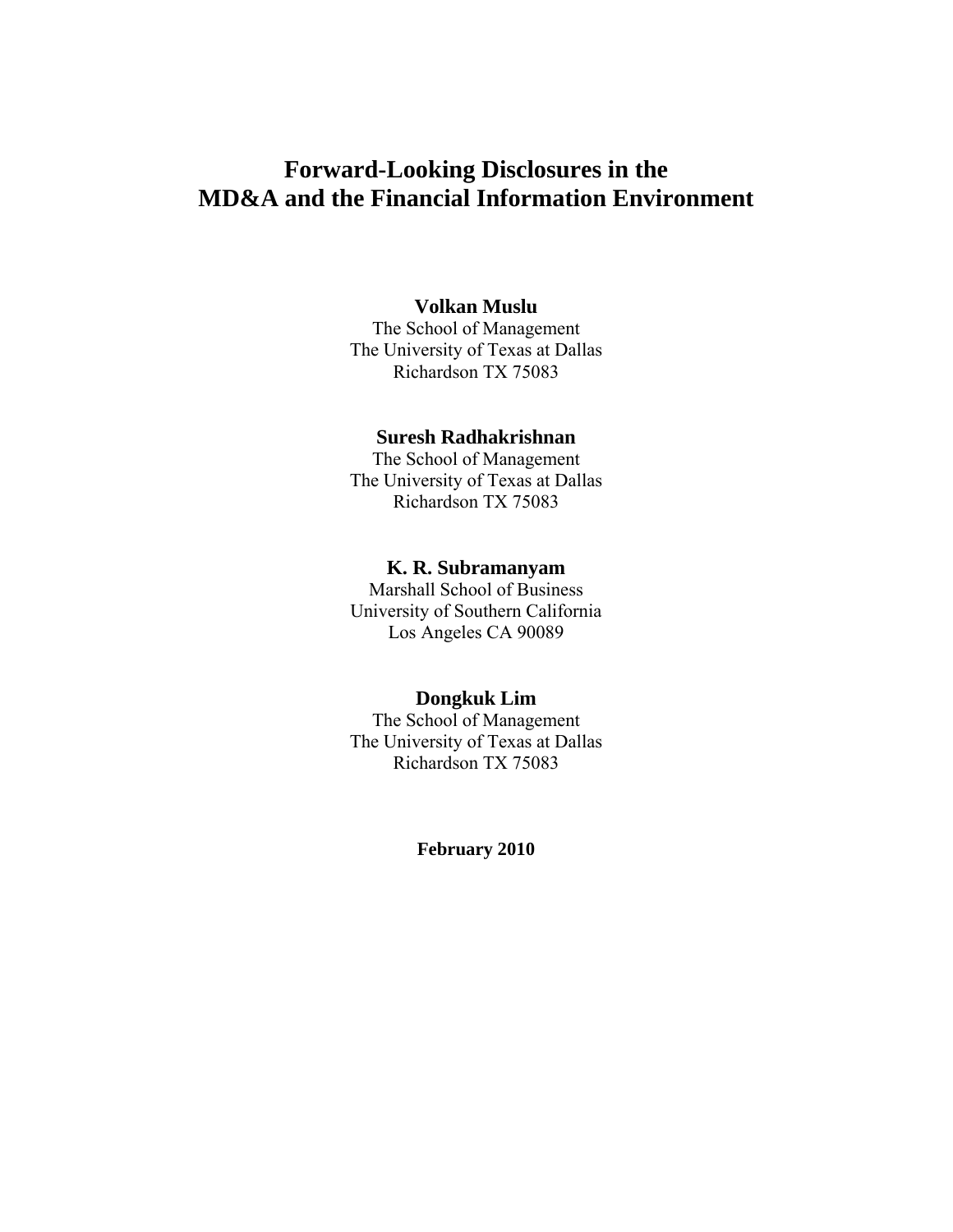### **Forward-looking Disclosures in the MD&A and the Financial Information Environment**

# **Abstract**

We use computer-intensive techniques to study the informational properties of forward-looking disclosures in the MD&A sections of 10-K filings made with the SEC between 1994 and 2007. We find that firms make more forward-looking MD&A disclosures when their stock prices have poor informational efficiency, i.e., poorly reflect future earnings information. The greater levels of forward-looking MD&A disclosures improve but are unable to completely mitigate the poor informational efficiency of stock prices for such firms. These findings are driven by *dark* firms for whom investors lack timelier alternative information sources other than the statutory filings.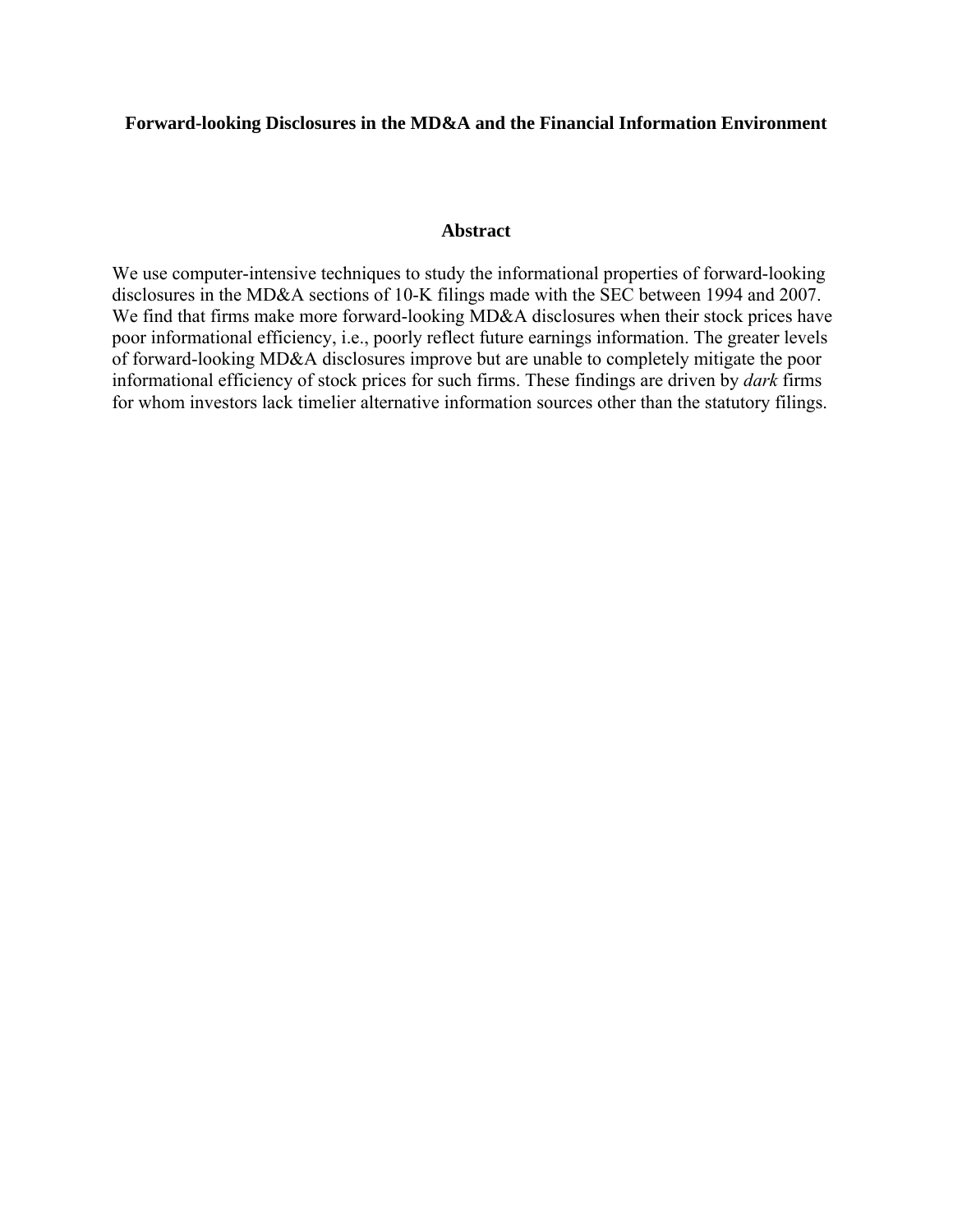# **Forward-Looking Disclosures in the MD&A and the Financial Information Environment**

# **1. Introduction**

The Management Discussion and Analysis (MD&A) is an important part of the annual report that provides a commentary about a firm's performance and prospects from the management's perspective. However, regulators and users have been critical of the quantity and quality of forward-looking information in the MD&A (Tavcar 1998; SEC 2003, 2005). Also, despite the MD&A's importance, the academic literature examining the characteristics of MD&A disclosures is limited. Accordingly, in this paper we examine the association between forward-looking disclosure in the MD&A and the firm's information environment. In particular, we investigate (1) whether firms with poor information environments provide more forwardlooking disclosures in the MD&A, and (2) whether more forward-looking disclosures improve the firms' information environments. We characterize information environments in terms of the informational efficiency of stock prices, measured as the ability of current stock returns to predict future earnings.

We use computer-intensive techniques to examine the MD&A sections of all 10-Ks electronically filed with the SEC between the years 1994 and 2007. Employing criteria from computer-science linguistics, we use a comprehensive list of forward-looking phrases and keywords to identify forward-looking disclosures contained in the MD&A sections. We examine the *quantity* of forward-looking disclosures in the MD&A, rather than the nature of the news (i.e., bad news versus good news) or the tone of the disclosures (optimistic versus pessimistic). Our focus on the quantity of forward-looking MD&A information is predicated on the SEC's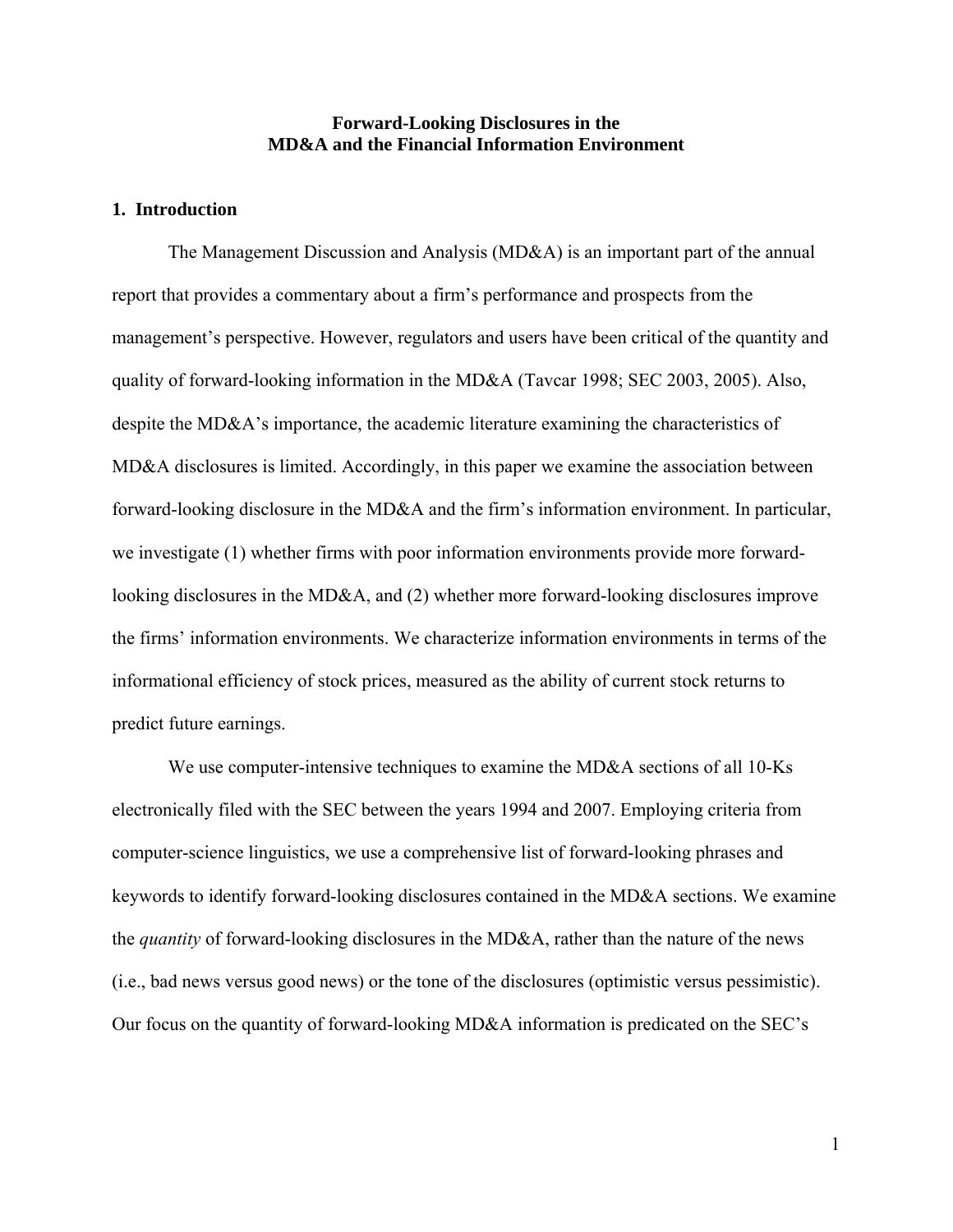premise that firms do not provide adequate forward-looking information in the MD&A and that the provision of such information will help improve firms' information environments.

To test our research questions, we employ the methodology developed by Collins, Kothari, Shanken, and Sloan (1994), in which current-year stock returns are regressed on future year earnings after controlling for past/current earnings and future returns. This methodology has frequently been used in prior studies in various contexts (e.g., Lundholm and Myers 2002; Gelb and Zarowin 2002).<sup>1</sup> Using this methodology, we investigate how the ability of stock-returns to predict future earnings (which we refer to as the informational efficiency of stock prices) is associated with the *abnormal* level of forward-looking MD&A information, over two separate return windows—during the 11 months prior to the 10-K filing (the pre-filing period) and during the one-month starting with the 10-K filing date (filing period).<sup>2</sup> We use the pre-filing period to examine whether poor information environments motivate forward-looking MD&A disclosures and the filing period to examine whether such disclosures improve information environments.

We find the following evidence. First, during the pre-filing period, stock returns of firms with high abnormal forward-looking disclosure levels more poorly reflect information about future earnings, i.e., exhibit lower informational efficiency. Second, during the filing period, firms with high abnormal forward-looking disclosure levels more strongly reflect future-earnings information in stock returns, i.e., informational efficiency improves. Third, even after such improvements, the full-year stock returns of firms with high abnormal forward-looking disclosure levels more poorly reflect information about future earnings, i.e., exhibit lower

 $\overline{a}$ 

<sup>&</sup>lt;sup>1</sup> Lundholm and Myers (2002) and Gelb and Zarowin (2002) examine whether high quality company disclosures as proxied by AIMR ratings 'bring the future forward'; Tucker and Zarowin (2006) examine whether income smoothing increases informativeness of earnings; and Hanlon, Myers and Shevlin (2007) examine whether contemporaneous dividends are informative about the future earnings.

<sup>2</sup> Empirically, we use a measure of *abnormal* forward-looking disclosure, i.e., the level of such disclosures net of the predicted level given the company's size, performance, growth options, operational uncertainty, industry, and year.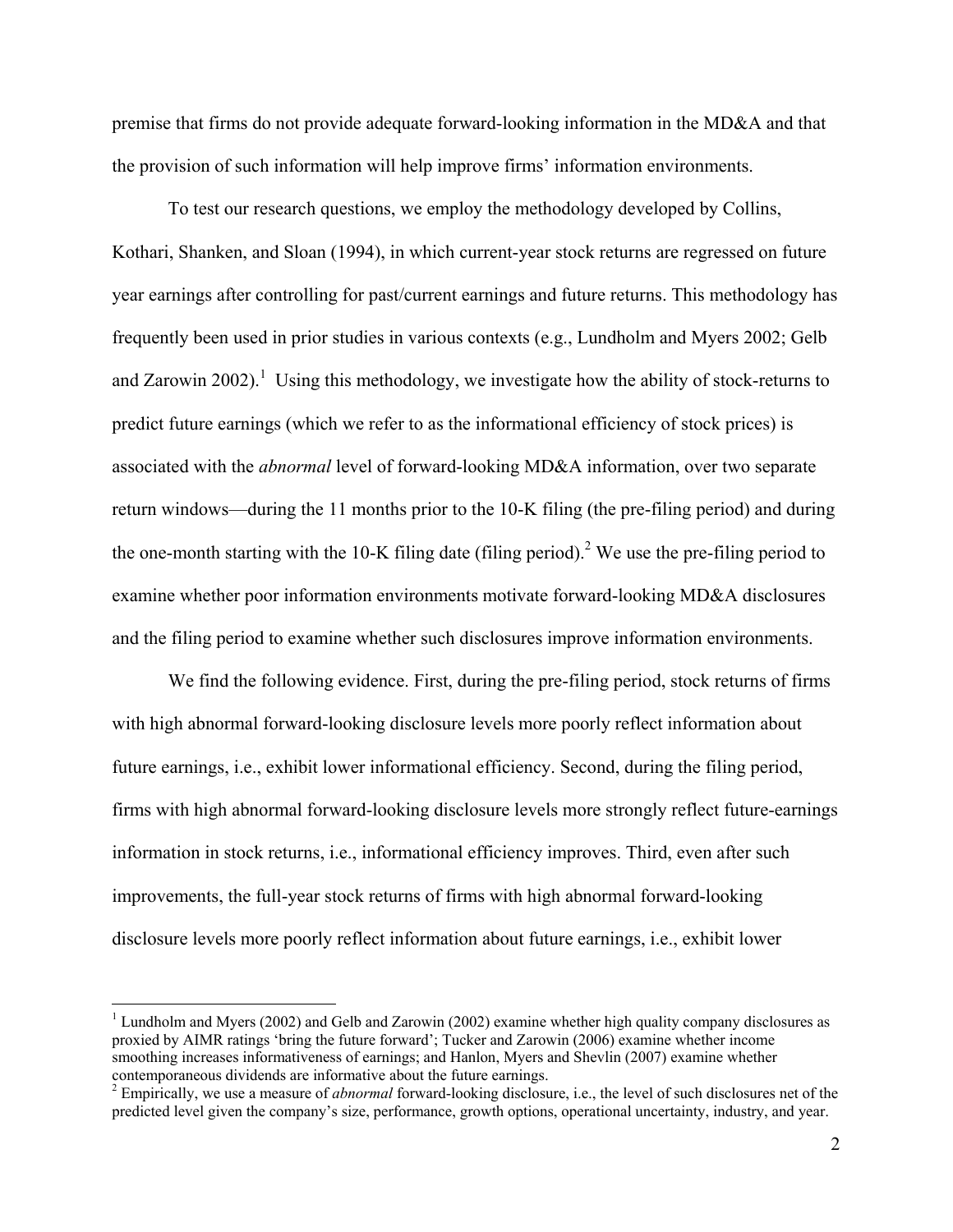informational efficiency. Our results are consistent with the following thesis: firms provide forward-looking disclosures in part to mitigate their poor information environments; such disclosures improve but do not fully mitigate the informational disadvantage of firms with high abnormal forward-looking disclosure levels. Our results are consistent with the general notion of the "second-best" embedded in analytical models, i.e., information asymmetry can be mitigated but it cannot be completely eliminated through various mechanisms (Bens and Monahan 2004).

We also examine how forward-looking disclosures affect informational efficiency of stock prices for dark versus non-dark firms. We define *dark firms* as those with neither analyst coverage nor voluntary disclosure. We hypothesize and find that forward-looking disclosures are more useful for dark firms—yet they are still unable to mitigate the poorer information environments for such firms. In contrast, non-dark firms have better information environments during the pre-filing period and forward-looking disclosures do not appear to significantly improve information environments, probably because such information is preempted by more timely information from alternative channels. Our results underscore the relatively greater importance of forward-looking disclosures for dark firms but suggest that statutory disclosures do not adequately compensate for the absence of alternative sources of information for dark firms.

Our primary contribution to the literature is that we conduct a large-sample study that examines the informational characteristics of forward-looking MD&A disclosures. MD&A disclosures have been rarely studied by researchers despite repeated statements about their importance by regulators and users. Our study is one of the first to use computer-intensive techniques to examine the properties of company disclosures in a large sample setting, enabling us to draw general inferences about the usefulness of such disclosures. We find that forward-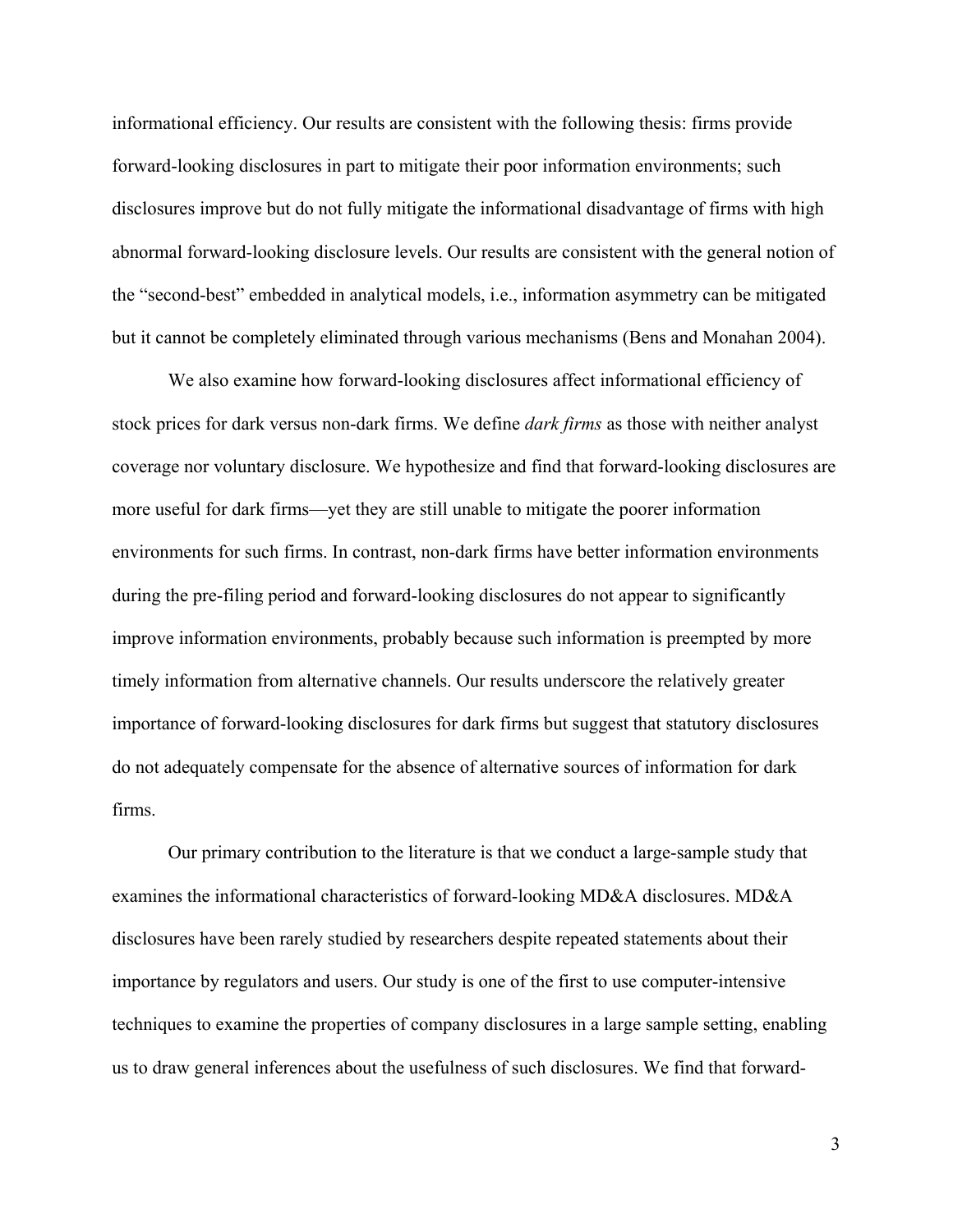looking MD&A disclosures are associated with poor information environments and provide useful information to the capital markets, thereby partly mitigating the poor information environments. Overall, our results should be of interest to the SEC, which has frequently expressed concerns about the limited amount of forward-looking disclosures in the MD&A.

 Recently, two other studies use computer intensive techniques to examine the properties of MD&A disclosures. Li (2008) uses a naïve Bayesian machine-learning approach to identify the tone of forward-looking statements in MD&A's, and finds that tone changes (changes in pessimistic or optimistic weight of the narratives) are informative about future earnings. Feldman, Govindaraj, Livnat, and Segal (2009) apply the methodology of Tetlock (2007) and find a positive association between the tone of the MD&A disclosures and market reaction around the 10-K (and 10-Q) filings. Our findings complement the insights from these two studies.3 Unlike these papers that study the *tone* of MD&A disclosures, we focus on the *quantity* of forward-looking disclosures (regardless of the tone), and examine whether and for what types of firms such disclosures are useful to investors. Our results suggest that ameliorating poor information environments could be one potential motivation for the provision of forward-looking MD&A disclosures, and that the quantity of forward-looking disclosures *per se* helps mitigate poor information environments. Thus, our paper makes an important contribution to the emerging literature that uses computer-intensive methods to examine the properties of MD&A disclosures.

Our study also documents the particular importance of forward-looking MD&A disclosures for dark firms, for whom the capital markets lack alternative sources of information.

 $3 \text{ In addition to these studies, Li (2008) examines the lexical properties of 10-K films for a large sample of firms.}$ and finds that companies use complex language to obfuscate poor performance, consistent with the opportunistic motive for voluntary disclosures. In contrast, we show that forward-looking MD&A disclosures provide useful information to the capital markets. Our findings complement Li's findings and suggest that incentives to both improve and deteriorate information environment can coexist in the cross-section of companies.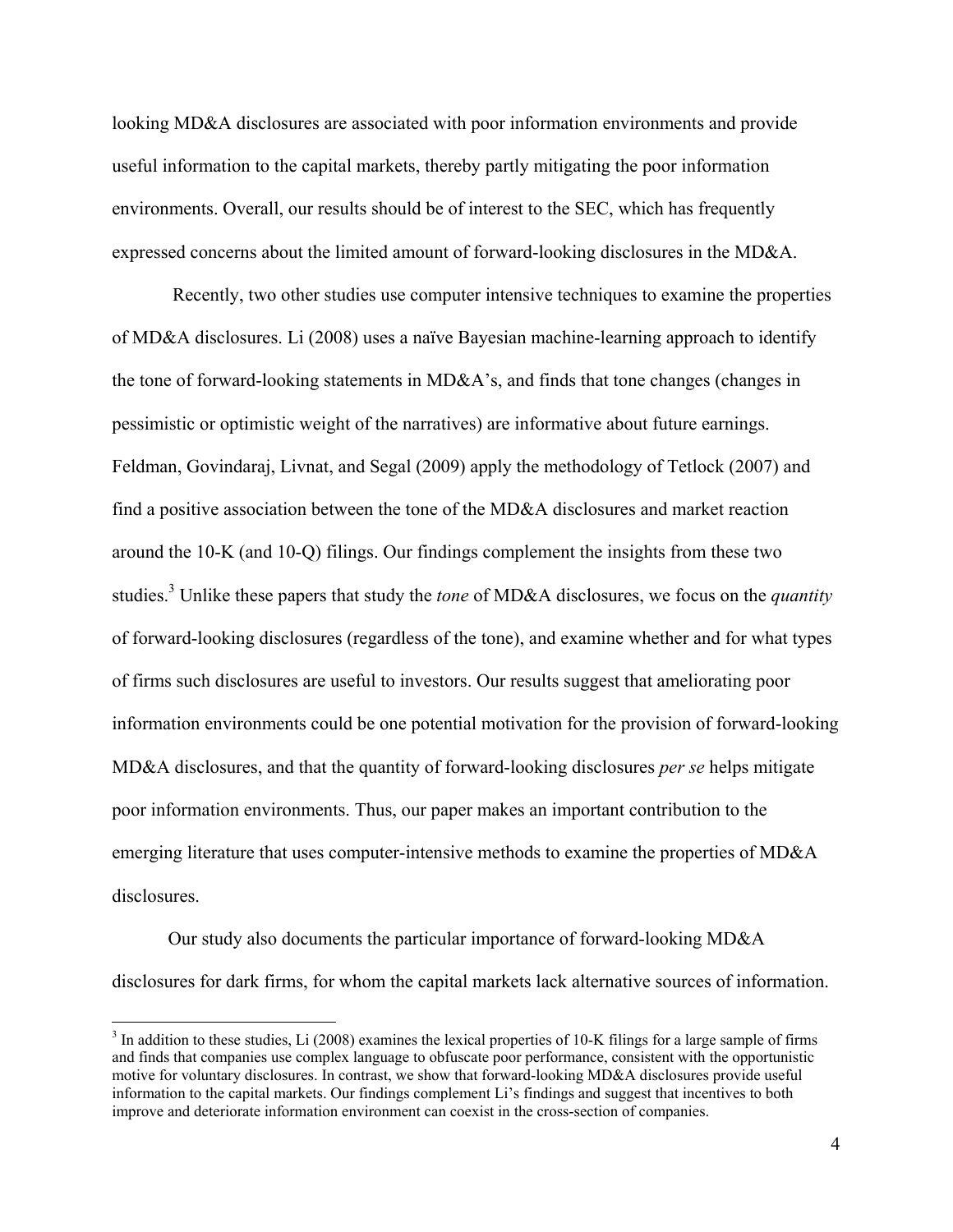We show that MD&A disclosures are extremely important for dark firms; alternative channels of communication appear to provide timely information for other firms. The existence of dark firms and the importance of *quasi-mandatory* forward-looking MD&A disclosures for such firms should be of particular interest to regulators such as the SEC, by highlighting the types of firms for whom such disclosures are most useful.

## **2. Motivation**

#### *Importance of MD&A Research*

For the past twenty-five years, public companies are required to file Management, Discussion and Analysis sections (MD&A) with the SEC as an integral part of their annual reports or 10-K filings (SEC 1980). The SEC intends that the MD&A provide investors an opportunity to see the company through the eyes of the management by providing both shortand long-term analysis of the business of the company (SEC 1987). The SEC has provided periodic guidance about the basic content of the MD&A (Garmong 2007). Even though Regulation S-K and the SEC's guidelines make MD&A sections mandatory, the content of the MD&A is largely voluntary; in other words, the MD&A is a *quasi-mandatory* (or *quasivoluntary*) disclosure setting.

The SEC has continually emphasized the need for forward-looking disclosures—versus disclosures about past events—and has encouraged companies to make MD&A disclosures about managerial projections such as trends, demands, events, commitments, plans and uncertainties that are likely to materially affect company liquidity, capital resources or future operations (SEC 1989, 2003). However, the SEC's examinations of company MD&A's at several points in time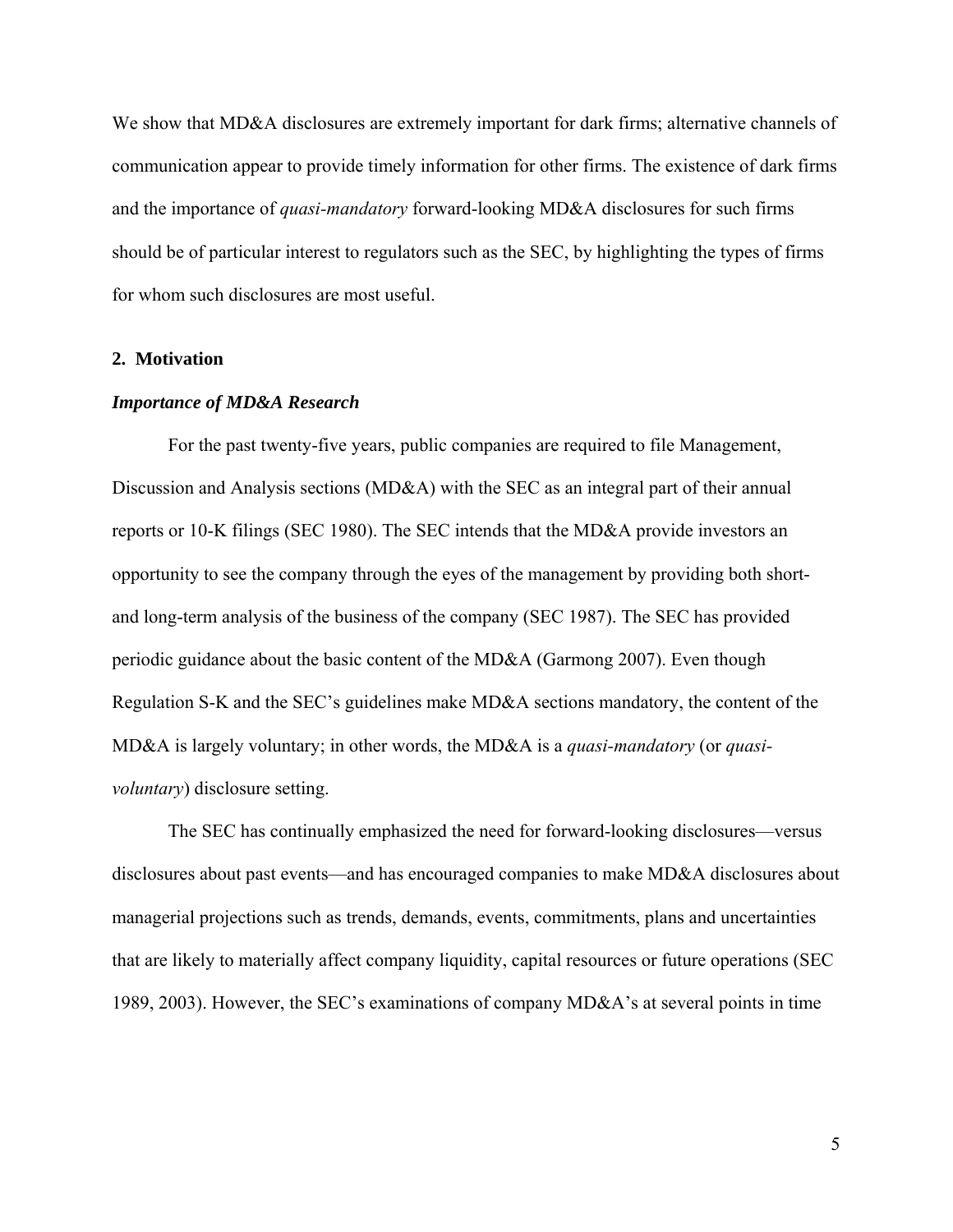find them to be "generally" deficient (Garmong 2007).<sup>4</sup> Particularly, the SEC alleges that MD&A's typically include boilerplate statements and immaterial detail but little information of substance. Consistent with this notion, Pava and Epstein (1993) find that the MD&A's of 25 randomly selected companies mostly describe past performance. Overall, this criticism of the MD&A's centers on the (un)informativeness of forward-looking disclosures (SEC 2003). This criticism motivates us to examine the informativeness of forward-looking statements using a large-sample of company filings. $5$ 

#### *Prior Research and Incremental Contribution*

 $\overline{a}$ 

A limited number of small-sample studies have examined the consequences of the content and quality of MD&A disclosures. Bryan (1997) examines seven topics that the SEC requires firms to discuss in their MD&A's for a sample of 250 firms during 1990. Out of the seven, three topics—namely liquidity, capital expenditures and known trends on sales and costs—pertain to forward-looking disclosures. Bryan (1997) finds that some combination of the seven MD&A disclosures is associated with future financial variables, analyst forecast revisions and current stock returns. However, the associations of the three forward-looking topics with future financial variables, analyst forecast revisions and current stock returns are mixed. For instance, only disclosures about capital expenditures are associated with stock returns and none of the forward-looking disclosures is associated with changes in future cash flows. This result is likely to be due to either the statistical power of the small sample or the uninformativeness of forward-looking MD&A disclosures.

<sup>&</sup>lt;sup>4</sup> The SEC examined Fortune 500 companies' filings in 2002. The SEC also conducted a targeted review of 359 companies representing 24 industries in 1988 and found 345 MD&A's to be deficient (SEC 1989). More recently, in their general review of MD&A's, the SEC found several deficiencies (SEC 2003).

 $<sup>5</sup>$  Even though a large body of research (both examining mandatory and voluntary disclosures) has focused on</sup> quantitative variables such as earnings, sales or book value of equity, there has been a dearth of research examining MD&A disclosures despite their importance to the users. Noting this, Core (2001), in his review of the voluntary disclosure literature, emphasizes the importance of conducting research based on detailed content of disclosures.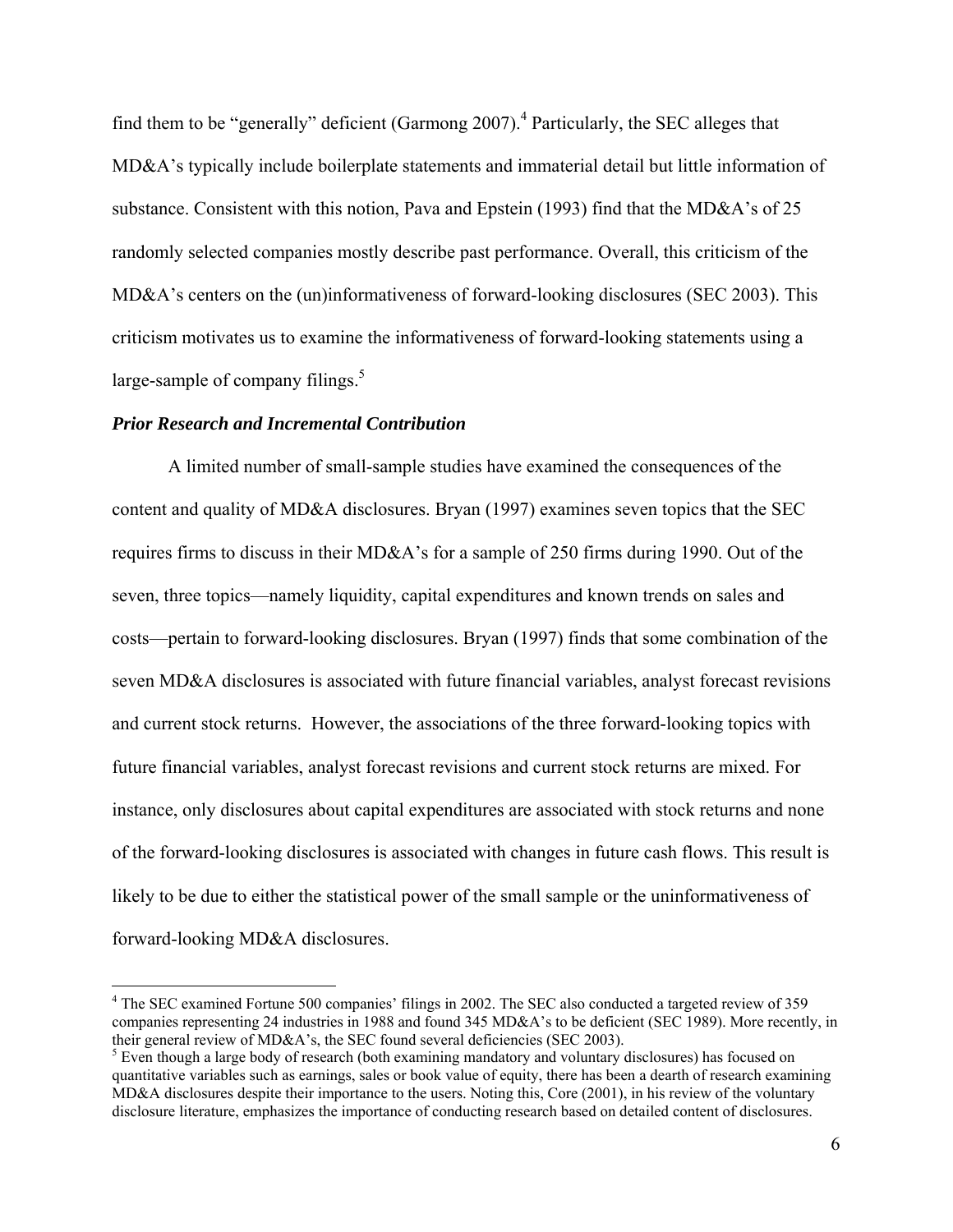Other prior studies using limited samples have examined the quality score of MD&A sections. Barron, Kile, and O'Keefe (1999) examine MD&A quality scores assigned by a 1987 SEC study for a small sample of firms, and find that MD&A quality is associated with lower analysts' forecast error and dispersion. Clarkson, Kao, and Richardson (1999) show that quality ratings of MD&A's by analysts for a sample of Toronto Stock Exchange firms are associated with various firm factors related to voluntary disclosure identified by Lang and Lundholm (1993). These studies do not directly examine the content/amount of forward-looking disclosure in the MD&As.

Two recent studies use computer-intensive techniques to study a large sample of MD&A's. Li (2008) uses a Bayesian machine-learning algorithm to assess the "tone" of forwardlooking disclosures in the MD&A's between 1994 and 2007. Li finds that the optimistic (pessimistic) tone of forward-looking sentences in MD&A's is positively (negatively) associated with future earnings after controlling for extant financial information, such as current earnings. Feldman et al. (2009) use keywords and phrases suggested by Tetlock (2007) to assess the "tone" of all MD&A disclosures and find the tone change in a specific MD&A as compared to those of prior years is positively associated with market reaction around the 10-K (and 10-Q) filings for quarters spanning Q4/1995 and Q2/1996 . In addition, Li (2008) studies lexical properties of annual reports for a large sample of firms. Using popular techniques from linguistics, Li finds that firms opportunistically hide poor performance by obfuscating the content of annual reports, i.e., annual reports' "readability" is lower when firm's current earnings are negative, or positive but less persistent.

Our objective is to add to this nascent stream of research by studying the informational properties of forward-looking disclosures in a large sample of MD&A's. Specifically, we ask (i)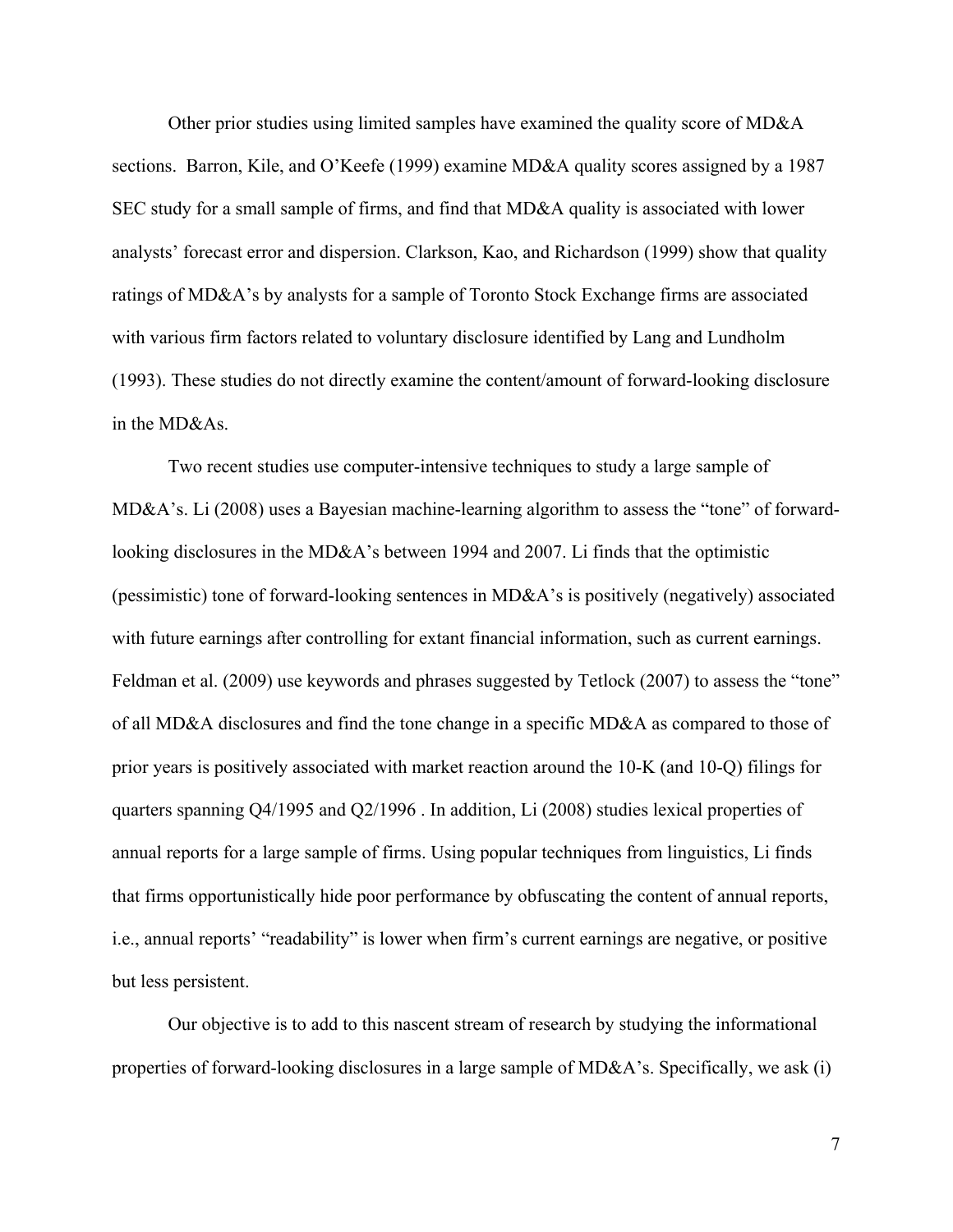whether companies are motivated to make up for poor information environments by making more forward-looking disclosures, and (ii) whether more forward-looking MD&A disclosures irrespective of the tone—improve the company information environment. These research questions are complementary and different from those of concurrent studies that focus on the tone of MD&A disclosures (Li 2008; Feldman et al. 2009).<sup>6</sup> In particular, our research question provides insights into the potential benefits of the SEC's call for more forward-looking MD&A disclosures—with no specificity about the tone or nature of the disclosures—both for the whole sample and in a particular subsample of companies lacking alternative channels of communication, i.e., companies that are neither covered by analysts nor provide voluntary management disclosures. We also provide complementary evidence about which types of forward-looking disclosures (in terms of content, quantitative, and horizon features) are more pronounced in our empirical results.

### *Theoretical Considerations*

 $\overline{a}$ 

In this study we examine whether forward-looking MD&A disclosures are informative, i.e., whether they provide useful information to the capital markets. On the surface, such an exercise may seem superfluous in light of evidence that voluntary disclosure quality is associated with informative stock prices (Lang and Lundholm 1996; Lundholm and Myers 2002; Gelb and

<sup>&</sup>lt;sup>6</sup> Empirically, our analysis of identifying the quantity of forward-looking disclosures arguably avoids the harder task of identifying tone of statements. Consider a typical prospective statement like "We project our earnings per share to be \$1.0 in the next year." This statement alone can be easily captured as forward-looking in our analysis. However, whether the tone is positive or negative is remarkably harder to assess, and depends on many factors such as past performance of the company and its competitors, analyst forecasts, company's investments, projected ROI among others. Even, the use of seemingly positive (negative) keywords such as "We project our EPS to increase (decrease) to \$1.0 in the next year" does not necessarily convey the positive (negative) tone in the absence of complementary information. This conjecture we develop while manually reading the prospective statements in our sample is corroborated by contemporaneous literature. For instance, Li (2008) manually assigns "uncertain" and "neutral" ratings to 22.6% (40.0%) of the prospective sentences in his sample and effectively excludes them from his analysis.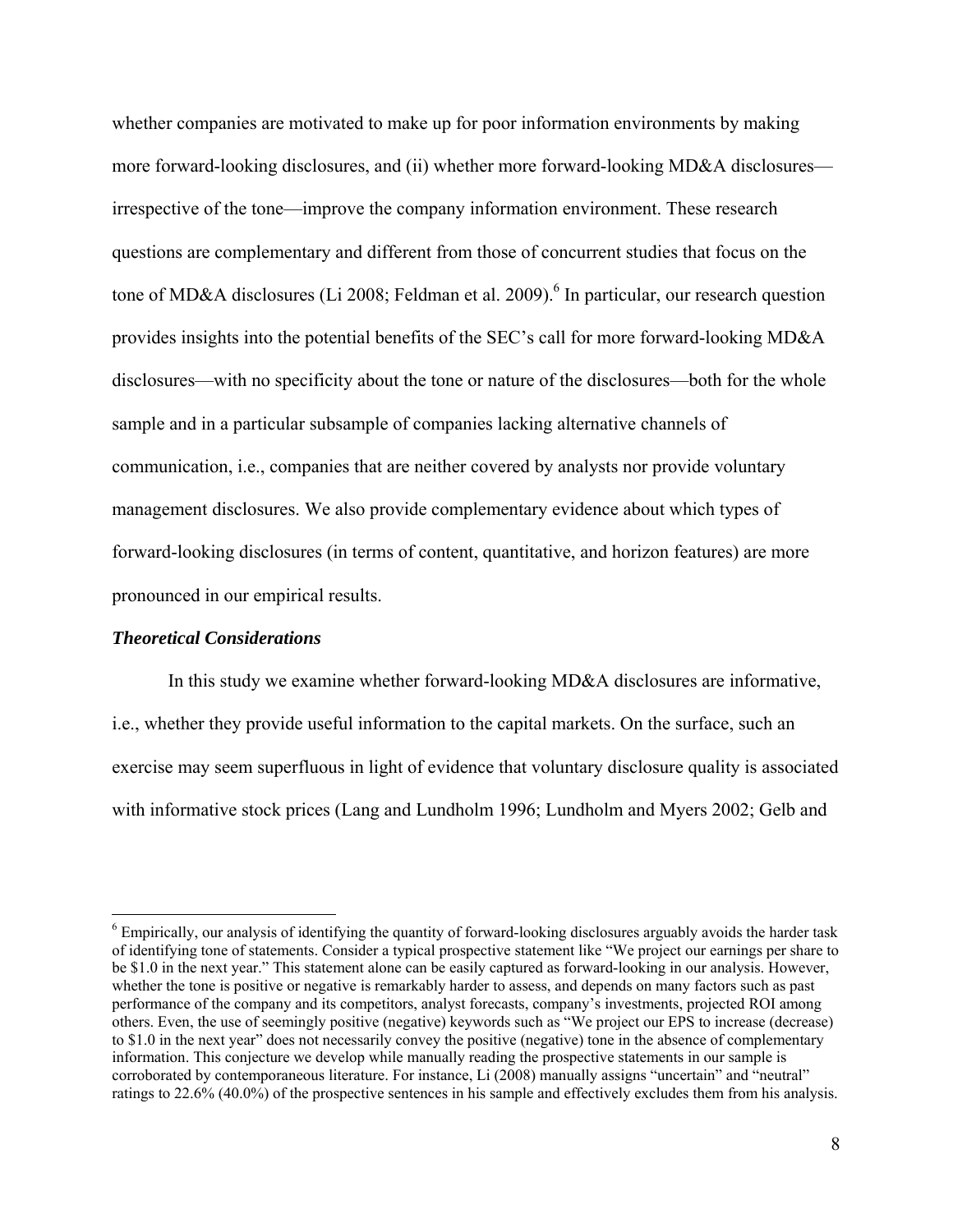Zarowin 2002). However, it is not obvious that forward-looking MD&A disclosures will be informative for several reasons, thereby generating tension in our predictions.<sup>7</sup>

First, while the MD&A provides firms with an opportunity to discuss company business, past events and future prospects, it is not a timely channel of communication. Other sources of information such as press releases, conference calls, and one-to-one communication with analysts (prior to Regulation FD) are timelier and could therefore pre-empt information communicated through the MD&A. Our analysis relating to dark firms is particularly crucial in this context. Second, investors may rely less on MD&A than other parts of the 10-K because the MD&A section is only reviewed by auditors for consistency with the other parts of the annual report (Hufner 2007). Finally, it is not clear that managers will disclose value-relevant prospective information in the MD&A based on both prior evidence (see above for SEC's criticisms and lack of evidence on MD&A usefulness) and voluntary disclosure theories. We elaborate on this last point below.

As noted earlier, the institutional evidence suggests that managers may not be forthcoming about prospective disclosures in the MD&A. The SEC has been concerned about the MD&A disclosures. In particular, the SEC finds too much discussion about analyzing past performance and too little emphasis forward-looking information, and even when companies make prospective statements, there is a notion that a large part of these statements tend to be "boilerplate" and meaningless (SEC 2003). Thus, it is hardly clear whether MD&A disclosures have information content.

 $\overline{a}$ 

 $<sup>7</sup>$  In a recent review of the voluntary disclosure literature, Hirst et al. (2008) write: "Managers often issue earnings</sup> forecasts to correct information asymmetry problems and, thus, influence their stock price (e.g., Nagar et al. 2003). The idea that earnings forecasts are value relevant was not always obvious, however. Indeed, early research questions whether market participants rely on a forecast from management (i.e., a subjective and unaudited projection of future events)."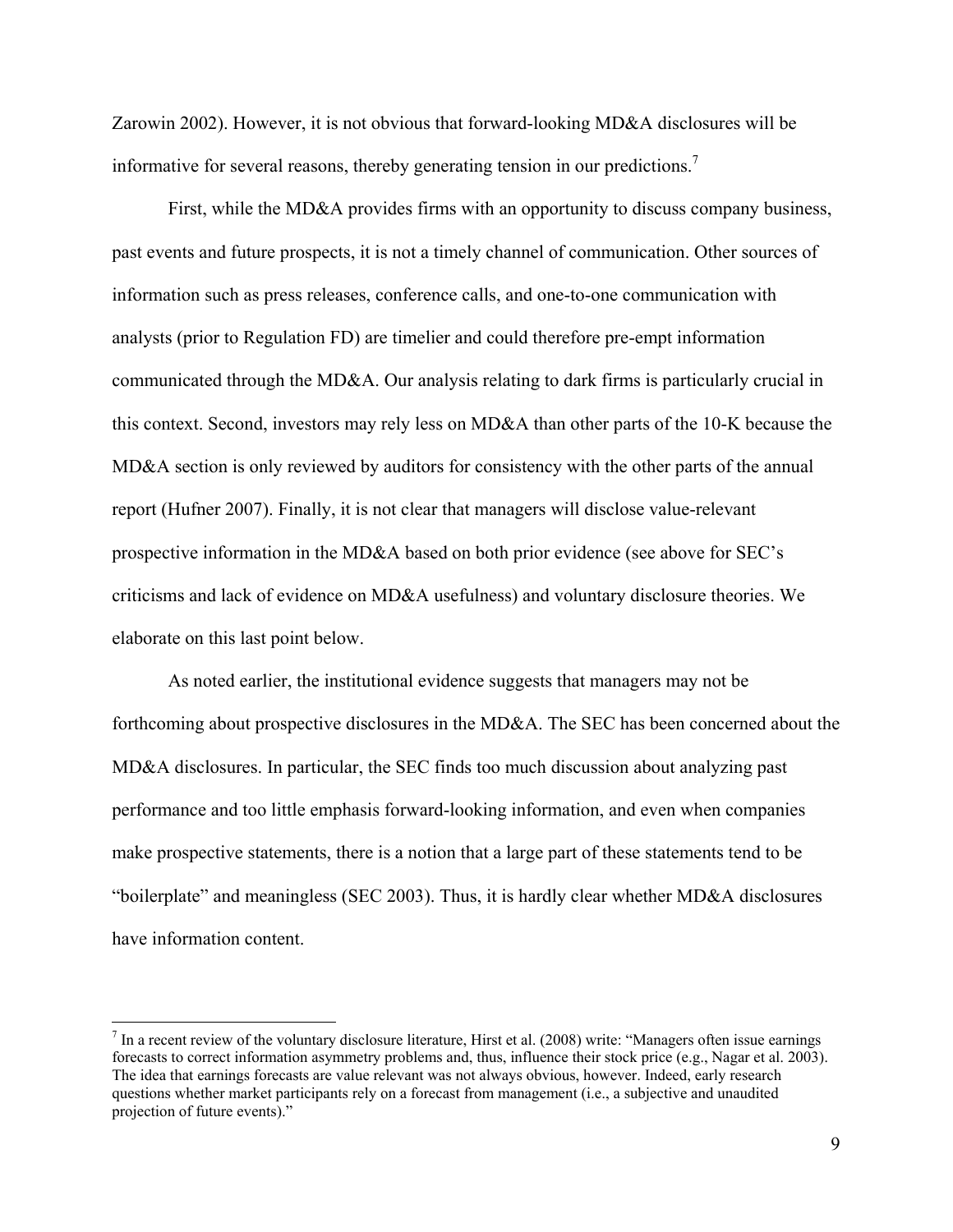Voluntary disclosure theories are ambivalent about whether managers disclose value relevant information. The *informativeness perspective* suggests that managers disclose value relevant information for various reasons. Early signaling models argued that firms disclose *all*  value-relevant information to mitigate the adverse selection problem (see Grossman and Hart 1980; Grossman 1981; Milgrom 1981). Subsequent models imposed costs and derived more selective disclosure strategies where managers generally disclose *good* news (e.g., Verrecchia 1983; Dye 1985). In particular, Verrecchia (1983) shows that managers may not disclose private information because of proprietary cost concerns. In contrast to the predictions of signaling models, the litigation risk hypothesis purports that firms will voluntarily disclose *bad* news (Skinner 1994; Trueman 1997). Finally, an independent strand of literature argues that managers disclose—either good or bad news—to meet the capital markets' demand for information (Lang and Lundholm 1996; McNichols 1989; Hutton and Stocken 2007).<sup>8</sup> Overall, irrespective of the manager's motive and whether the benefits accrue to the manager or the firm, the informativeness perspective argues that voluntary disclosures will be informative.

In contrast, the *opportunistic perspective* suggests that managers disclose good earnings news to the market to "hype" the stock, especially prior to raising capital or extract rents (Lang and Lundholm 2000; Aboody and Kazsnik 2000). Consistent with this perspective, Li (2008) argues that managers opportunistically use narrative disclosures in the MD&A to obfuscate poor performance. More recently, Kothari et al. (2009) show that managers 'leak' good news in a timely fashion but withhold bad news based on managerial career concerns.

To summarize, the informativeness perspective suggests forward-looking MD&A disclosures communicate information about future firm performance, which contemporaneous

 $\overline{a}$ 

<sup>&</sup>lt;sup>8</sup> Ajinkya and Gift's (1984) expectations adjustment hypothesis, where managers voluntarily disclose information to align market's expectations with their own, falls into this category.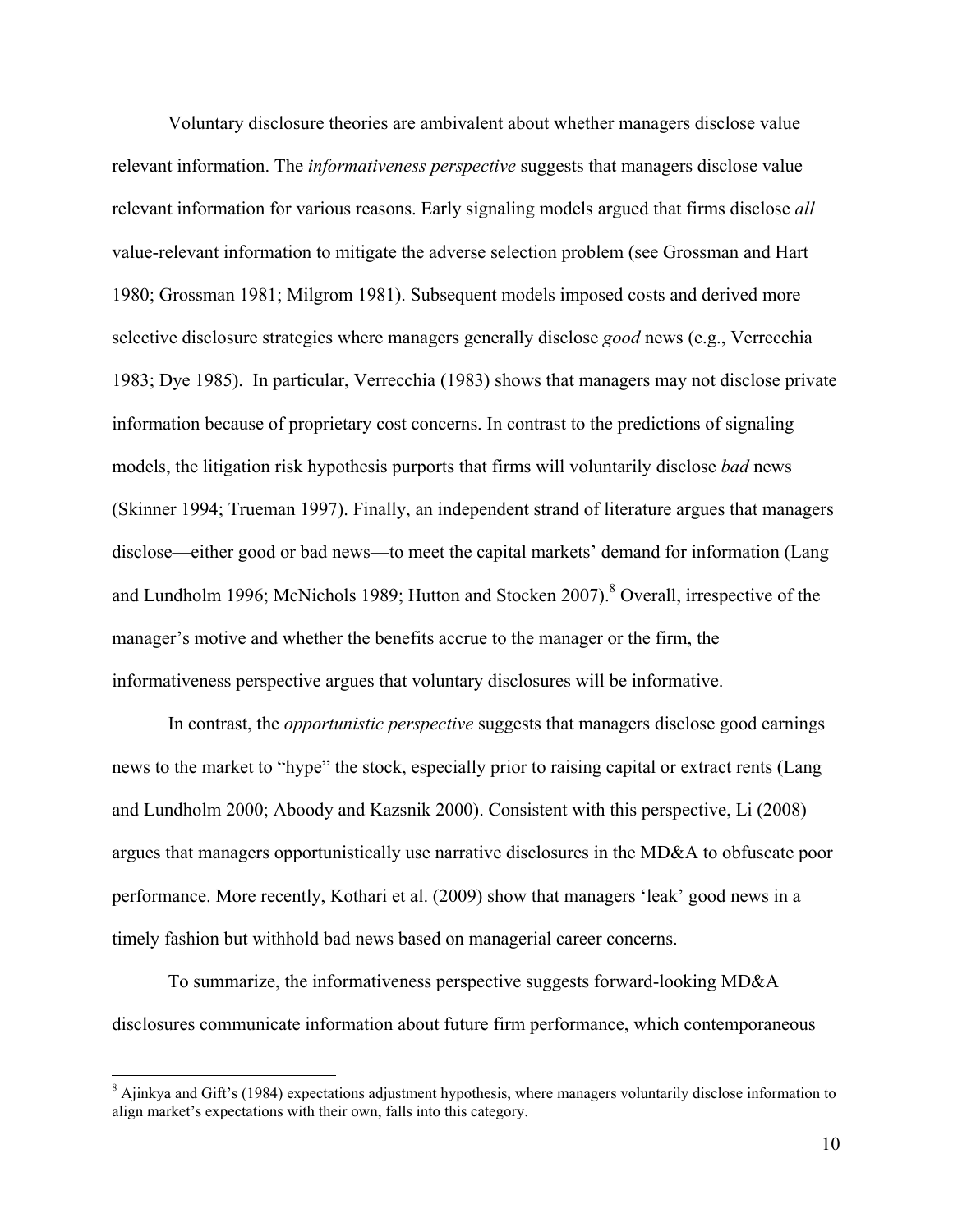stock prices are likely to incorporate. The opportunistic perspective suggests forward-looking MD&A disclosures are not likely to be associated with future performance, even though they may move stock prices in the short term. Finally, forward-looking MD&A disclosures may also be pure noise (as suggested by the SEC) so that they neither move stock prices nor reflect future earnings information. Whether forward-looking MD&A disclosures communicate value relevant information to the capital markets is therefore an empirical question.

### **3. Data and Preliminary Analyses**

 $\overline{a}$ 

## *Identifying Forward-Looking Disclosures*

We develop a UNIX Perl code that, in sequence, (1) downloads all 10-K filings from the SEC *Edgar* database between years 1994 and 2007, (2) extracts the Management Discussion and Analysis (MD&A) sections from the 10-K filings, (3) extracts forward-looking statements from the MD&A sections, and (4) analyzes content, quantitative and horizon features of the forwardlooking statements. For brevity, we describe key aspects of our methodology in this section. Appendix A describes our procedure in detail.

We use sentence as the unit of analysis (instead of text lines or words) because it is the smallest integral unit of text that conveys an idea or message (Ivers 1991). Accordingly, we first parse the MD&A into sentences. We identify an MD&A sentence as forward-looking if the sentence includes either: (a) keywords that imply future (such as "…*next year*"); (b) conjugation of verbs that imply future (such as "*the company plans to…*"); and (c) numerical reference to future years relative to the year of filing (such as "*… in 2006*" in a 2004 filing). We tag a sentence as forward-looking if it fits any of the above criteria (we do not differentiate based on number of forward-looking hits in a sentence). The criteria and keyword lists are recursively

 $9^9$  Our results are qualitatively unchanged when we use the number of words as our unit of analysis.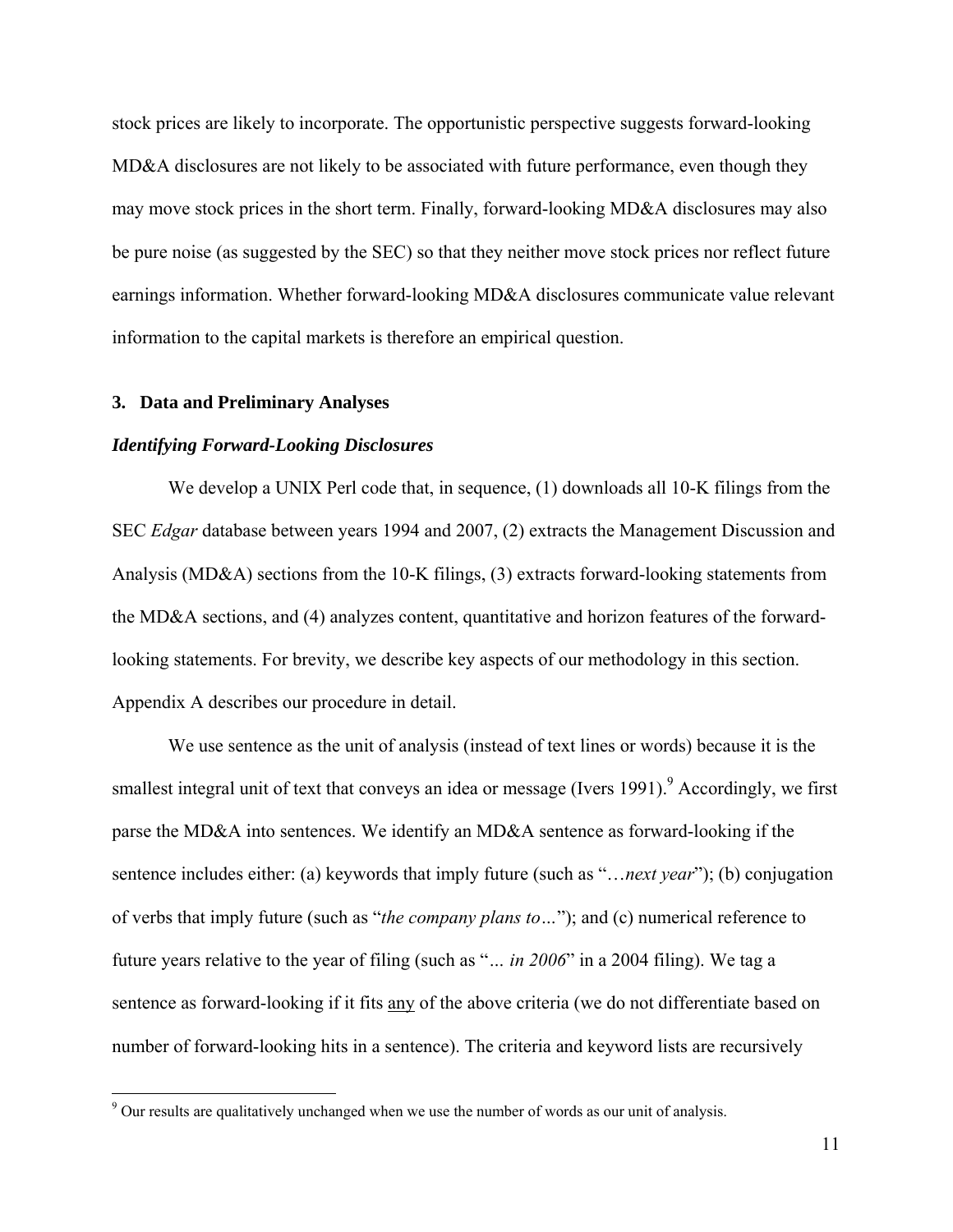developed based both on computer-science-based linguistics for identifying future-related sentences (Wang and Lin 2004) and on our reading of 100 randomly selected 10-K filings.

Finally, we validate our methodology by comparing the computer output of 50 randomly selected 10-Ks with that from MBA students' readings. Overall, we find that our routine is well specified and powerful. We report details of this validation check in Appendix B.

### *Descriptive Statistics*

 $\overline{a}$ 

Table 1 Panel A presents descriptive statistics for our final sample, which consists of 37,199 10-K filings between the years 1994 and 2007 from 4,982 unique firms. On average, a 10-K filing has 1,544 sentences, 276 of which belong to the MD&A section. The MD&A intensity, which is computed as the number of MD&A sentences divided by the total number of sentences in the annual report, has a mean (median) of 19.5% (18.6%).

Turning to our variable of interest, we find that on average there are 35 forward-looking sentences out of 276 sentences in the MD&A section. We plot the average number of forwardlooking sentences in the MD&A over the sample period in Figure 1. The average number of forward-looking sentences is around 14 sentences until 1997 and increases steadily thereafter to 50 in 2005. This increase is consistent with the SEC's efforts to increase forward-looking disclosures in the 10-K filings. $10$ 

We find that the number of sentences in the MD&A section also exhibits a similar pattern over the years. As such, to account for the effect of the number of MD&A sentences, we define forward-looking intensity (*fwlintensity)* as the number of forward-looking sentences divided by the total number of sentences in the MD&A. The *fwlintensity* ranges from 0% to 72%, indicating

 $10$  The number of forward-looking sentences spikes in 1999. Reading some annual reports of 1999, we find that the spike is largely attributable to references to year 2000 regarding Y2K preparedness. We choose not to filter out this effect, because discussions about Y2K preparedness are arguably forward-looking disclosures. Our empirical results are unaffected if we drop observations from year 1999.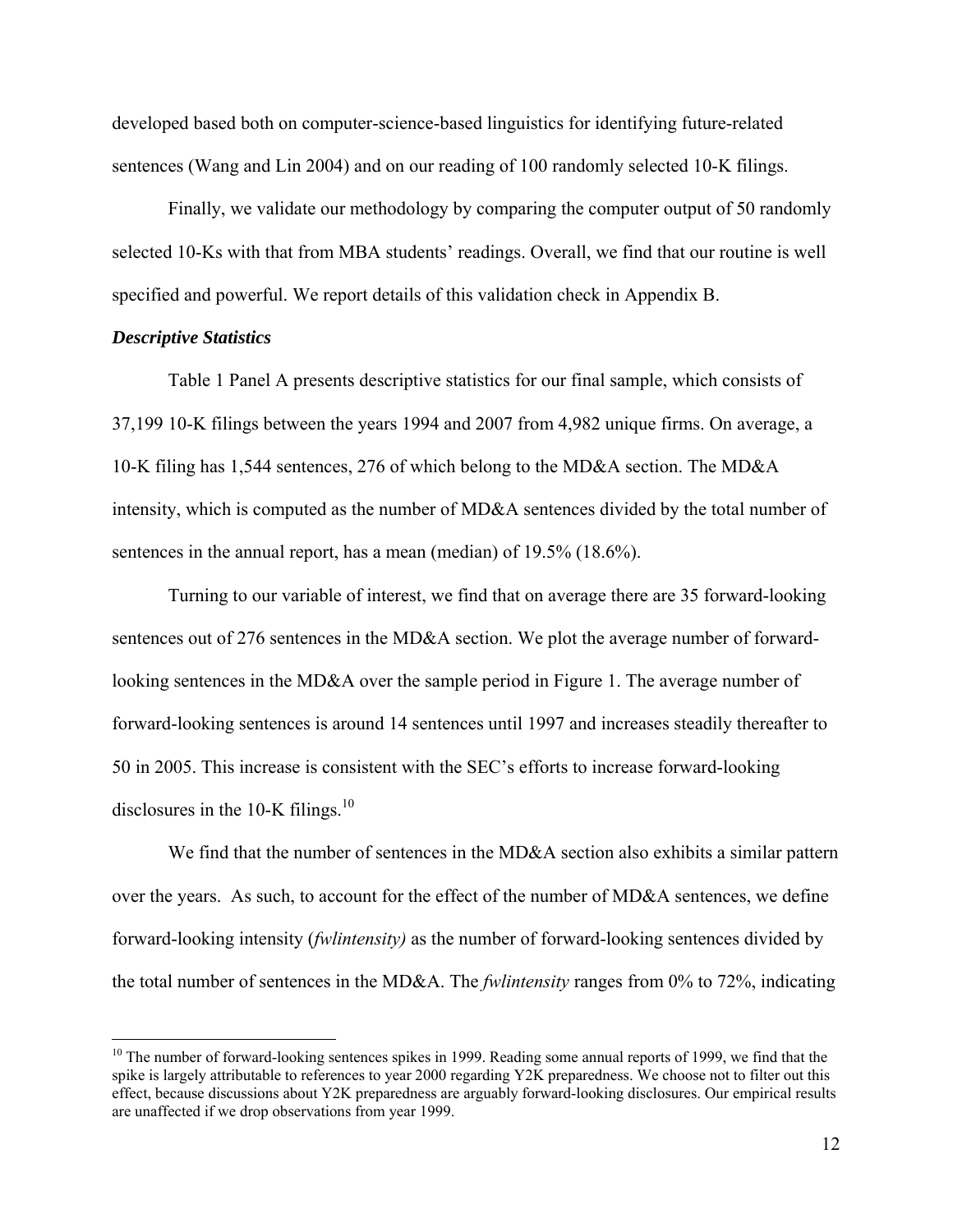considerable variation across companies and years. The mean (median) *fwlintensity* is 12.5% (12.1%). Figure 1 shows that the average *fwlintensity* increases over time from around 10% in 1994 to 13% in 2007. The smaller increase in forward-looking intensity over the sample period (30%) relative to that of forward-looking sentences (400%) suggests that the number of sentences in the MD&A and the number of forward-looking sentences increase in consonance. Thus, in our empirical analyses, we measure forward-looking disclosure levels using both the number of forward-looking sentences and forward-looking intensity.

We further group the forward-looking disclosure sentences based on three dimensions: content, quantitative and horizon. The content of a forward-looking sentence is classified into seven groups: performance (with keywords such as "income" or "margin"), business ("product" or "backlog"), investment ("acquire" or "subsidiary"), finance ("bank credit" or "hedge"), employee ("salary" or "pension"), macroeconomy ("inflation" or "population"), and accounting ("SFAS" or "record"). If a sentence includes keywords from two or more groups, the sentence is labeled as belonging to all relevant groups.<sup>11</sup> The forward-looking intensities for each category is then computed by dividing the number of sentences by the total number of MD&A sentences. Panel A of Table 1 shows that the number of sentences (intensities) of performance, business, investment, finance, employee, macroeconomy, and accounting forward-looking categories are 14.5 (5.1%), 16.8 (5.9%), 7.7 (2.8%), 11.8 (4.2%), 1.8 (0.6%), 1.6 (0.6%), and 2.7 (1.0%), respectively.

For the quantitative grouping, we identify all alphanumeric words (such as "3", "three" or "triple") in the forward-looking sentences. For the horizon grouping, we count the number of numerical references to a following year (such as "2002" in a 1996 filing) as well as horizon

 $\overline{a}$ 

 $11$  As with forward-looking sentences, the key word list for these groupings are recursively checked for validity by reading 100 randomly selected MD&As.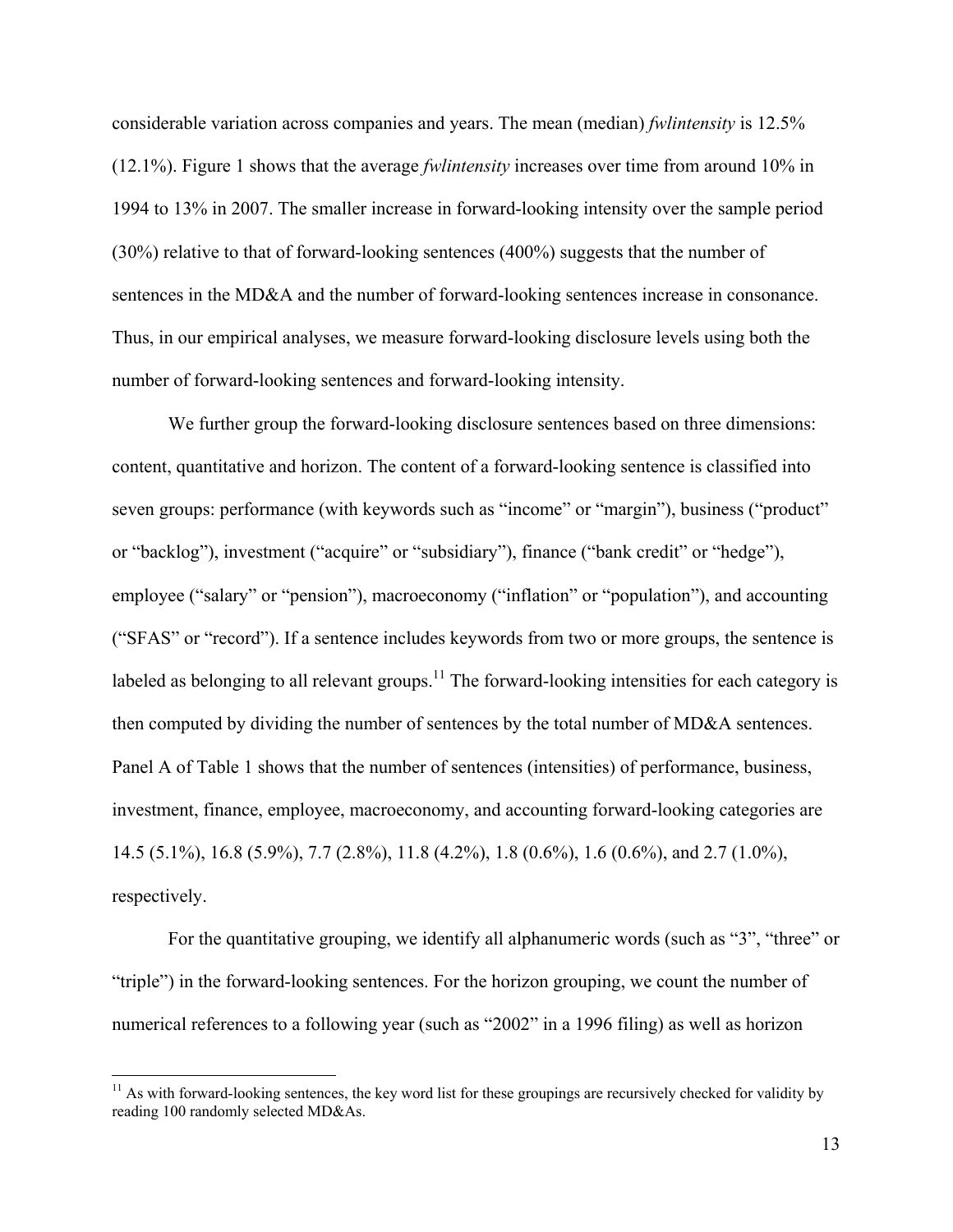keywords (such as "following year"). Similarly, we identify whether the references are shorthorizon, i.e., within one year of the filing date (such as "next quarter" or "upcoming month") or long horizon, i.e., after one year of the filing date (such as "decade" or "foreseeable future"). Step 4 described in Appendix A provides the complete list of keywords and detailed explanation for our grouping methodology. Panel A of Table 1 shows that there are 10.1 (3.8%) forwardlooking sentences (quantitative *fwlintensity*) with numerical references, 10.2 (4.0%) forwardlooking sentences (horizon *fwlintensity*) with horizon references, 4.3 (1.8%) forward-looking sentences (short-horizon *fwlintensity*) with short-horizon references, and 5.8 (2.1%) forwardlooking sentences (long-horizon *fwlintensity*) with long-horizon references.

Panel B of Table 1 provides average number of forward-looking sentences and intensities across the 48 Fama-French industries. There is moderate variation across industries. Pharmaceuticals (17.3%), precious metals (15.3%), and electronic equipment (14.5%) industries exhibit the highest forward-looking intensities, whereas printing and publishing (10.2%), insurance (9.7%), and banking (7.2%) report the lowest forward-looking intensities. We control for industry effects in our analyses.

## *Measuring Abnormal Forward-Looking Disclosure Levels*

Table 2, Panel A reports mean and median values of various firm characteristics across *fwlintensity* terciles.<sup>12</sup> We find that forward-looking disclosures increase with firm size. Moreover, firms with high forward-looking disclosures have poorer performance, i.e., lower earnings, higher incidence of losses, and marginally lower stock returns.<sup>13</sup> Firms with higher forward-looking disclosures also have more volatile operating environments, i.e., greater

 $12$  The results with forward-looking sentences are qualitatively similar.

<sup>&</sup>lt;sup>13</sup> This result is corroborated by the Altman-z statistic (unreported). Also, unreported tests show that much of the negative correlation between forward-looking intensity and earnings results from the negative correlation of forward-looking intensity with cash flow from operations rather than that with accruals.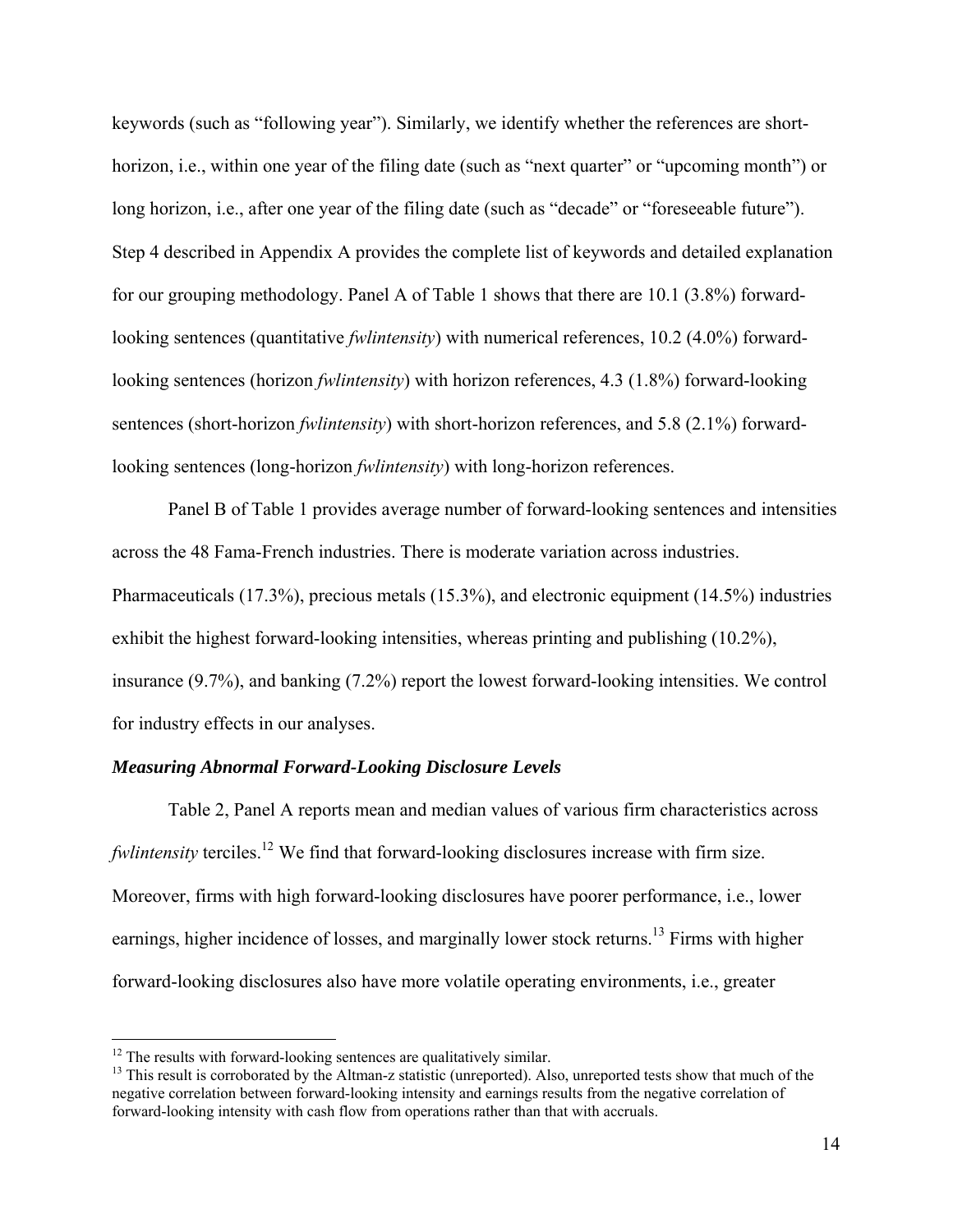volatility in earnings and stock returns as well as higher frequency of reported special items and M&A activities. Finally, forward-looking disclosures increase with growth opportunities proxied (inversely) by book-to-market ratio and company age. Table 2 Panel B reports Pearson and Spearman correlations between *fwlintensity*, *fwlsentences*, and the firm characteristics. The correlations are qualitatively consistent with the results reported in Panel A.

Our descriptive analyses suggest that forward-looking disclosure levels are correlated with various firm characteristics, in particular, size, performance, and operating volatility. It is likely that these firm characteristics may also be correlated with the firm's information environment. For example, smaller firms and firms with greater operating volatility may have poorer information environments. Since our primary tests examine the association between forward-looking disclosure levels and the firms' information environments, we need to control for these firm characteristics to ensure that our results are not driven by the association of these characteristics with the firms' information environments. Accordingly, in our primary empirical analyses we use a measure of *abnormal* forward-looking disclosure level that controls for various firm characteristics.<sup>14</sup>

We control for the following firm characteristics that have been shown to be related to the firms' information environment in prior literature: firm size, performance, volatility of the operating environment, growth options, industry and year of filing. Larger firms are likely to provide more forward-looking information; we measure firm size by the market value of equity. Poorly performing firms are likely to have greater uncertainty and thus are likely to provide more

 $\overline{a}$ 

<sup>&</sup>lt;sup>14</sup> Untabulated analyses show significant persistence in forward-looking disclosures. However, persistent forwardlooking disclosures do not necessarily imply 'stale' information. This is because while the sentence is repeated every year, the information content is likely to be different. For instance, Microsoft Inc. reports "We estimate worldwide PC shipments will grow between 8% and 10%." in their 2007 FY filing on August 25, 2006. One year later, the company uses a similar phrase but changes its content "We estimate worldwide PC shipments will grow between 9% and 11%." in their 2008 FY filing on August 3, 2007. The new numbers clearly provide the company's updated projections on the filing date. Our construct of abnormal forward-looking disclosures is not one of 'new information,' but a control for the innate information environment of firms.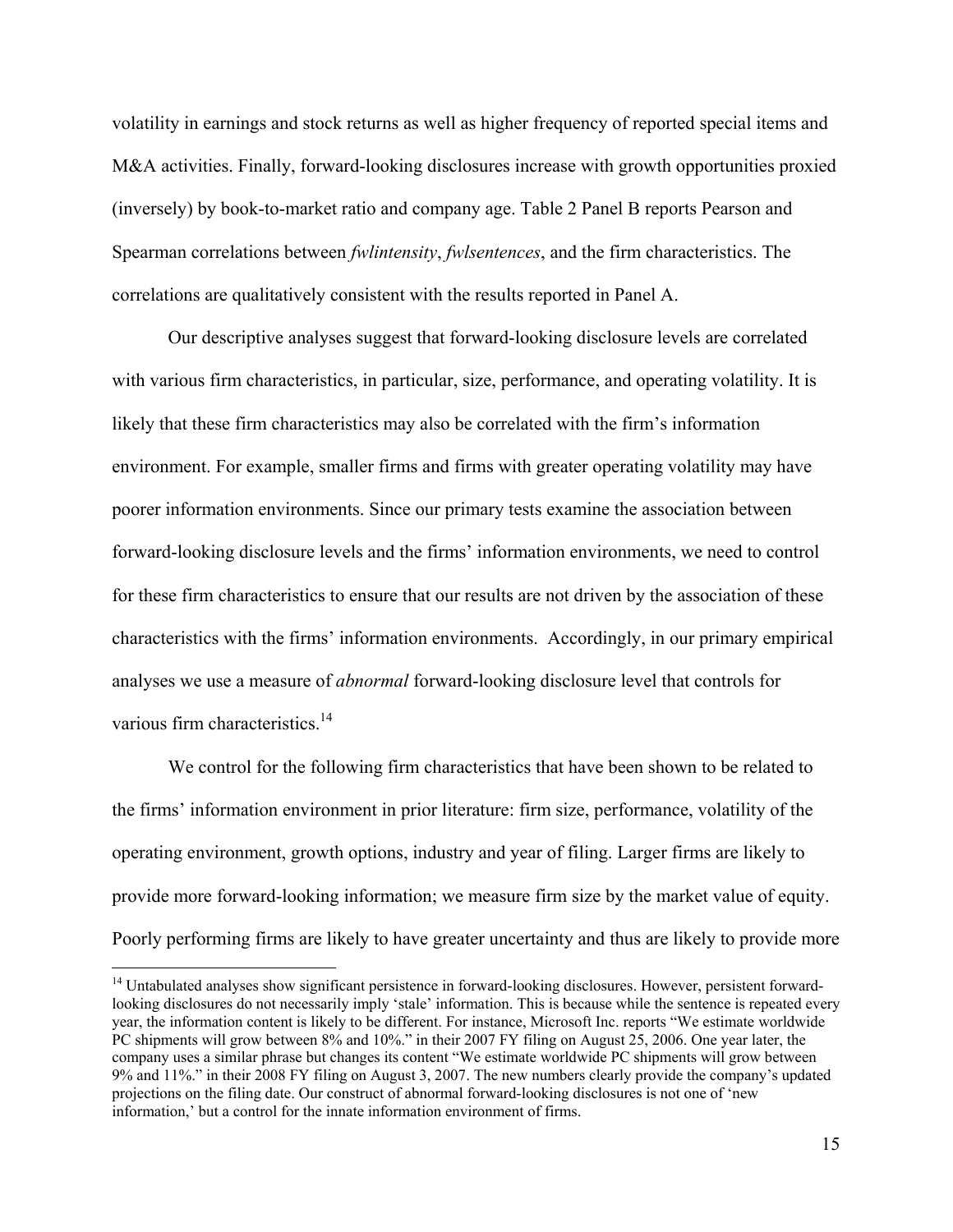forward-looking information to assure investors about future prospects (Hayn 1995; Cosimano, Jorgensen, and Ramanan 2004) or for mitigating litigation risk (Skinner 1994); we measure firm performance by the level of earnings, an indicator of negative earnings (loss), and stock returns. A volatile operating environment is associated with greater uncertainty and information asymmetry between firms and investors (Andersen 1996), which should induce managers to provide more forward-looking disclosure; we measure the volatility of operating environment with volatility of past earnings, volatility of stock returns, incidence of special items and incidence of M&A activity. Young and growing firms have uncertain operating environments as well as less informative earnings (Anthony and Ramesh 1992); we measure growth options by the book-to-market ratio (Smith and Watts 1992) and firm age. Specifically, we estimate the following models:

fwlintensity<sub>t</sub> = 
$$
\alpha_0 + \alpha_1 Log(size)_t + \alpha_2 Earnings_t + \alpha_3 Loss + \alpha_4 Return_t
$$
  
+  $\alpha_5 Earnings volatility_t + \alpha_6 Return volatility_t + \alpha_7 Special items_t$   
+  $\alpha_8 M \& A_t + \alpha_9 Book-to-market_t + \alpha_{10} Age_t + \alpha_{11} MDA intensity_t$   
+  $\sum \theta$  Industry +  $\sum \lambda$  Year<sub>t</sub> +  $\varepsilon_t$ 

 $fw$ *lsentences<sub>t</sub>* =  $\alpha_0 + \alpha_1 Log(size)_{t} + \alpha_2 Earnings_{t} + \alpha_3 Loss + \alpha_4 Return_t$ *+*  $\alpha_5$  *Earnings volatility<sub>t</sub></sub> +*  $\alpha_6$  *<i>Return volatility<sub>t</sub></sub> +*  $\alpha_7$  *<i>Special items<sub>t</sub> + α8 M&At + α9 Book-to-markett + α10 Aget + α11 MDAsentencest*   $+ \alpha_{12}$  10Ksentences<sub>t</sub> + $\sum \theta$  Industry + $\sum \lambda$  Year<sub>t</sub> +  $\varepsilon_t$ *(1b)* 

where *fwlintensity* is the ratio of forward-looking sentences in the MD&A (*fwlsentences*) to total number of sentences in the MD&A; *Log(size)* is the natural logarithm of market value of equity in millions of dollars; *Earnings* is earnings before extraordinary items deflated by total assets; *Loss* is an indicator variable that takes the value of 1 if *Earnings* is negative and 0 otherwise; *Return* is stock return over the fiscal year; *Earnings volatility* is the coefficient of variation of earnings measured over the sample period (from year 1994 to 2007 using available data for each company); *Return volatility* is the standard deviation of monthly stock returns over the fiscal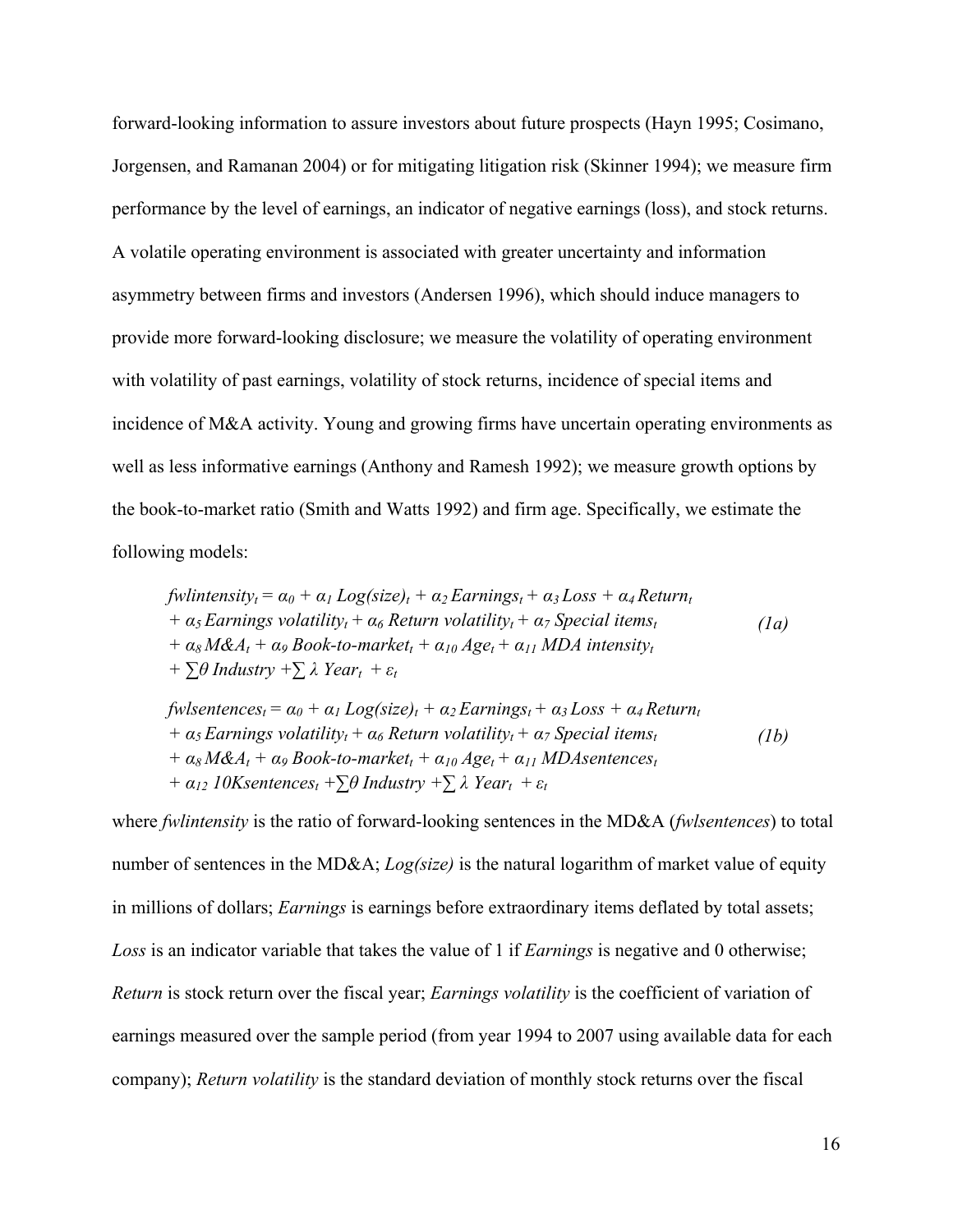year; *Special items* is an indicator variable that takes the value of 1 if the absolute value of special items is greater than 5% of total assets, and 0 otherwise; *M&A* is an indicator variable that takes the value of 1 if the "Acquisition – Sale contribution" data item is greater than 0, and 0 otherwise; *Book-to-market* is book value of total assets divided by market value of firm (i.e., equity plus debt) assets; *Age* is the number of years between the current fiscal year and the year of the company's first appearance in CRSP database. We also include year and Fama-French industry indicators.

Our estimates of abnormal forward-looking intensity (sentences) are residuals from the regression specified in equation *1a* (*1b*). We estimate pooled regressions using a Generalized Least Squares (GLS) method that takes into account multiple company-specific observations. The GLS regression uses company fixed-effects and the standard errors are corrected using the Huber-White method. The GLS model therefore allows us to control for the effects of both heteroskedasticity and serial/cross correlations in the sample. We use a similar GLS method for all regressions in our study.

The regression results (reported in Table 2 Panel C) largely corroborate the univariate associations between *fwlintensity* and firm characteristics reported Panels A and B of Table 2. First, forward-looking intensity is positively associated with firm size. Second, forward-looking intensity is negatively associated with performance: the coefficients on earnings (stock returns, losses) are negative (negative, positive). Third, forward-looking intensity is positively associated with the uncertainty of the operating environment measured by return volatility, while the coefficient on earnings volatility is not significant. Fourth, special items are negatively associated with forward-looking intensity (contrary to prediction), while the coefficient on M&A is positive but insignificant. Finally, forward-looking intensity is positively associated with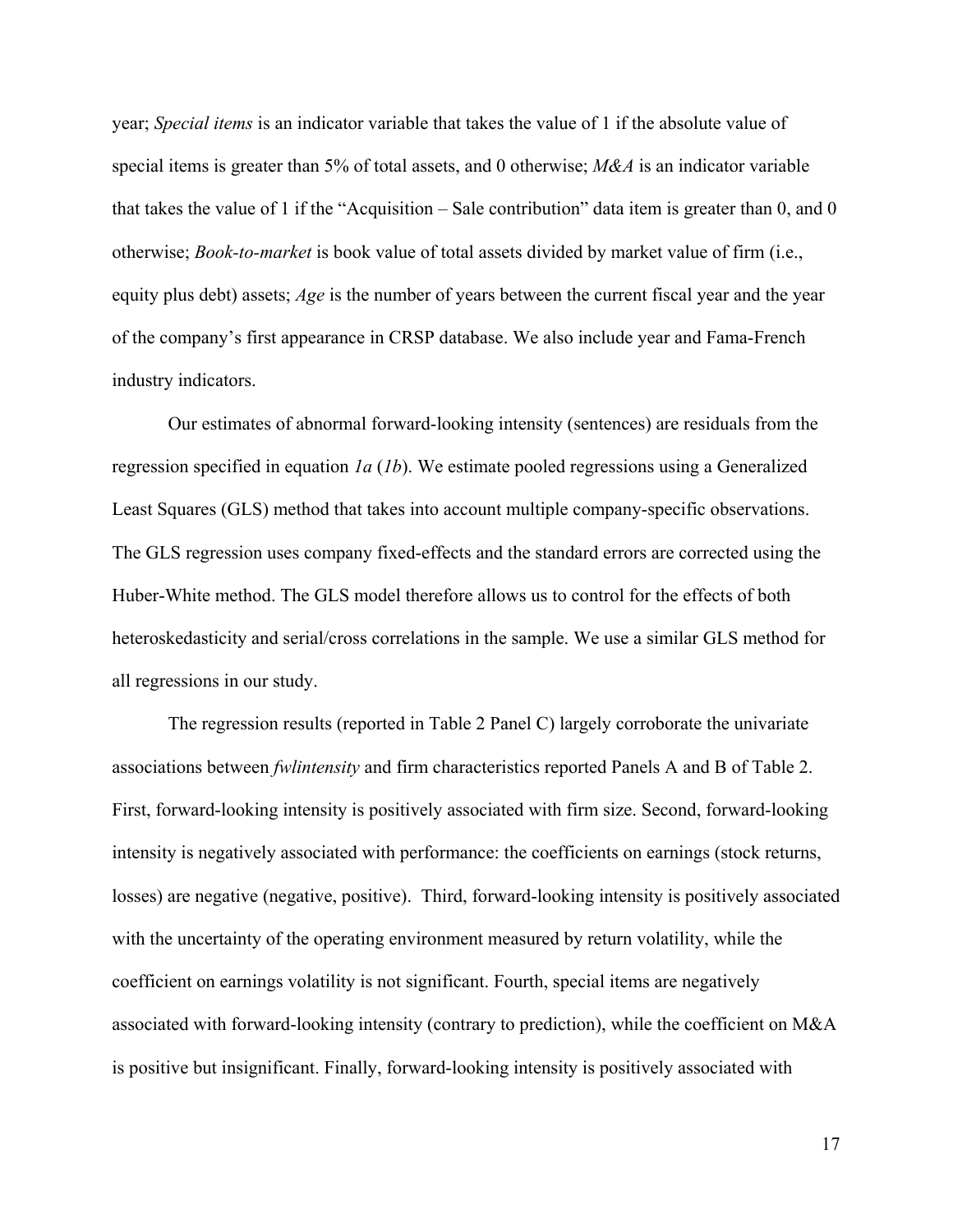growth options: the coefficients on age and book-to-market ratio are negative and significant.<sup>15</sup> Finally, forward-looking intensity positively relates to the MD&A intensity. The within, between, and overall  $R^2$ s of the GLS regression are 34.2%, 39.5%, and 38.0%, respectively. The  $R<sup>2</sup>$ 's suggest that the independent variables capture a significant variation in *fwlintensity*, but more of the cross-sectional than time-series variation. The results are similar for Equation (1b), which uses forward-looking sentences as the dependent variable.

## **4. Forward-Looking Disclosures and the Financial Information Environment**

 In this section, we empirically examine our research question of how forward-looking disclosures in the MD&A relate to the company's information environment for (a) the full sample, (b) partitioning the sample into dark and non-dark firm-years, and (c) summarizing additional analyses for the categories of forward-looking disclosures.

### *Forward-Looking Disclosures and the Informational Efficiency of Stock Prices*

To examine the research question we use the methodology developed by Collins et al. (1994). Collins et al. regress current returns on current and future earnings and show that stock returns anticipate information contained in future earnings (hereafter the CKSS model). We augment the CKSS model by including proxies for abnormal MD&A disclosure levels as *AFWLI* (residual from Equation 1(a) and proxy for abnormal intensity) and *AFWLS* (residual from Equation 1(b) and proxy for abnormal intensity). To provide insights into the information environment and forward-looking disclosures, we estimate the CKSS model over two separate windows: (1) the eleven-month period *prior* to the 10-K filing (the *pre-filing* period) and (2) the

 $\overline{a}$ 

<sup>&</sup>lt;sup>15</sup> In sensitivity analyses, we also include the following variables in Equation (1): (1) absolute earnings surprise, measured as the difference between earnings and last year's earnings deflated by last year's stock price; (2) earnings persistence, measured as the coefficient from an AR(1) model that regresses current earnings on last year's earnings; and (3) estimated litigation costs from Skinner (1997), which estimates shareholder losses as the product of the firm's market capitalization, stock price decline, and an estimate of the proportion of shares bought/sold during the year. None of these variables is significant in the regression. We therefore omit these variables.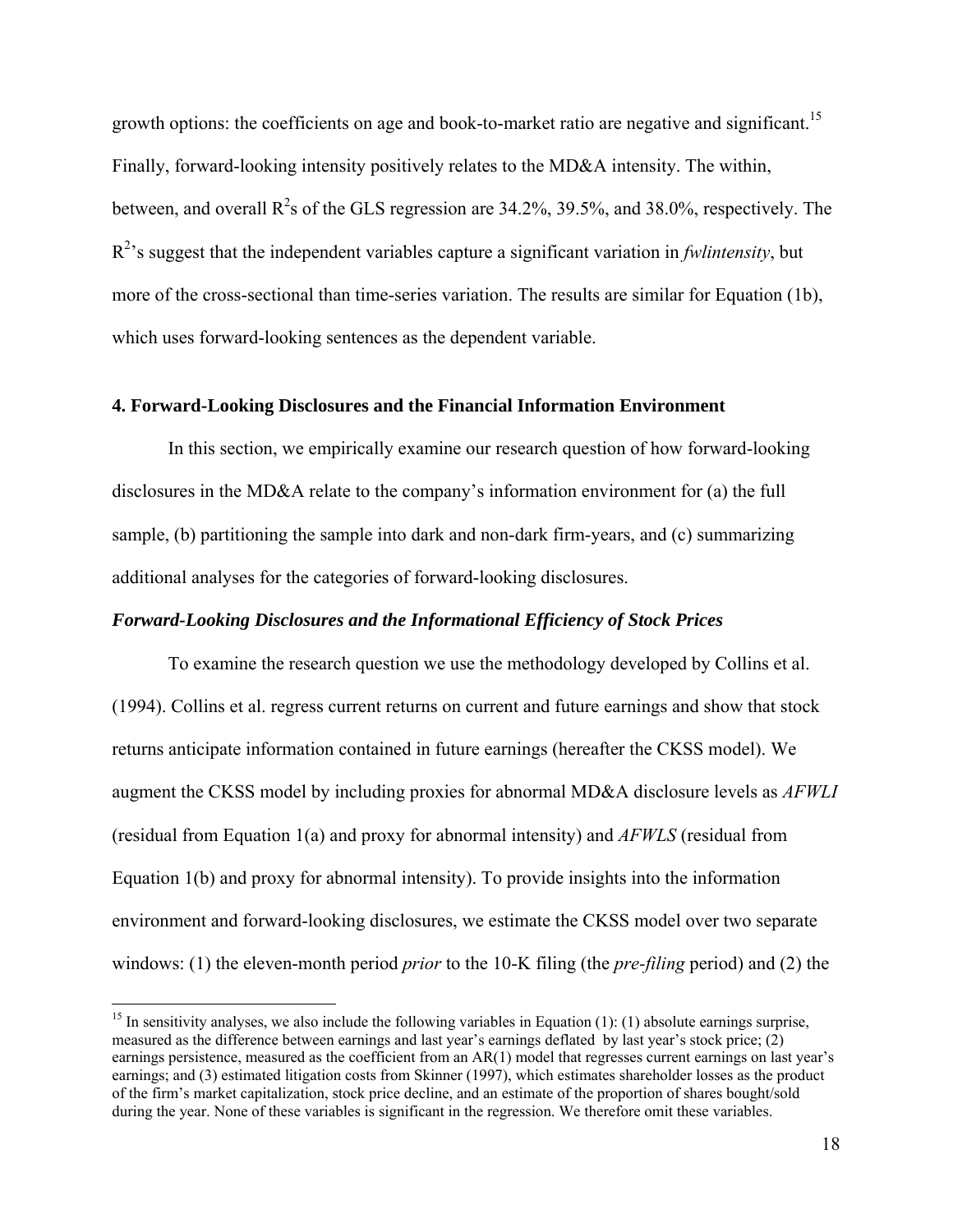one-month period starting from the date of the 10-K filing (the *filing* period). The pre-filing period provides a 'benchmark' on the information environment existing prior to the 10-K filing, as measured by the informational efficiency of stock prices to incorporate the future earnings information, and the filing period provides evidence on the ability of the abnormal forwardlooking disclosure levels to improve the information environment by enabling the stock prices to incorporate information on future earnings. Thus, the two windows are selected to provide insights into whether abnormal forward-looking MD&A disclosure levels are motivated by and improve poor information environments. We predict that the informational efficiency of stock prices in the pre-filing period will be lower for high abnormal forward-looking disclosure firms. We also predict that the information efficiency of stock prices for such firms will improve during the filing period. However, we do not make predictions on whether the improvement for such firms will completely mitigate the poorer informational efficiency in the pre-filing period. In particular, we estimate the following regression:

$$
R_{t} = b_{0} + b_{1} X_{t-1} + b_{2} X_{t} + b_{3} X_{t+1} + b_{4} R_{t+1} + b_{5} AFWL_{t}
$$
  
+  $b_{6} AFWL_{t}^{*} X_{t-1} + b_{7} AFWL_{t}^{*} X_{t} + b_{8} AFWL_{t}^{*} X_{t+1} + b_{9} AFWL_{t}^{*} R_{t+1}$  (2)  
+  $\sum \theta$  Industry +  $\sum \lambda$  Year<sub>t</sub> +  $\varepsilon_{t}$ 

where  $R_t$  is alternatively measured as (1)  $R_{Pre-filing}$ , the 11-month buy-and-hold stock return ending two days prior to the 10-K filing; (2)  $R_{Filing}$ , the one-month buy-and-hold stock return around the 10-K filing (starting one day before and ending 30 days after the 10-K filing); and (3)  $R_{Full}$ , the buy-and-hold stock return for the 12 months ending 30 days after the 10-K filing.  $X_t$  is the earnings before extraordinary items in year *t* deflated by market value of equity at the beginning of the fiscal year. *Rt+1* is the buy-hold-return for the year *t+1.* Finally, *AFWL* denotes *AFWLI* or *AFWLS* as the case may be.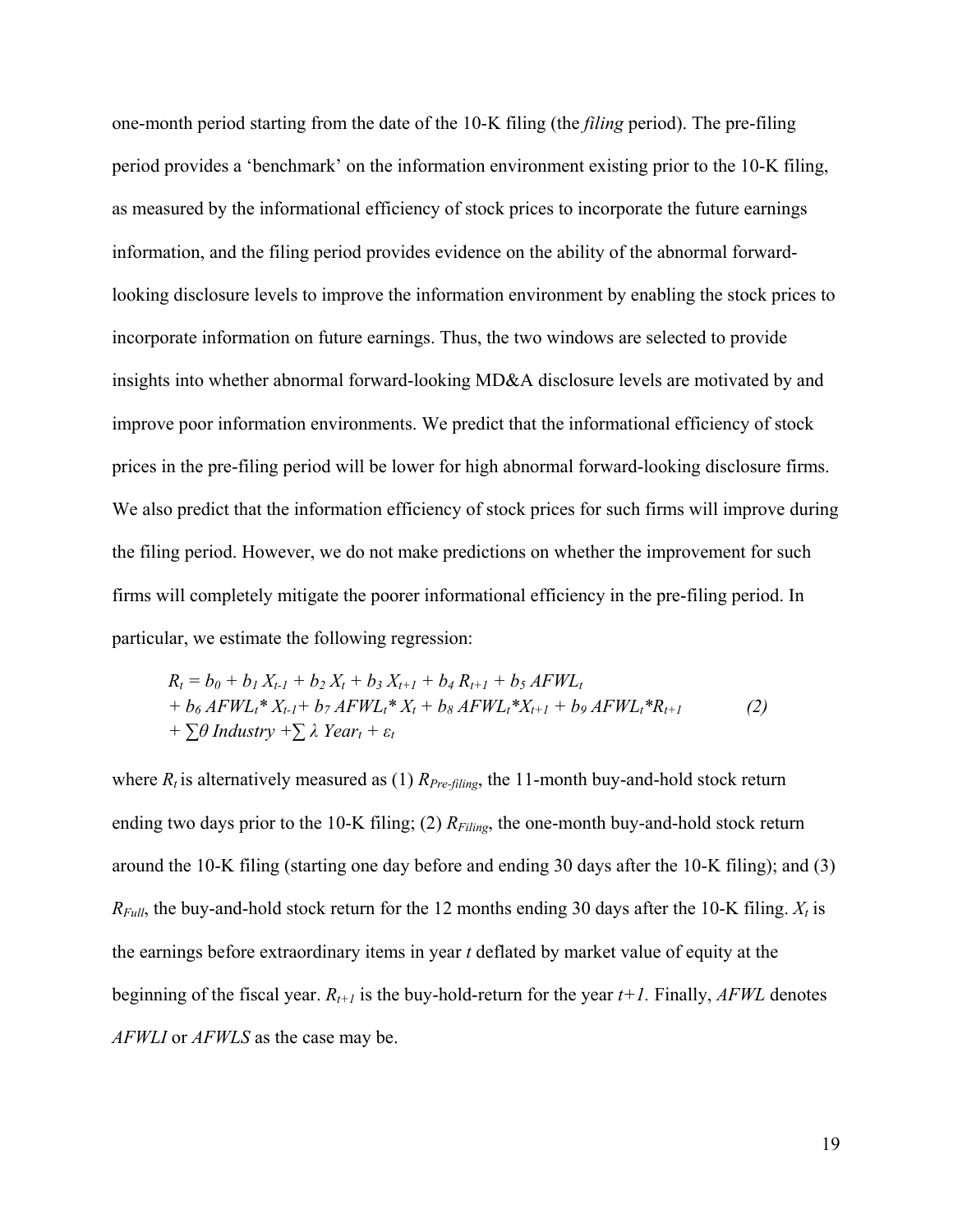The sample for this analysis drops from 37,199 to 27,164 because of data constraints, in particular non-availability of stock returns, one-year-before earnings and one-year-ahead earnings. Panel A of Table 3 presents descriptive statistics for the forward-looking intensity measures, stock returns and earnings. The mean and median *AFWLI* is not different from zero. The mean and median *AFWLS* are -0.0168 and 0.0195, respectively, indicating that the residuals from equation (1b) have a left-skewed distribution. *RFiling* has a mean of 1.69%, and the 11 month *R<sub>Pre-filing</sub>* has a mean of 10.77%.

Panel B of Table 3 presents the GLS results of Equation (2) with *RPre-filing*, *RFiling*, and *RFull* as dependent variables in their respective columns with *AFWLI*. The key variable of interest,  $AFWLI_t * X_{t+1}$  reflects the extent to which forward-looking disclosures help current stock returns incorporate information about one-year-ahead earnings. When *R<sub>Pre-filing</sub>* is the dependent variable (Column 1), the coefficient estimates on  $X_{t+1}$  and  $AFWLI_t * X_{t+1}$  are 0.4042 (p-value=0.00) and -2.1054 (p-value=0.00), respectively. The negative sign on  $AFWLI_t * X_{t+1}$  shows that companies with high forward-looking intensity are those whose pre-filing returns are less informative about one-year-ahead earnings. This translates to an impact of -0.34% (=-2.1054  $\times$  0.0531  $\times$  0.0284  $\times$ (12/11)) and 0.34% (=-2.1054  $\times$  0.0531  $\times$  -0.0279  $\times$  (12/11)) for the third and first quartiles of *AFWLI*. This indicates that for the high/third quartile (low/first quartile) of abnormal forwardlooking disclosures there is on average less (more) information on future earnings embedded in stock prices.

When  $R_{Filing}$  is the dependent variable (Column 2), the coefficient estimates on  $X_{t+1}$  and *PAFWL<sub>t</sub>* \*  $X_{t+1}$  are 0.0482 (p-value=0.00) and 0.1593 (p-value=0.00), respectively. The positive sign on  $AFWLI_t * X_{t+1}$  indicates that the filing-period returns of high forward-looking intensity companies better reflect one-year-ahead earnings. These results suggest that forward-looking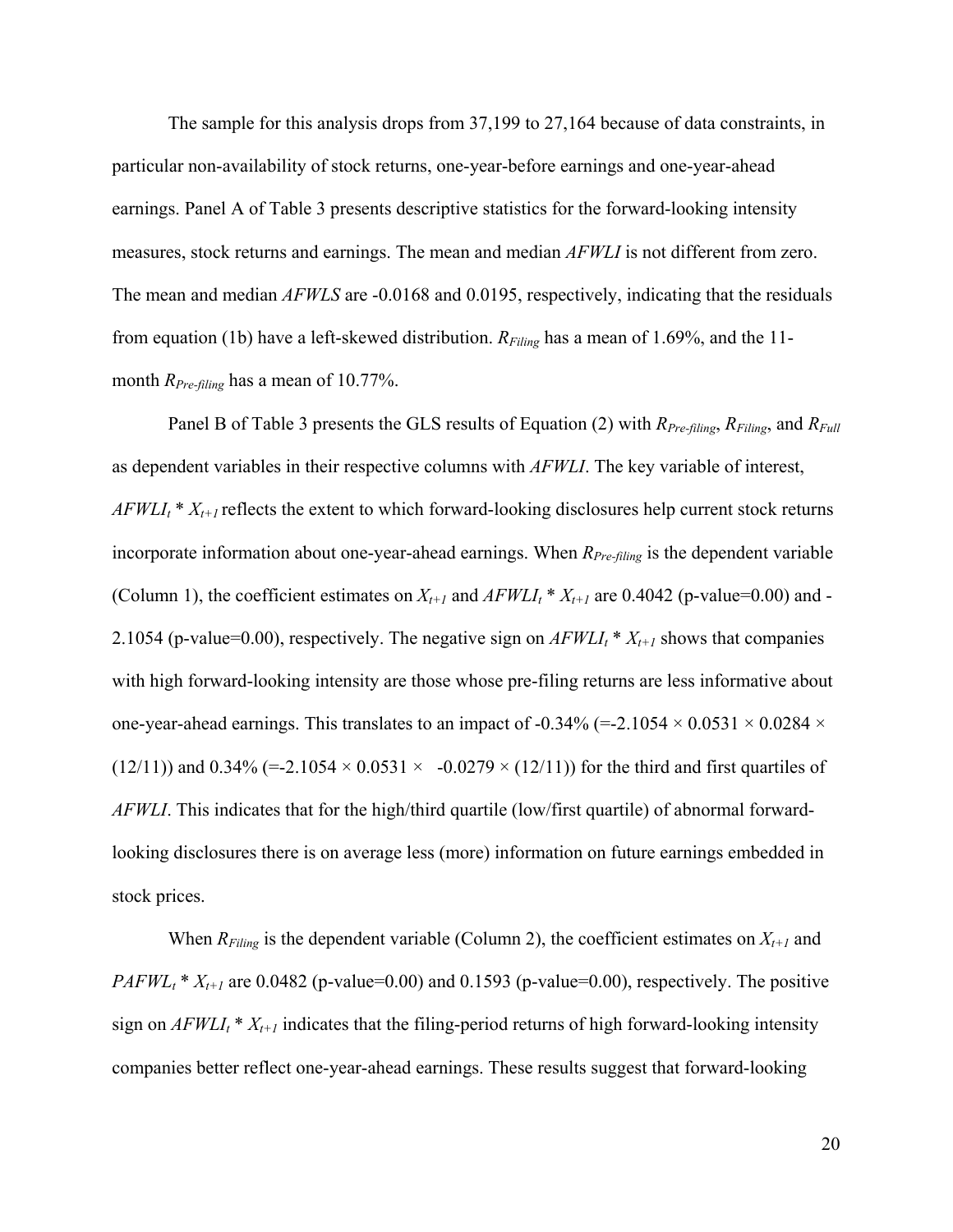MD&A disclosures convey future-earnings related information to the stock markets. This translates to an impact of 0.28% (=0.1593  $\times$  0.0531  $\times$  0.0284  $\times$  12) and -0.28% (=0.1593  $\times$  $0.0531 \times -0.0279 \times 12$ ) for the third and first quartiles of *AFWLI*. This indicates that for the high/third quartile (low/first quartile) of abnormal forward-looking disclosures there is on average more (less) information on future earnings embedded in stock prices. Comparing the average annualized returns make it appear as if the poor information environment is completely mitigated by the abnormal forward-looking disclosure levels in the MD&A, the *RFull* analysis as the dependent variable provides insights into this.

When  $R_{Full}$  is the dependent variable (Column 3), the coefficient estimates on  $X_{t+1}$  and  $AFWLI<sub>t</sub> * X<sub>t+1</sub>$  are 0.4917 (p-value=0.00) and -1.9048 (p-value=0.00), respectively. The negative  $AFWLI<sub>t</sub> * X<sub>t+1</sub>$  suggests that annual stock returns (including filing returns) of companies with high forward-looking intensity are still less informative about one-year-ahead earnings. This translates to an impact of -0.29% (=-1.9048  $\times$  0.0531  $\times$  0.0284) and 0.28% (=-1.9048  $\times$  0.0531  $\times$ -0.0279) for the third and first quartiles of *AFWLI*. This indicates that on an annualized basis there is an improvement in information environment of roughly  $15\%$  (=[0.34 – 0.29]/0.34) for the for third quartile of *AFWLI* and 13.33% for the third quartile of *AFWLS*.

Table 3, Panel C provides the results of estimating the CKSS model with *AFWLS*<sub>t</sub> instead of *AFWLI<sub>t</sub>*. The results are qualitatively similar to those discussed in Table 4, Panel B. The impacts in the pre-filing period for the third and first quartiles of *AFWLS* are -0.30% and 0.28% in terms of annualized returns. Similarly, the impacts in the filing period for *AFWLS* are 0.41% and -0.38% for the third and first quartiles, respectively; and the impacts in the full period are - 0.26% and 0.24% for the third and first quartiles, respectively. This indicates that on an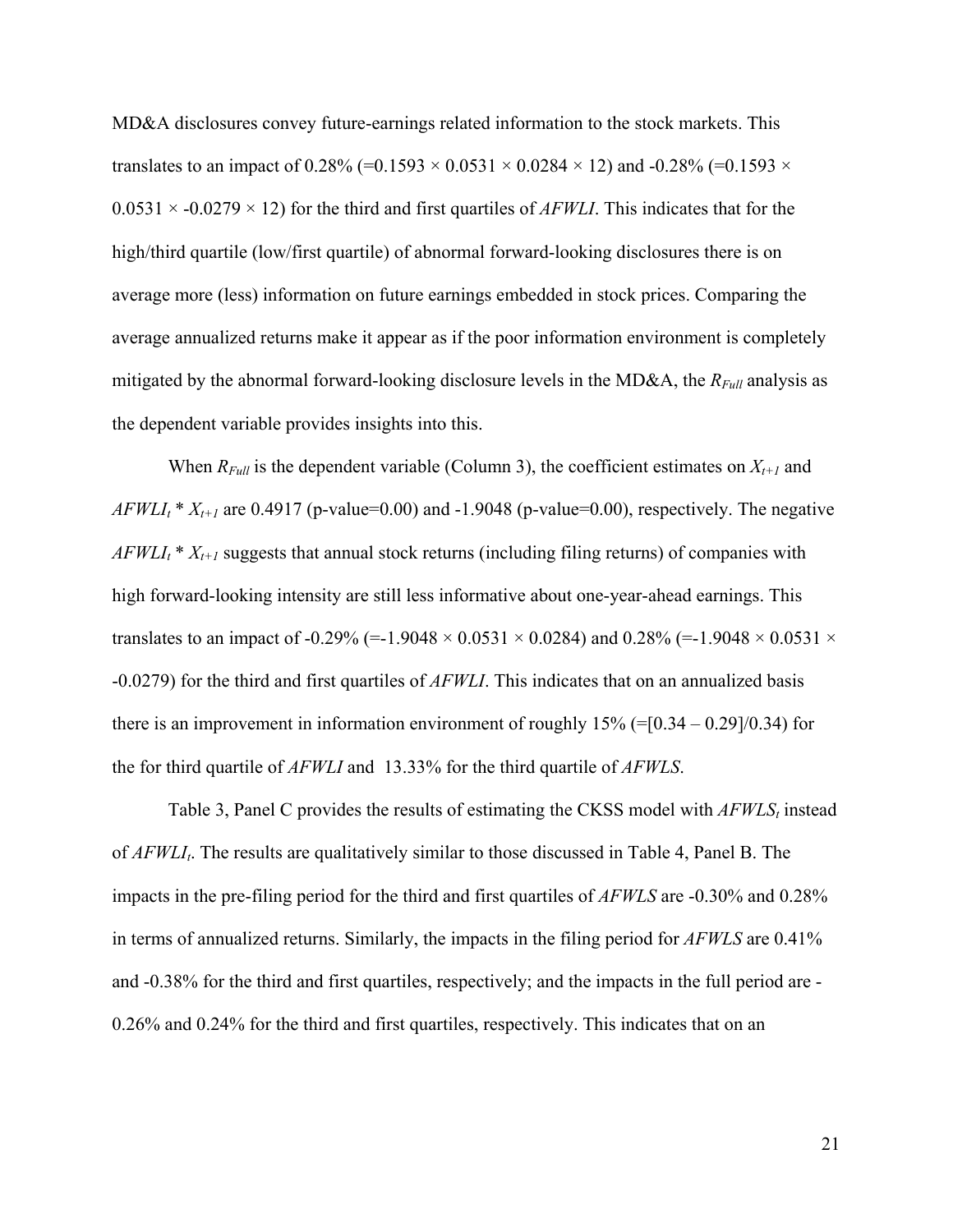annualized basis there is an improvement in information environment of roughly 13.33% (=[0.30 – 0.26]/0.30] for the third quartile of *AFWLS*.

Overall, the evidence suggests that firms with higher forward-looking intensity have poorer informational efficiency, i.e., the current stock returns incorporate less information on future earnings. Forward-looking MD&A disclosures do improve the ability of returns to reflect future earnings. However, this improvement does not fully mitigate the lower informational efficiency of higher forward-looking intensity firms' stock prices.<sup>16</sup>

#### *Dark and Non-Dark Firms*

1

 The *quasi-mandatory* nature of the MD&A makes forward-looking statements in the MD&A section different from other voluntary disclosures examined in prior literature (notably, managerial earnings forecasts). To highlight this differential nature of forward-looking MD&A disclosures, we examine the informational efficiency of stock prices for *dark firms* that are defined as firms with no analyst coverage or voluntary managerial disclosure.<sup>17</sup> The primary source of public financial information for dark firms is the statutory financial statements. Therefore, we expect forward-looking MD&A disclosures to be more useful for dark firms as compared to non-dark firms, where much of the information is likely to be available through voluntary disclosures and/or analysts' forecasts.

<sup>&</sup>lt;sup>16</sup> We estimate Equation (2) by also including the normal (predicted) forward-looking MD&A disclosures obtained from equations (1a) and (1b), i.e., by separately including the predicted values and residuals from 1a and 1b appropriately interacted with various earnings/returns variables as specified in Equation 2. As such, whether the normal forward-looking information provides information is an empirical question. The inclusion of predicted values does not qualitatively alter the results with respect to the abnormal measures. The coefficient estimates on the interaction between the predicted intensity and  $X_{t+1}$  are -5.1842, -0.1196 and -4.8202 (p-values = 0.00, 0.33, 0.00) for the pre-filing, filing and full periods, respectively; and between the predicted sentences and  $X_{t+1}$  are -5.1956, -0.0864 and  $-4.9460$  (p-values = 0.00, 0.48, 0.00) for the pre-filing, filing and full periods, respectively. This indicates that the normal (predicted) forward-looking disclosures are indicative of poor information environment, but on average do not help in improving the information environment.

 $17$  We consider a firm-year as dark if the I/B/E/S consensus file does not includes an analyst earnings forecast during the fiscal year, and the First Call database does not includes any managerial guidance during the fiscal year. If the I/B/E/S or First Call coverage is not comprehensive, then we would potentially classify a non-dark firm as a dark firm, therefore reducing the power in our ability to identify differences between dark and non-dark firms.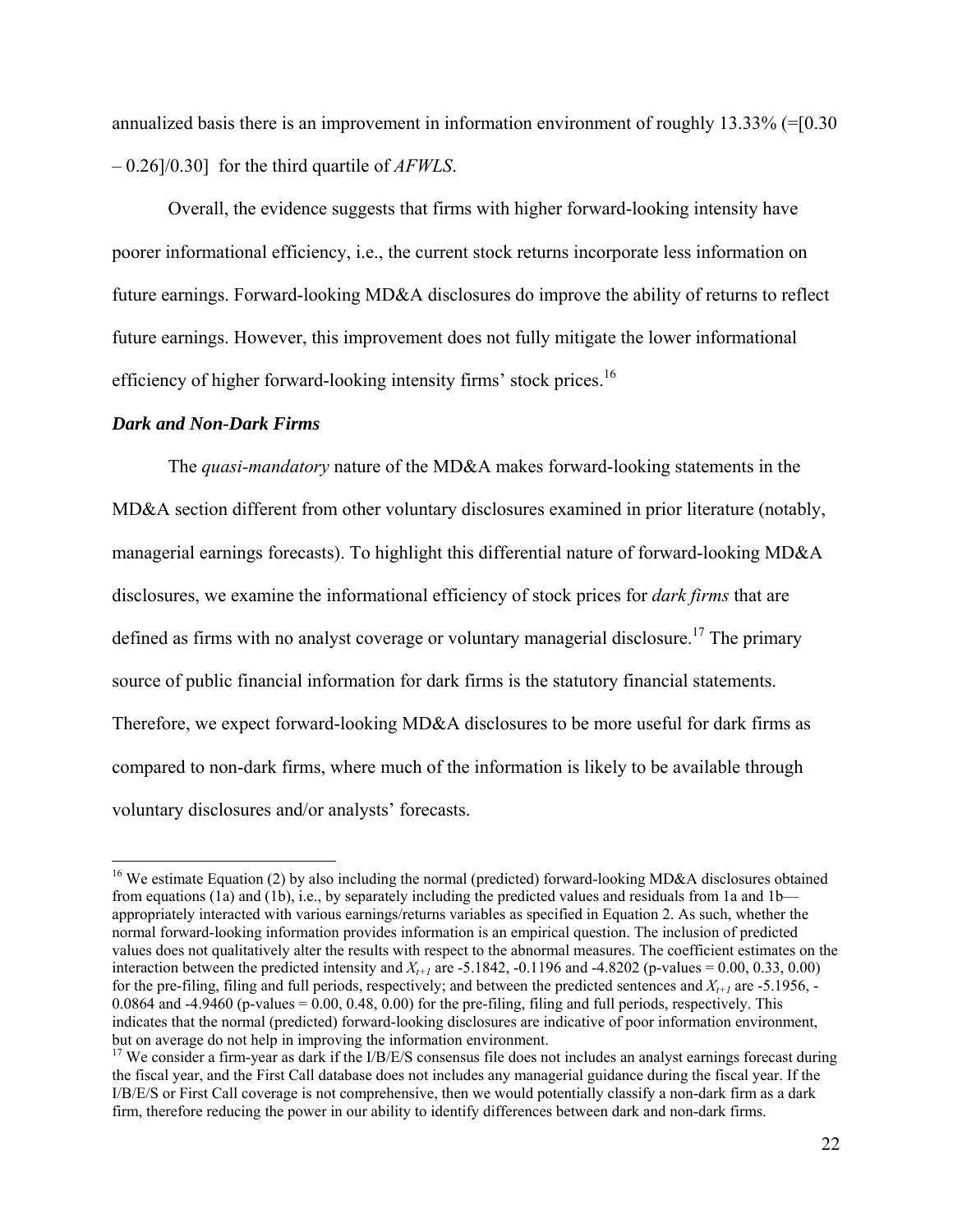To test our prediction, we partition our sample on two dimensions: (1) dark versus nondark firm-years and (2) high versus low forward-looking intensity firm-years. For identifying high or low forward-looking intensity firm-years, we use an indicator variable, P*AFLW,* which takes the value of one when *AFWLI* is positive and zero otherwise*.* 18 Table 4 reports the results. Panel A shows that out of our sample of 27,164 firm-years, 14,055 (52%) are negative *AFWLI*<sub>t</sub> and 13,109 (48%) are positive *AFWLI*<sub>t</sub> firm-years; 5,320 (20%) are dark and 21,844 (80%) are non-dark<sup>19</sup>. We find that a considerable proportion of dark firm-years (46%) have positive *AWFLI<sub>t</sub>*, indicating that many dark firms use the MD&A to communicate forward-looking information otherwise unavailable to investors. Panel A also reports the average  $AWFLI<sub>t</sub>$  for each partition. While dark companies on average have a statistically lower forward-looking intensity (mean  $AWFLI<sub>t</sub>$  of 0.0001 for dark versus 0.0023 for non-dark), the difference is economically insignificant. The distribution of  $AWFLI<sub>t</sub>$  across the partitions reinforces the point that the dark companies provide significant forward-looking information in their MD&A.

We modify Equation (2) to include the two-by-two partitions of the sign of abnormal forward-looking intensity and dark status as follows:

 $R_t = b_0 + b_1 X_{t-1} + b_2 X_t + b_3 X_{t+1} + b_4 R_{t+1} + b_5 PAFWL_t + b_6 Dark + b_7 PAFWL_t * Dark$  $+ b_8 X_{t-1} * PAFWL_t + b_9 X_{t-1} * Dark + b_{10} X_{t-1} * PAFWL_t * Dark$  $+ b_{11} X_t * PAFWL_t + b_{12} X_t * Dark + b_{13} X_t * PAFWL_t * Dark$ *+ b14 Xt+1\*PAFWLt + b15 Xt+1\*Dark + b16 Xt+1\*PAFWLt\* Dark + b17 Rt+1\*PAFWLt + b18 Rt+1\*Dark + b19 Rt+1\*PAFWLt\*Dark*   $+ \sum \theta$  *Industry*  $+ \sum \lambda$  *Year<sub>t</sub>*  $+ \varepsilon_t$  (3)

where *Dark* is an indicator variable equal to 1 if the firm has neither an analyst following nor voluntary management forecasts and 0 otherwise;  $PAFWL<sub>t</sub>$  is an indicator variable equal to 1 for

 $\overline{a}$ 

 $18$  We perform similar analysis using abnormal disclosure sentences and find qualitatively similar results. We use the indicator variable to enable interpretation of the coefficient estimates.

<sup>&</sup>lt;sup>19</sup> We find 19,568 firm-years without voluntary disclosure (72%) and 7,066 firms without analyst coverage (26%). The intersection of the two, 5,320 firm-years, constitutes our sample of dark firm-years.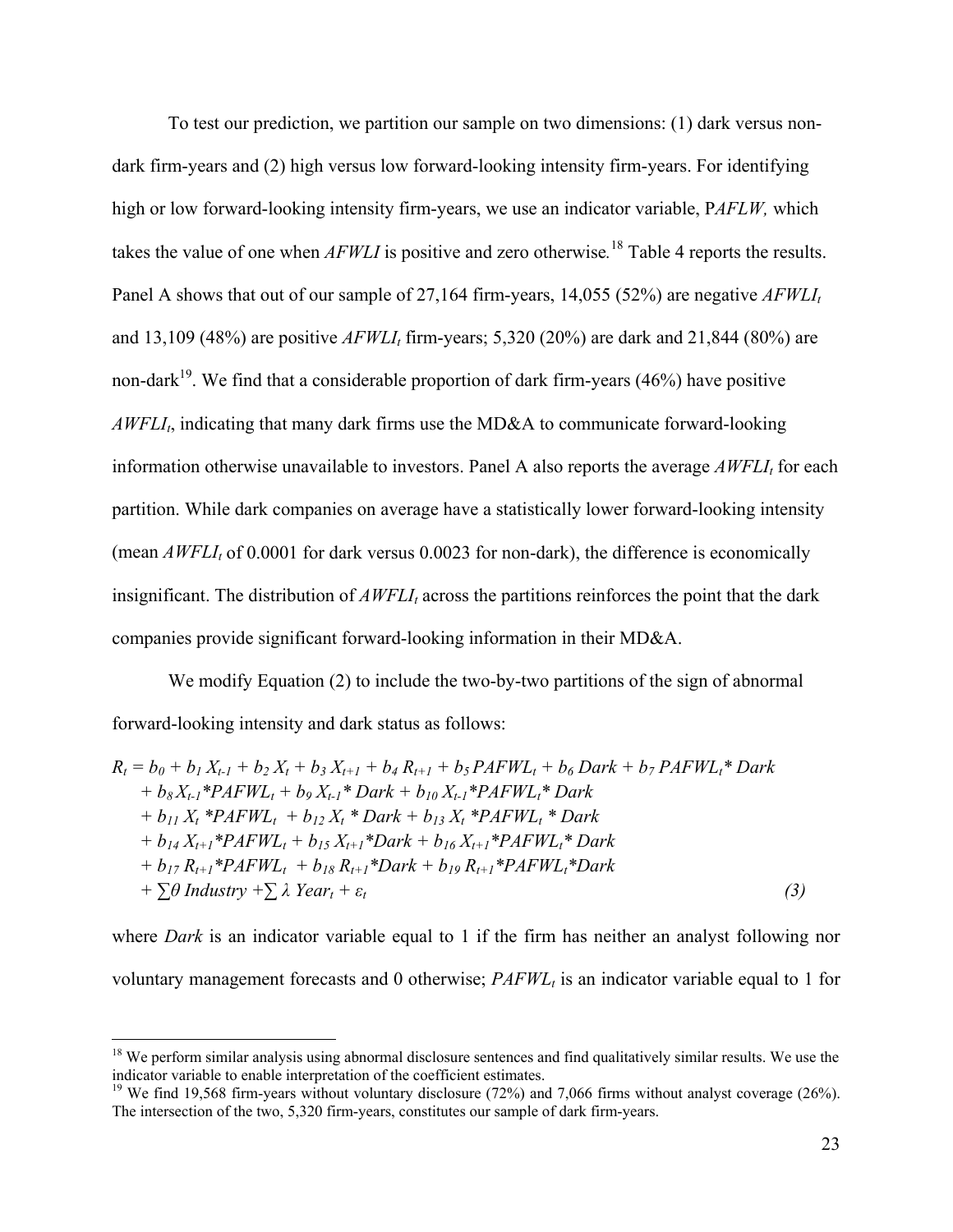positive  $AFWLI<sub>t</sub>$  and 0 otherwise; and all other variables are as defined earlier. We estimate GLS regression of Equation (3) for the full sample. As in Equation (2),  $R_t$  alternatively denotes  $R_{Pre}$ *filing, RFiling*, and *RFull*. We are particularly interested in the aggregate coefficient on future earnings,  $X_{t+1}$ , which is a different combination of  $b_3$ ,  $b_{14}$ ,  $b_{15}$ ,  $b_{16}$  across the partitions. For brevity, we only report the aggregate levels of the coefficient estimates on  $X_{t+1}$  for each partition.

Panel B of Table 4 presents the aggregate GLS coefficient estimates on  $X_{t+1}$  when  $R_{Pre}$ . *filing* is the dependent variable in Equation (3). The right-most column reports the coefficients for partitions based only on the sign of  $AFWLI<sub>t</sub>$ . The coefficients are consistent with those in Table 3: the coefficient is significantly lower for positive  $AFWLI<sub>t</sub>$  firms, suggesting that pre-filing stock prices are less informative about one-year-ahead earnings for high forward-looking intensity firms (0.3192 versus 0.4769). The last row reports coefficients for partitions based only on dark status. We observe that the coefficient is significantly lower for dark firms (0.3034 versus 0.5151), suggesting that pre-filing stock prices are less informative for dark firms. The levels of the coefficients for the two-way interaction and their differences are reported in the three top (left) rows (columns). We find the coefficients for dark firms are lower than those of non-dark firms. Also, coefficient differences across  $AFWLI<sub>t</sub>$  partitions are both economically and statistically larger for dark firms (0.3344 versus 0.1787, p=0.07) than for non-dark firms (0.6540 versus 0.4333,  $p=0.23$ ). The pattern of results is consistent with poor informational efficiency being a significant motivation to provide forward-looking MD&A disclosures for dark firms.

Panel C of Table 4 presents the aggregate GLS coefficient estimates on  $X_{t+1}$  when Equation (3) uses  $R_{Filing}$  as the dependent variable. The coefficients in the right-most column are consistent with those in Table 4: the coefficient is significantly higher for positive  $AFWLI<sub>t</sub>$  firms, suggesting that filing stock prices are more informative about one-year-ahead earnings when the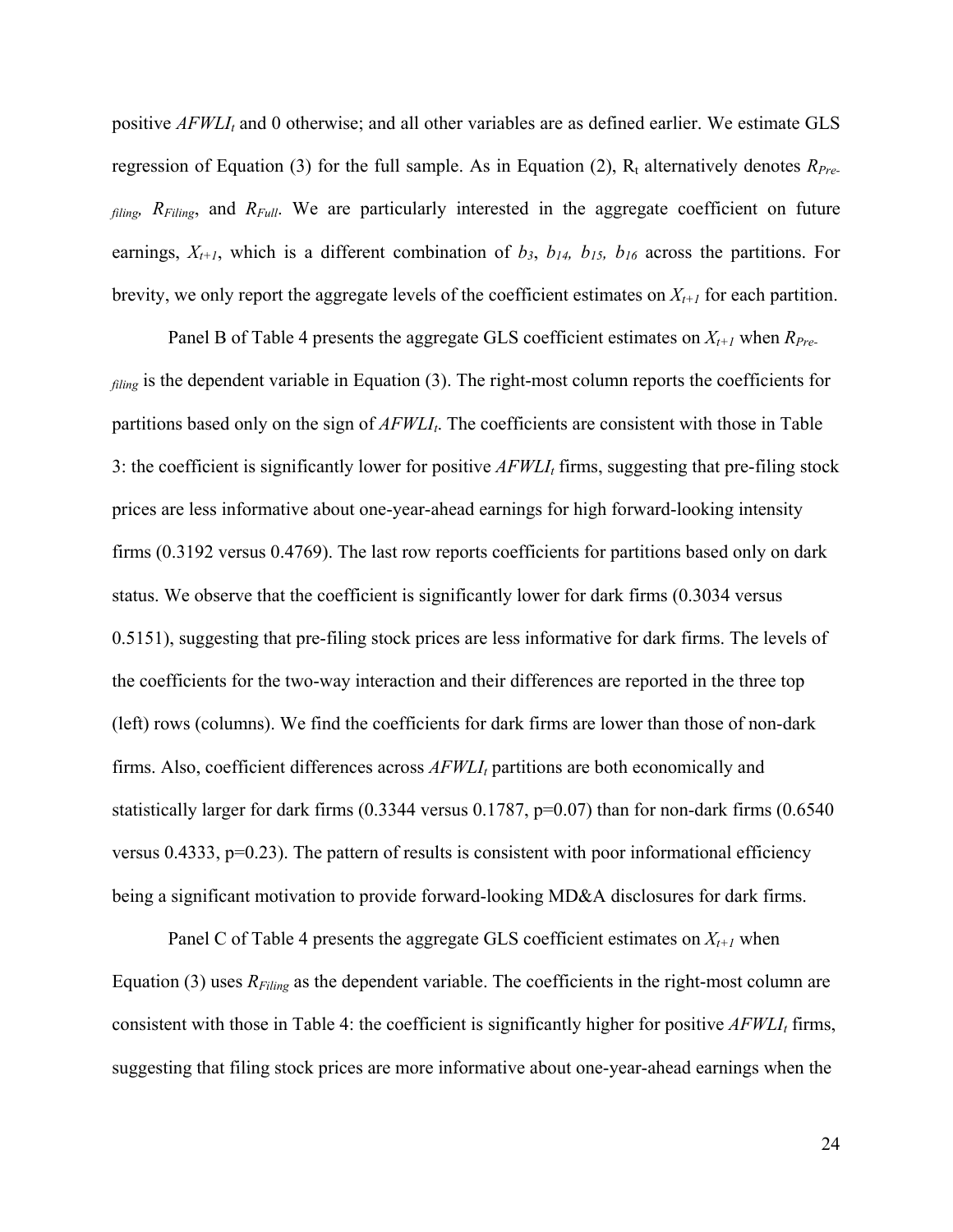filings include more prospective information (0.0630 versus 0.0414). The main effects with respect to dark status suggest that filing returns are more associated with future earnings for nondark firms than for dark firms. The most interesting results relate to the two-by-two interaction effects. For dark firms-years, the coefficient on positive  $AFWLI<sub>t</sub>$  is significantly higher than that on negative  $AFWLI<sub>t</sub>$  (0.0498 versus 0.0316, p=0.03). In contrast, for non-dark firm-years, the difference in the coefficients across the forward-looking partitions is both statistically and economically insignificant (0.0691 versus 0.0665, p=0.74). The coefficients suggest that forward-looking disclosures convey valuable information for dark firms, but they do not appear to be as useful for non-dark firms. Overall, this result underscores the importance of forwardlooking information in the MD&A for dark firms.

Finally, Panel D of Table 4 presents aggregate GLS coefficient estimates on  $X_{t+1}$ , when Equation (3) uses  $R_{Full}$  as the dependent variable. The coefficients in the right-most column are consistent with those in Table 3: the coefficient is significantly higher for positive  $AFWLI<sub>t</sub>$  firms, suggesting that full-year stock prices are still less informative about one-year-ahead earnings when the filings include more prospective information  $(0.5535 \text{ versus } 0.4101)$ . Similarly, dark firm stock prices are less informative even after the 10-K filings. Overall, these results are consistent with forward-looking MD&A disclosures somewhat narrowing the stock market's informational disadvantage for dark firms.

Overall, the coefficients on the interaction between abnormal forward-looking intensity and future earnings are significantly different across forward-looking partitions for dark firms, yet there are no significant differences for non-dark firms. In other words, forward-looking MD&A disclosures appear to be useful only for dark firms. These results highlight the unique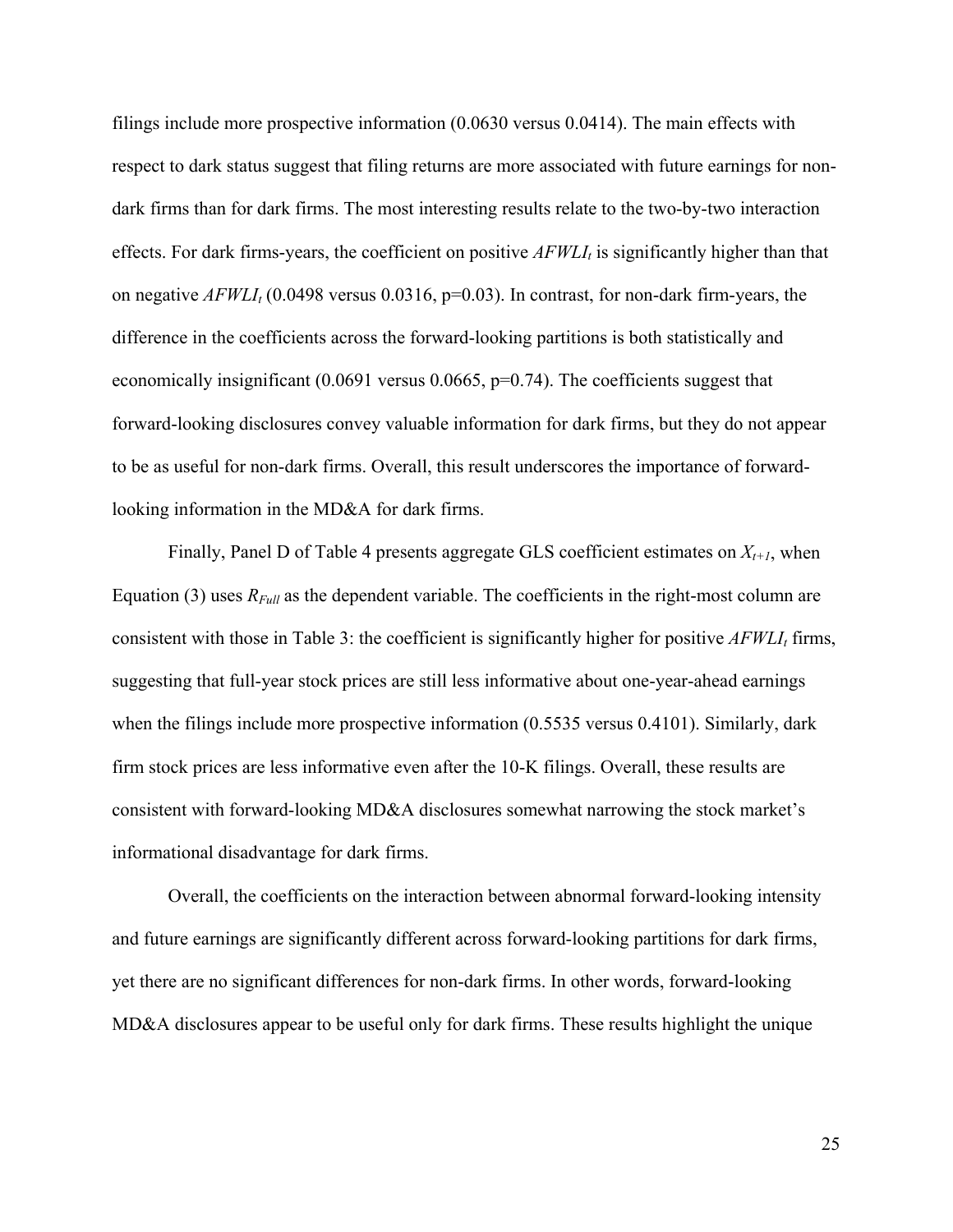nature of the *quasi-voluntary* forward-looking MD&A disclosures, which distinguishes them from other forms of voluntary disclosures studied in the literature (such as earnings forecasts).<sup>20</sup>

#### *Additional analyses*

### *The content, and quantitative and horizon features of forward-looking disclosures*

We examine the effect of abnormal forward-looking disclosure levels when they differ on dimensions of content, quantitative and horizon (see Table 1, Panel A). We estimate the CKSS model (Equation 2) using abnormal forward-looking disclosure levels for each category separately, i.e., estimating Equation (1). Unreported tests show that the coefficients on the interaction between abnormal forward-looking disclosure levels and future earnings are significantly negative in the pre-filing period and significantly positive in the filing month for the following forward-looking categories: performance, business, investment, macroeconomy, and short-horizon. The coefficients on quantitative intensity are marginally significant. The coefficients are not significant for the following forward-looking categories: finance, employee, accounting, horizon, and long-horizon. The results indicate that company information environment is poor, but improves significantly when companies provide prospective information about their performances, businesses, investments, macroeconomic environment. These dimensions relate to the fundamental business model of the enterprise, while forwardlooking disclosures relating to functional categories such as employees, finance, and accounting do not help to improve the information environment.

*Forward-looking disclosures and analyst forecasts* 

<sup>&</sup>lt;sup>20</sup> We find that the dark/non-dark firm classification is highly correlated to size. Specifically, the median market value of dark (non-dark) firms is \$ 46 million (\$448 million) and 82% of dark firms have market capitalization below \$150 million. Thus, the results in this section could be attributed to firm size. We control for this by partitioning the sample by firm size (below and above \$ 150 million) and find qualitatively similar results for the subsample of small size. In order to ascertain whether the dark/non-dark firm results hold after controlling for firm size, we perform a double sort based on both size and dark/non-dark status. We find that dark/non-dark differences in our results apply to the smaller firms but not to larger firms. This suggests that forward-looking MD&A disclosures are particularly important for small firms that remain dark.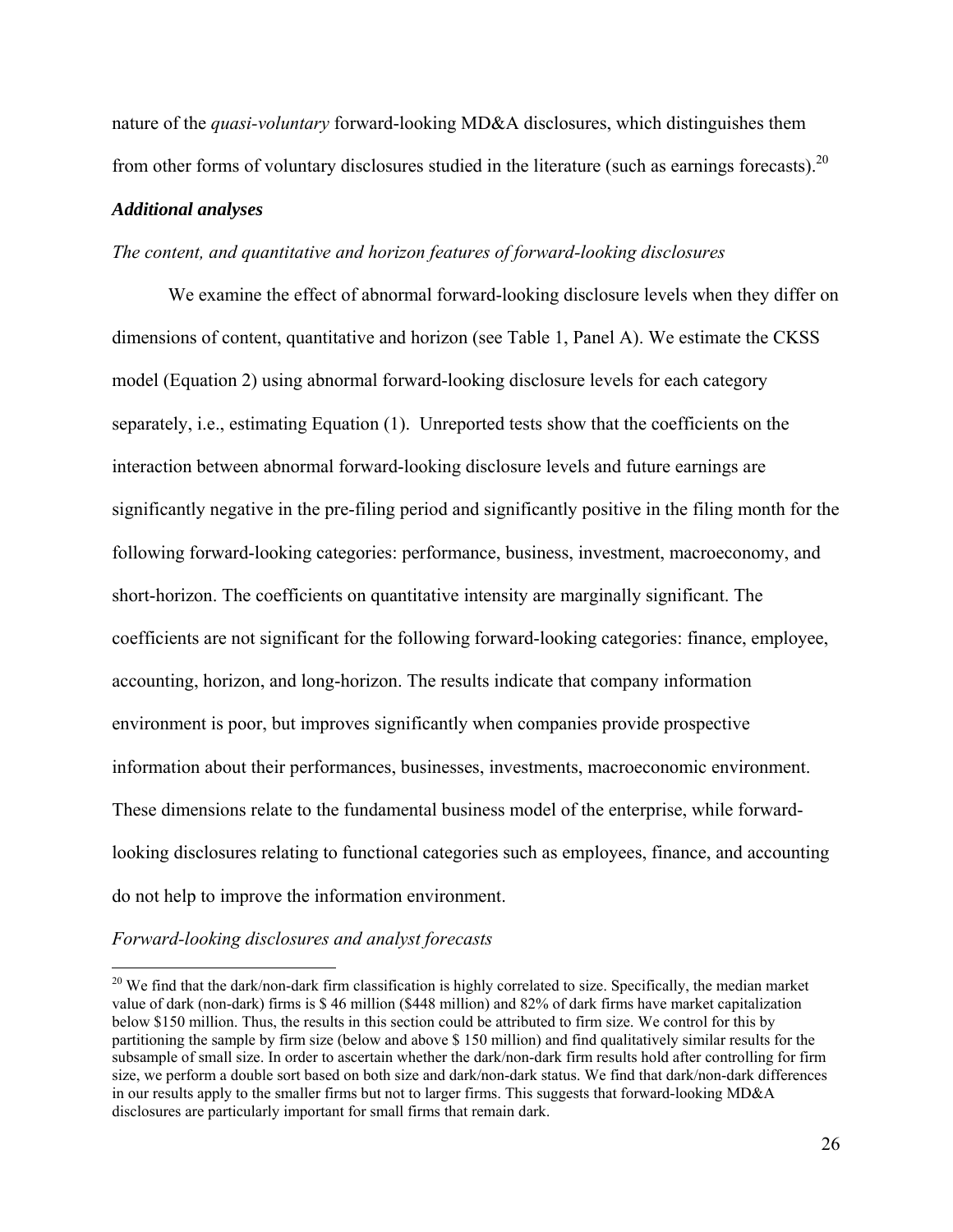Prior research has used analyst forecast accuracy as a proxy for company information quality with respect to future earnings (e.g., Heflin, Subramanyam, and Zhang 2003). A complement to our research question is whether the forward-looking MD&A disclosures help improve the information environment through analyst forecasts. Empirically, we regress absolute forecast errors of one-year-ahead consensus forecasts on abnormal forward-looking intensity and industry and year fixed effects at two points in time: (1) on the day prior to the 10-K filing and (2) one month after the 10-K filing. In a separate model, we regress the change in the absolute errors of analysts' one-year ahead consensus forecasts between the filing date and one month after the filing date on abnormal forward-looking disclosure levels and industry and year fixed effects. We note that this analysis is possible only for non-dark firms with non-missing data (15,655 observations). Therefore, given our CKSS results indicating that forward-looking MD&A disclosures help mitigate the poor information environment primarily for dark firms, we may not find that forecast errors are associated with forward-looking MD&A disclosures. Unreported results show that the absolute forecast errors both before and after the 10-K filings are positively and significantly associated with *AFWLI* and *AFWLS*. The change in absolute forecast errors is negatively and significantly associated with *AFWLI* and *AFWLS*. 21 Overall, the results suggest that even among non-dark firms, firms with poor information environments provide forward-looking MD&A disclosures; and while such disclosures help to improve the information quality, it does not completely mitigate the poor information environment.

### **5. Conclusion**

 $21$  Analysts' consensus forecasts can be stale (Brown 1991). Accordingly, we replicate our analysis by replacing the consensus forecast from the I/B/E/S summary file with either (i) the most recent or (ii) the average of recent forecasts issued in the last 30 days. All results are qualitatively similar to those using the consensus forecasts.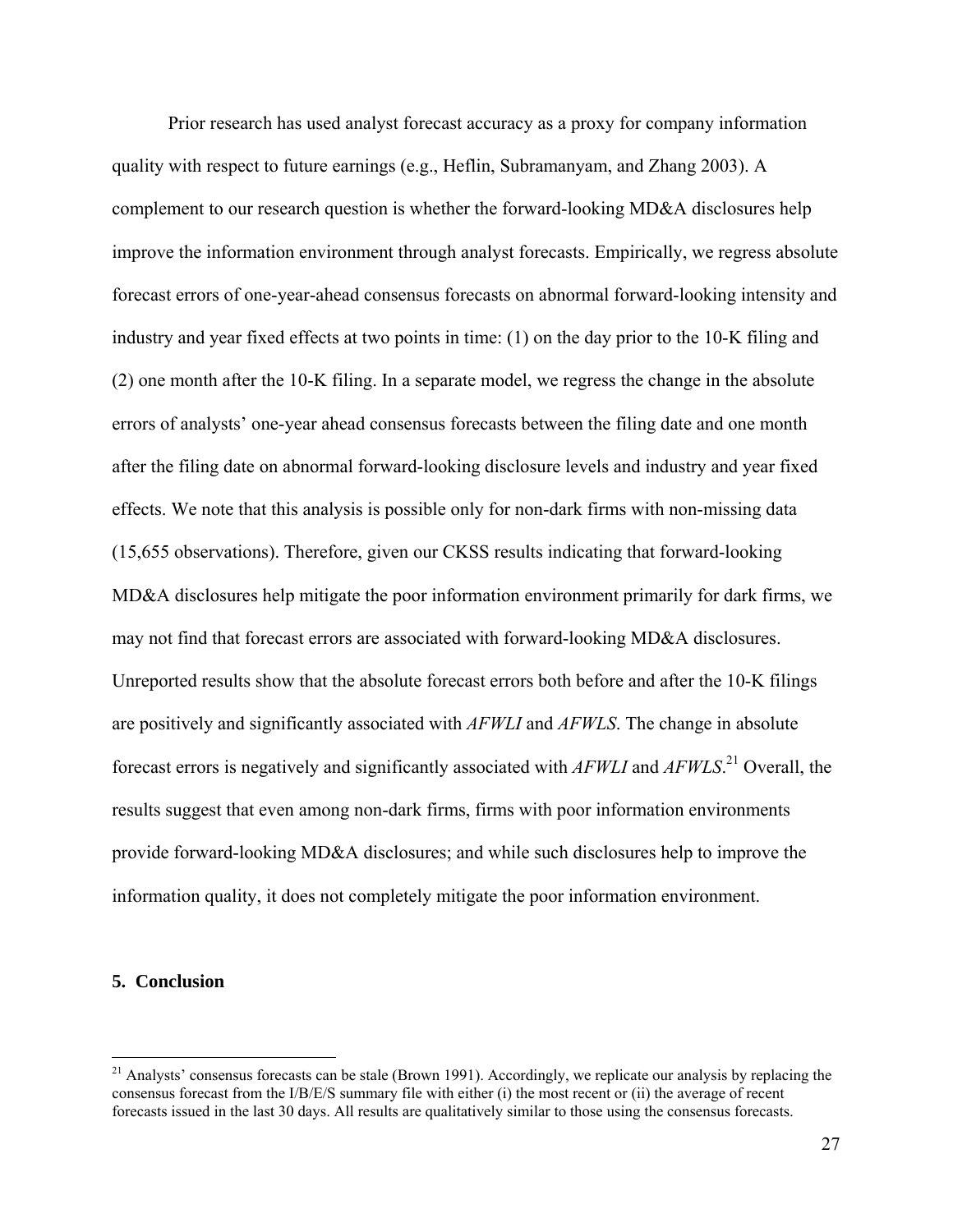In this paper, we examine the properties of the quantity of forward-looking disclosures in the MD&A for a large sample of 10-K filings filed with the SEC between years 1994 and 2007. Our findings suggest that managers provide prospective information in the MD&A to mitigate poor information environments in the stock market. Furthermore, we find that forward-looking disclosures provide useful information to the stock market as they increase the association of current stock returns with future earnings. However, such disclosures are unable to completely mitigate the poor information environments for high forward-looking intensity firms. Overall, our results are consistent with SEC's call for more forward-looking disclosures in the MD&A.

We note the following limitations. First, our evidence does not explain why firms choose a particular channel of communication, i.e., forward-looking disclosures in the MD&A, as opposed to other voluntary disclosures. Second, similar to other studies that use computerintensive techniques to measure information characteristics, our study is a joint test of the appropriateness of the measure and our hypotheses. Therefore, while we have included veracity checks on the measures, the validity of the empirical evidence relies on the reliability of our measures. Finally, the 10-K filings provide a host of other information which is controlled for with the firm characteristics. However, our inferences may be inappropriate if other information in the 10-K filings correlate with abnormal forward-looking disclosure levels.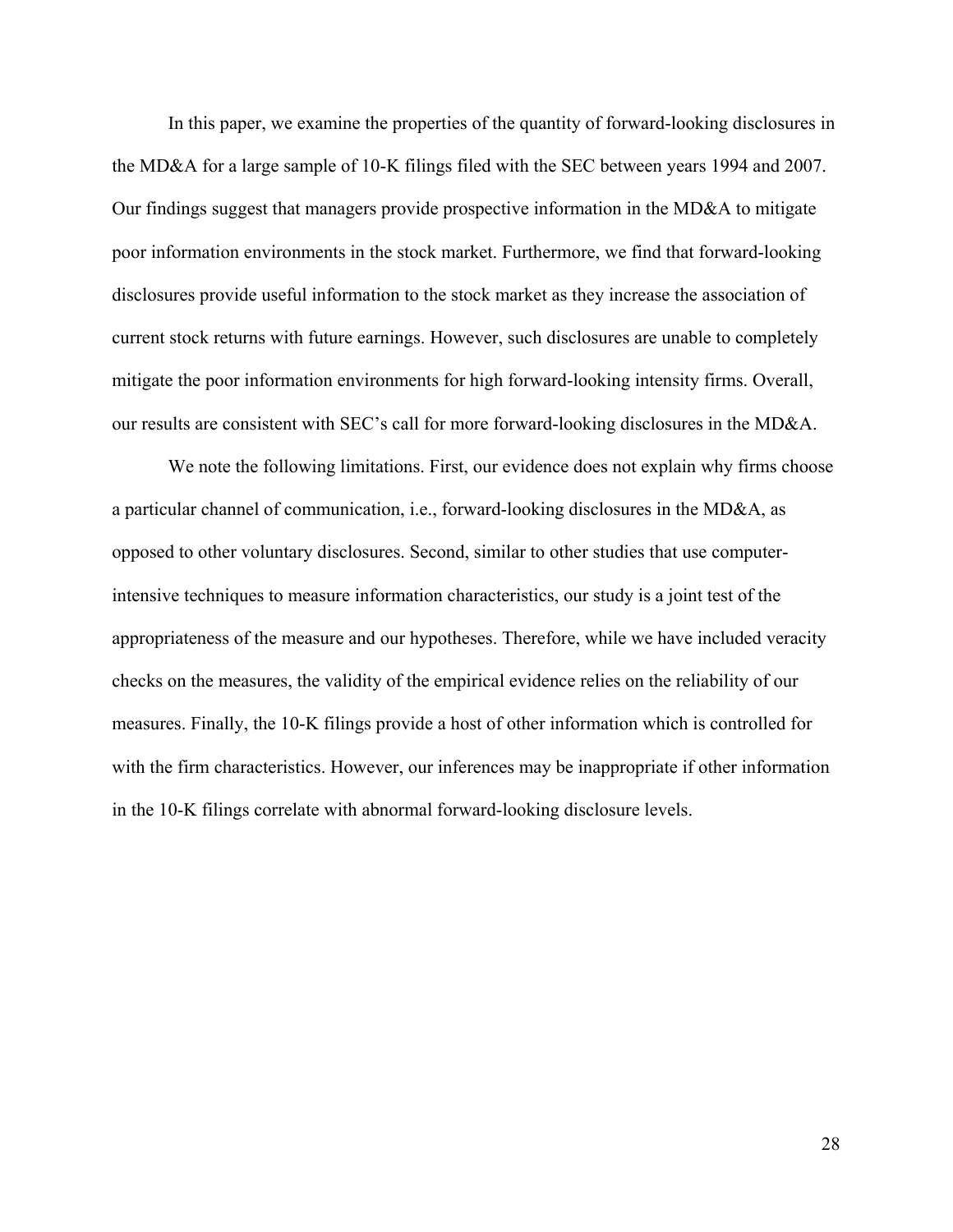## **Appendix A Identifying forward-looking disclosures**

# **Step 1: Obtaining electronic 10-K filings**

We download 10-K filings (annual reports) for fiscal years between 1994 and 2007 from the *SEC Edgar* website. Prior to 2002, companies filed their 10-K filings to the SEC Edgar system in the ASCII-code text format. After 2002, companies post their annual reports in various formats, such as text, html, or pdf formats. Since the Perl code handles only ASCII-code text files most accurately, we supplement our post-2002 sample annual reports obtained from the *10-K Wizard* database in rich text format. We use the TextPipe Software to convert the rich text formatted files from *10-K Wizard* to the ASCII-code text formatted files. We then match the CIK of the Edgar filings with the GVKEY identifier in WRDS to obtain the required financial and stock market related data.<sup>22</sup>

# **Step 2: Extracting the MD&A sections from the 10-K filings**

For each 10-K filing, we identify and extract the Management's Discussion and Analysis (MD&A) section using two iterations. In the first iteration, our program searches for a sub-text starting with the phrase (or a variation of) "Item 7 Management" as the beginning of a line and ending with the phrase (or a variation of) "Item 8" as the beginning of another line. The variations used for this iteration are provided below:

# *The first iteration:*

<u>.</u>

1) Identify a line starting with "I(i)tem 7(.) M(m)anagement" with tabs or spaces between the words,

2) Identify a following line starting with "I(i)tem 8(.)" with tabs or spaces between the words, 3) If the number of lines between identified "Item 7 Management" and "Item 8" pair are fewer than 60, then the algorithm keeps searching for another pair.

We impose the 60-line restriction, because in our audit of our test sample of 100 10-K filings, we found that in some occasions the Perl code extracted the "Table of Contents" or only executive summary of the MD&A sections.<sup>23</sup> The first iteration extracts the MD&A sections for 87% of our sample.

Our perusal of the 10-K filings that did not parse the MD&A section using the first iteration reveals that the ending phrase of "Item 8" did not appear in these cases. For these 10-K filings, we thus use a second iteration, which searches for a sub-text starting with the phrase (or a variation of) "Management's Discussion and Analysis" as the beginning of a line and ending

 $^{22}$  Li (2008) considers MD&A's from both 10-Q and 10-K filings. We restrict our attention to 10-K filings for three reasons. First, the annual reporting frequency is a more suitable frequency for the Lundholm and Myers (2002) tests. Second, internal audit committees are required to review the 10-K MD&A filings, rendering them more reliable. Third, our reading of forward-looking statements indicates that forward-looking statements in 10-K filings are more comprehensive both qualitatively and quantitatively than those in 10-Q filings. As such, our results and conclusions extend only the MD&A's in 10-K filings.

<sup>&</sup>lt;sup>23</sup> Even though the 60-line requirement is *ad hoc*, having no such requirement is clearly not appropriate. This requirement may filter out the genuine MD&A's with fewer than 60 lines. However, such 10-K filings with very short or non-existent MD&A sections are atypical.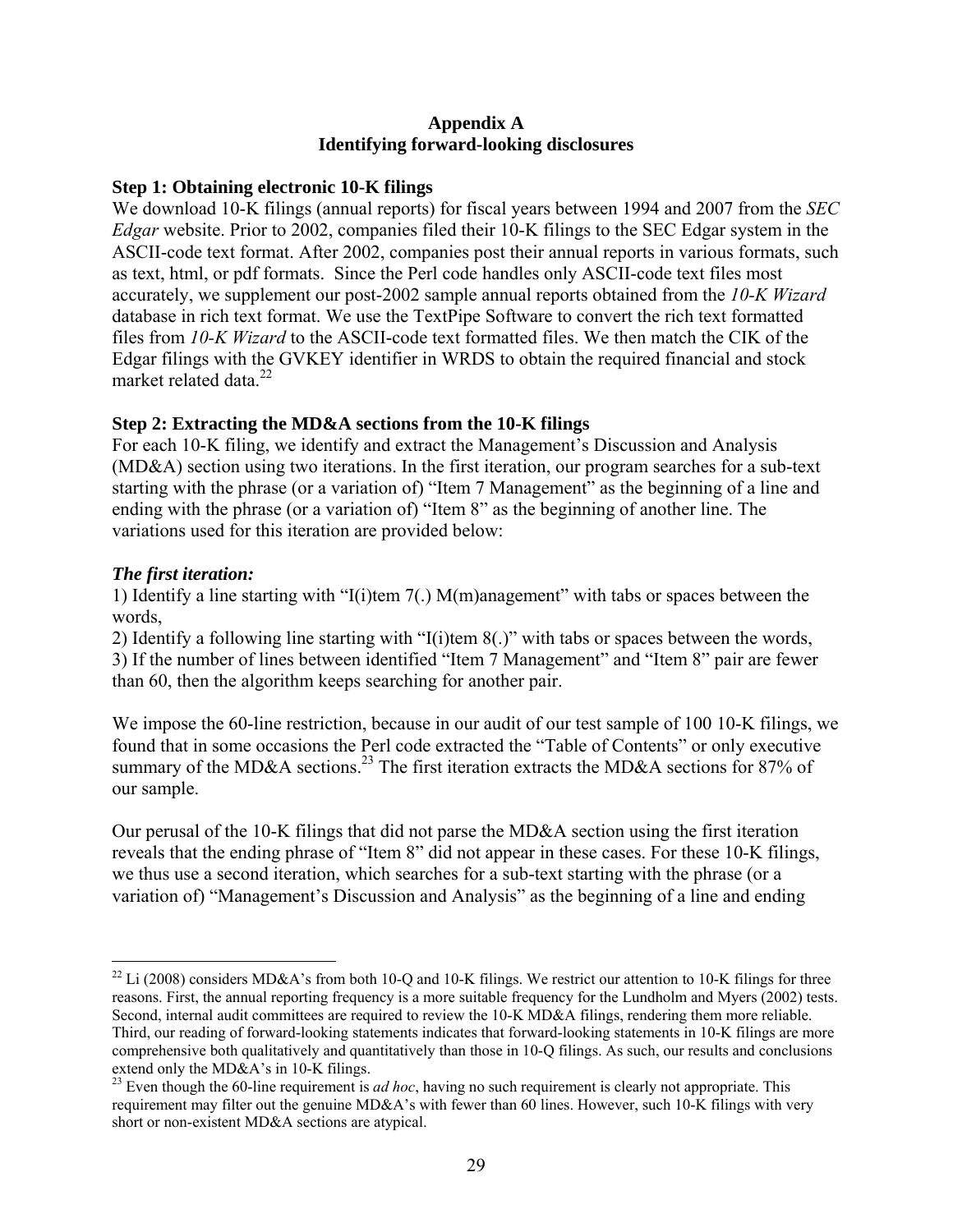with phrases (or a variation of) "Financial Statements" or "(Consolidated) Statement of Cash Flows" as the beginning of another line:

# *The second iteration:*

 1) Identify a line starting with "M(m)anagement('s) D(d)iscussion" with tabs or spaces between the words,

2) Identify a following line starting with "S(s)tatement of C(c)ash F(f)lows" with tabs or spaces between the words, or "C(c)onsolidated S(s)tatement of C(c)ash F(f)lows" with tabs or spaces between the words,

3) If the number of lines between the identified "Management's Discussion" and "Statement of Cash Flows" or "Consolidated Statement of Cash Flows" are fewer than 60, then the algorithm keeps searching for another pair.

The second iteration keeps the 60-line requirement between the starting and ending phrases. The second iteration extracts MD&A sections for an additional 5% of the sample. An out-of-sample check of 100 random 10-K filings shows that the MD&A sections were extracted appropriately. Our subsequent analyses exclude 10-K filings whose MD&A sections are not extracted by the two iterations (8% of the sample). A perusal of some of these annual reports shows that their MD&A content are presented in other sections of the annual report such as "Company Background" or "Results of Operations".

# **Step 3: Extracting forward-looking disclosures from the MD&A section**

We tag a sentence in the MD&A as "*forward-looking*" using three searches:

1) The first search tags an MD&A sentence as forward-looking if the sentence includes any of the following: (1) keywords "will" or "future", both which connote the future; (2) one-to-one word combinations of the following adjectives: "next", "subsequent", "following", "upcoming", "incoming", and "coming" with the following time indicators: "month", quarter", "year", "fiscal", and "period". Overall, the first search tags a sentence as forward-looking, if the sentence includes one or more of the following keywords: "will", "future", "next fiscal", "next month", "next period", "next quarter", "next year", "incoming fiscal", "incoming month", "incoming period", "incoming quarter", "incoming year", "coming fiscal", "coming month", "coming period", "coming quarter", "coming year", "upcoming fiscal", "upcoming month", "upcoming period", "upcoming quarter", "upcoming year", "subsequent fiscal", "subsequent month", "subsequent period", "subsequent quarter", "subsequent year", "following fiscal", "following month", "following period", "following quarter", and "following year". For instance: "*This will result in the Company expensing \$13,043 in fiscal 2006, which would previously have been presented in a proforma footnote disclosure.*" from CostCo Inc. FY 2005 AR.

Additionally, sentences with keywords "shall", "should", "can", "could", "may", or "might" are not tagged as forward-looking, even though they imply the future. The reason is that these keywords are frequently associated with legal language and uninformative boilerplate disclosures that may not have any real forward-looking connotations. Our excluding such boilerplate language from being classified as forward-looking is consistent with the SEC's concern that firms often provide non-informative boilerplate disclosures and immaterial information in their MD&A (SEC 2003; Li 2008).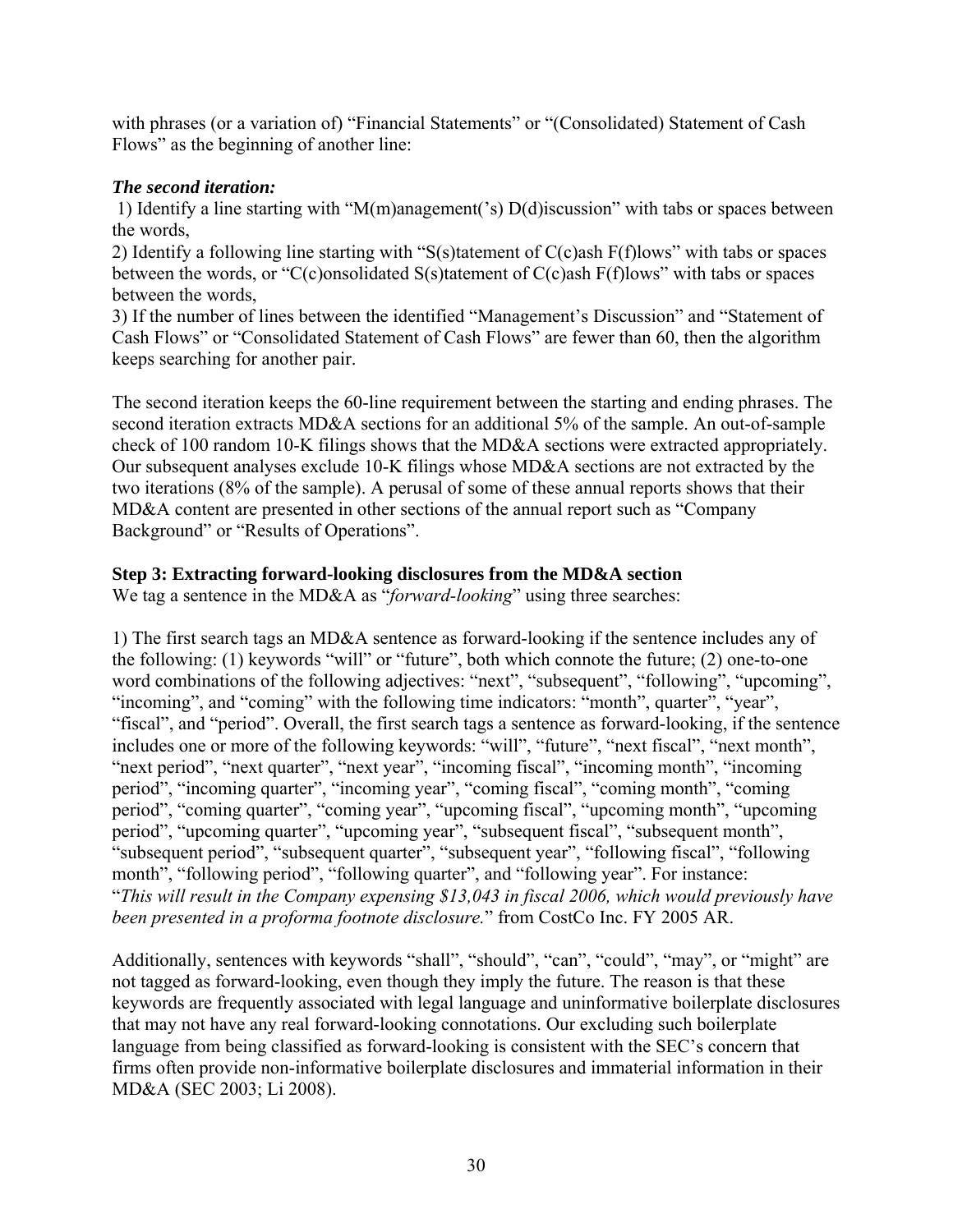2) The second search tags a sentence as forward-looking if the sentence includes any conjugations of the following verbs: "aim", "anticipate", "assume", "commit", "estimate", "expect", "forecast", "foresee", "hope", "intend", "plan", "project", "seek", and "target". For each verb, we use the following list of the conjugations (the verb "expect" is used as template for brevity): "we expect", " and expect ", " but expect ", " do not expect ", "company expects", "corporation expects", " firm expects", "management expects", " and expects", " but expects", "does not expect", " is expected", " are expected", " not expected", " is expecting", " are expecting", " not expecting", "normally expect ", "normally expects", "currently expect ", "currently expects", " also expect ", " also expects". As in the first criterion, the use of such an extensive list of conjugations, versus a simple keyword search of verbs alone, helps reduce the likelihood of erroneously capturing noun forms of some verbs (particularly those of "plan", "project", and "estimate"), which frequently have no forward-looking connotation. For instance, "*...In addition, our pharmacy departments accept payments for prescription drugs through our customers' health benefit plans...*" from Wal-Mart Stores Inc. FY 2005 AR.

3) The third search tags a sentence as forward-looking if the sentence includes a reference to a year that comes after the year of filing (such as "2002" in a company's 10-K filing in year prior to 2002). The program avoids tagging as forward-looking phrases the genuine use of numbers or percentages, whose nominal value occasionally falls within the search range. Any use of characters in-between or before or after the digits (such as "\$", "%", ",") disqualifies the number to be tagged as year.

Example of keyword versus sentence based intensity measure Consider the following sentence from Lehman Brothers FY 2005 annual report:

*"We expect that corporate profitability will remain resilient, and we are looking for corporate earnings to increase by 8% to 10% in 2006."*

A keyword-based algorithm would report three hits for "*expect*", "*will*" and "*2006*", whereas our sentence-based algorithm treats this sentence as one forward-looking sentence. The reasoning of our algorithm is that (a) there is a single message in the sentence, and (b) the sentence could be rewritten without any loss of content as "*We expect to keep a resilient profitability...*" Nevertheless, the sentence-based approach leaves out the intensity of forward-looking information within the sentence. The keyword "*2006*" in the above sentence arguably provides incremental information, which the sentence-based approach does not capture. A sensitivity analysis shows that our results are qualitatively similar if we use the keyword-based algorithm.

# **Step 4: Analyzing the content, quantitative and horizon features of the forward-looking disclosures**

# *Content of forward-looking disclosures*

A forward-looking sentence is identified as *performance-related* if it includes one or more of the following keywords and their variations: "performance", "perform", "sales", "revenue", "earnings", "income", "profit", "loss", "expense", "EBT", "EBIT", "EBITDA", "depreciation", "amortization", "administrative", "research", "develop", "R&D", "cost of sales", "cost of goods sold", "COGS", "tax", "impairment", "margin", "goodwill", "working capital", "receivable", "payable", "inventory", "materials", "supplies", "bad debt", "doubtful account", "allowance",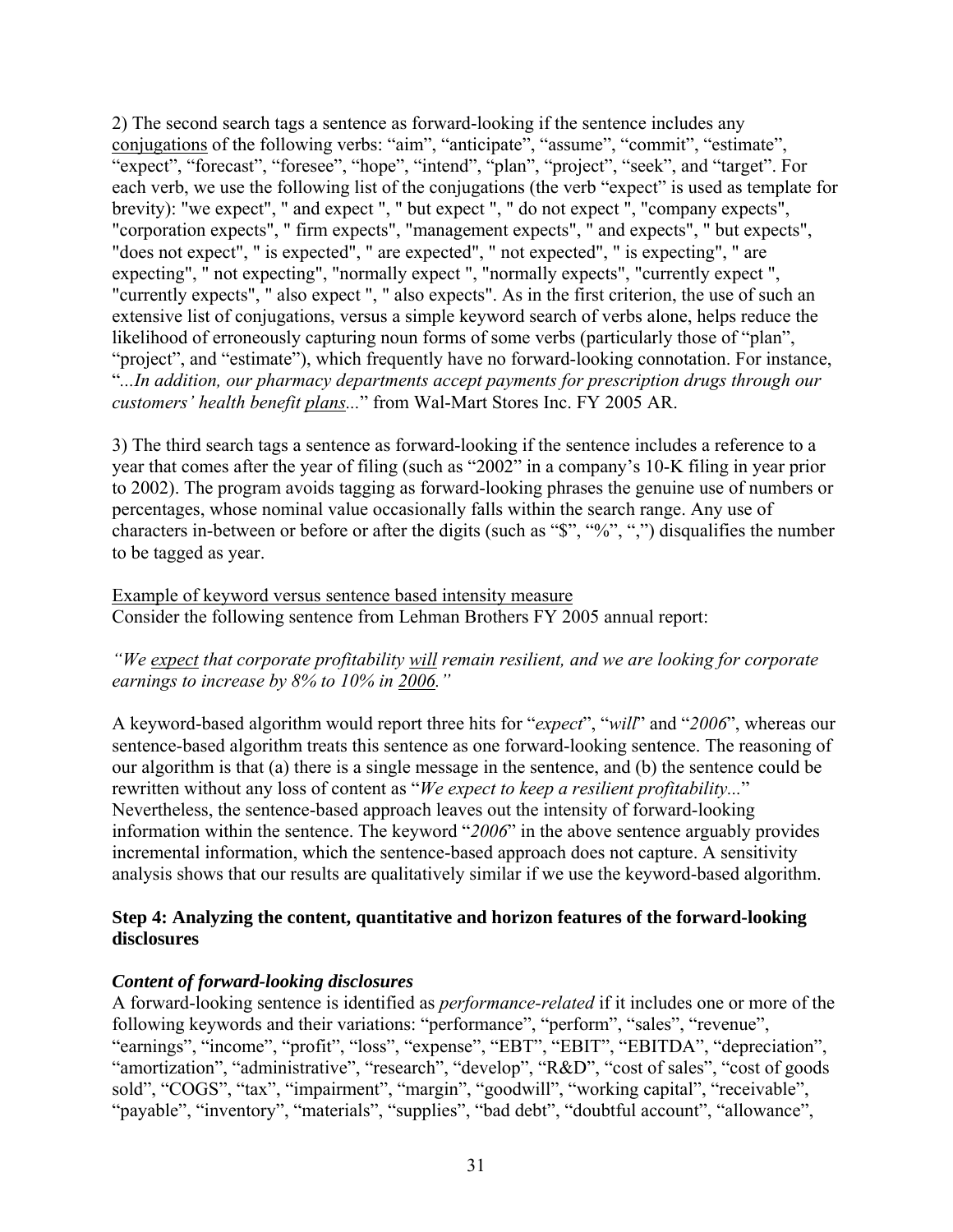"collect", "accrual", "operating cash flow", "cash flow from operations", "cash flow from operating", "free cash flow", "bankruptcy", "Chapter 7", and "Chapter 11".

A forward-looking sentence is identified as *operation-related* if it includes one or more of the following keywords and their variations: "operations", "operating", "operational", "product", "service", "technology", "project", "contract", "overhead", "vendor", "supplier", "consumer", "customer", "client", "marketing", "order", "backlog", "advertising", "commission", "import", "export", "freight", "transportation", "utilities", "energy", "power", "compete", "competitive", "demand", "supply", "market", "business", "segment", "unit", "subsidy", "industry", "license", "patent", "outsource", and "promotion".

A forward-looking sentence is identified as *investment-related* if it includes one or more of the following keywords and their variations: "invest", "expand", "dispose", "asset sale", "asset purchase", "spend", "capital expenditure", "acquire", "develop", "construct", "install", "capacity", "relocate", "remodel", "refresh", "overhaul", "upgrade", "maintain", "repair", "open", "close", "write-off", "PP&E", "subsidiary", "joint venture", "JV", and "partner".

A forward-looking sentence is identified as *finance-related* if it includes one or more of the following keywords and their variations: "finance", "financing", "financial", "liquid", "borrow", "covenant", "debt", "debenture", "principal", "creditor", "liability", "equity", "capital resource", "loan", "line of credit", "leverage", "fund", "repurchase", "stock purchase", "share purchase", "commercial paper", "bank credit", "pay interest", "principal", "swap", "lease", "hedge", "dividend", and "interest".

A forward-looking sentence is identified as *employee-related* if it includes one or more of the following keywords and their variations: "compensation", "salary", "bonus", "grant", "award", "pension", "retirement", "health care", "employee", "labor", "union", "director", "chairman", "president", "director", "CEO", "CFO", "COO", "CIO", "manager", "executive", and "worker".

A forward-looking sentence is identified as *macroeconomy-related* if it includes one or more of the following keywords and their variations: "economic", "world", "country", "population", "environment", "government", and "inflation".

A forward-looking sentence is identified as *accounting-related* if it includes one or more of the following keywords and their variations: "accounting", "GAAP", "FAS", "SFAS", "FASB", "SEC", "contingency", "record", "impairment test", and "financial statement".

# *Quantitative and horizon features of forward-looking disclosures*

*Quantitative fwl keywords* are alphanumeric words (both in numerical characters and writing) in the forward-looking sentences. The alphanumeric words in writing are rankings from "first" to "twentieth", and number-related keywords such as "half", "quarter", "double", "triple", and "quadruple".

*Horizon fwl keywords* are references to a future year and horizon keywords in the forwardlooking sentences. The references to a future year are determined with respect to the year of filing. For instance, "2002" in a company's year 1996 filing is considered a future year reference, where "1995" is not. Horizon keywords are: from "2 years" and "two years" to "20 years" and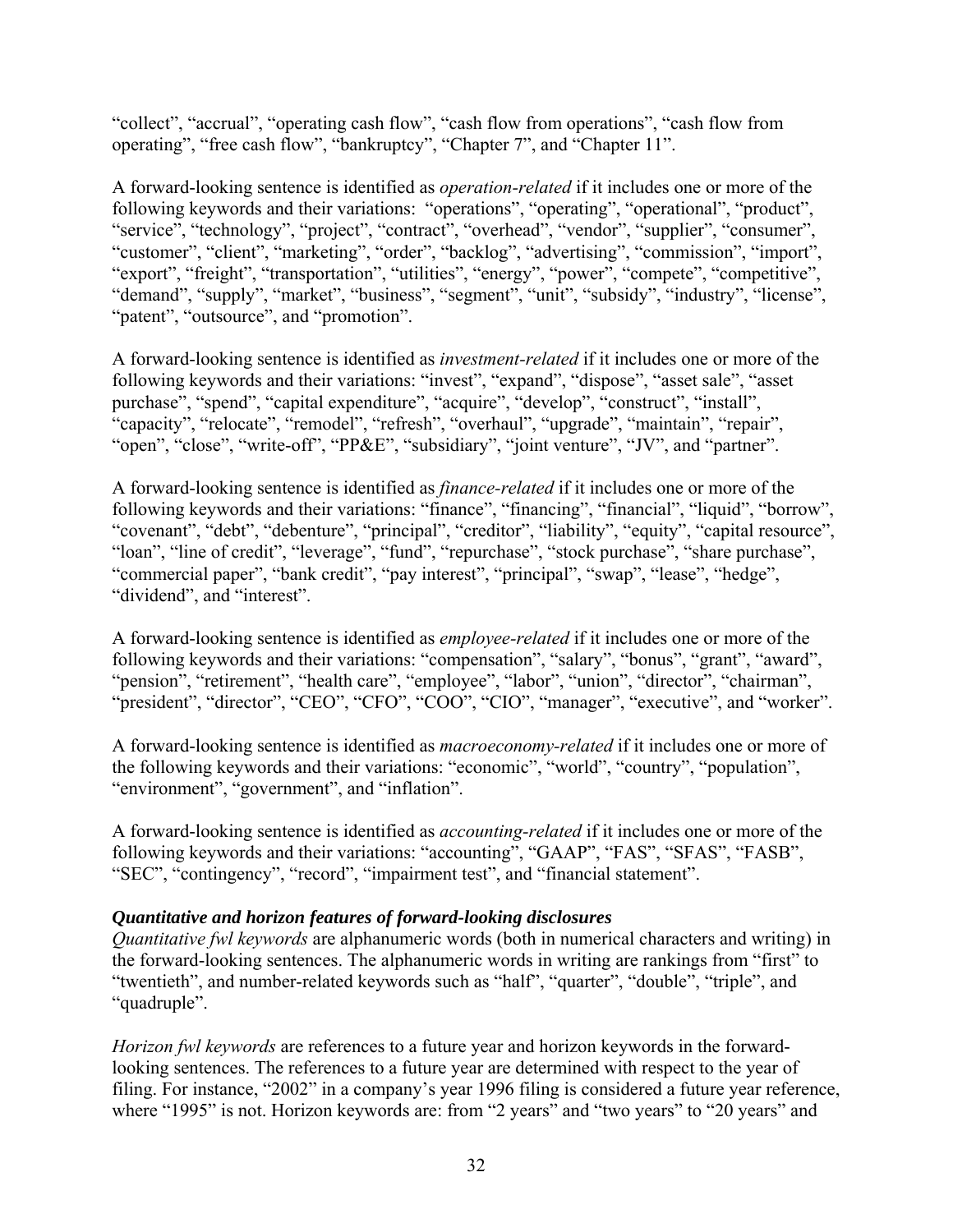"twenty years", "decade", "century", "short term", "short-term", "long-term", "long term", "foreseeable future", "current fiscal", "current quarter", "current year", "coming fiscal", "coming month", "coming period", "coming quarter", "coming year", "following fiscal", "following month", "following period", "following quarter", "following year", "incoming fiscal", "incoming month", "incoming period", "incoming quarter", "incoming year", "next fiscal", "next month", "next period", "next quarter", "next year", "subsequent fiscal", "subsequent month", "subsequent period", "subsequent quarter", "subsequent year", "upcoming fiscal", "upcoming month", "upcoming period", "upcoming quarter", and "upcoming year".

*Short-horizon fwl keywords* are references to the year ahead of the filing and short-horizon keywords in the forward-looking sentences. Short-horizon keywords are: "short term", "shortterm", "current fiscal", "current quarter", "current year", "months", "coming month", "coming period", "coming quarter", "following month", "following period", "following quarter", "incoming month", "incoming period", "incoming quarter", "next month", "next period", "next quarter", "subsequent month", "subsequent period", "subsequent quarter", "upcoming month", "upcoming period", and "upcoming quarter".

*Long-horizon fwl keywords* are references to farther than one year ahead of the filing and longhorizon keywords in the forward-looking sentences. Long-horizon keywords are: "2 years" and "two years" to "20 years" and "twenty years", "century", "decade", "foreseeable future", "long term", "long term", "coming year", "following year", "incoming year", "next year", "subsequent year", and "upcoming year".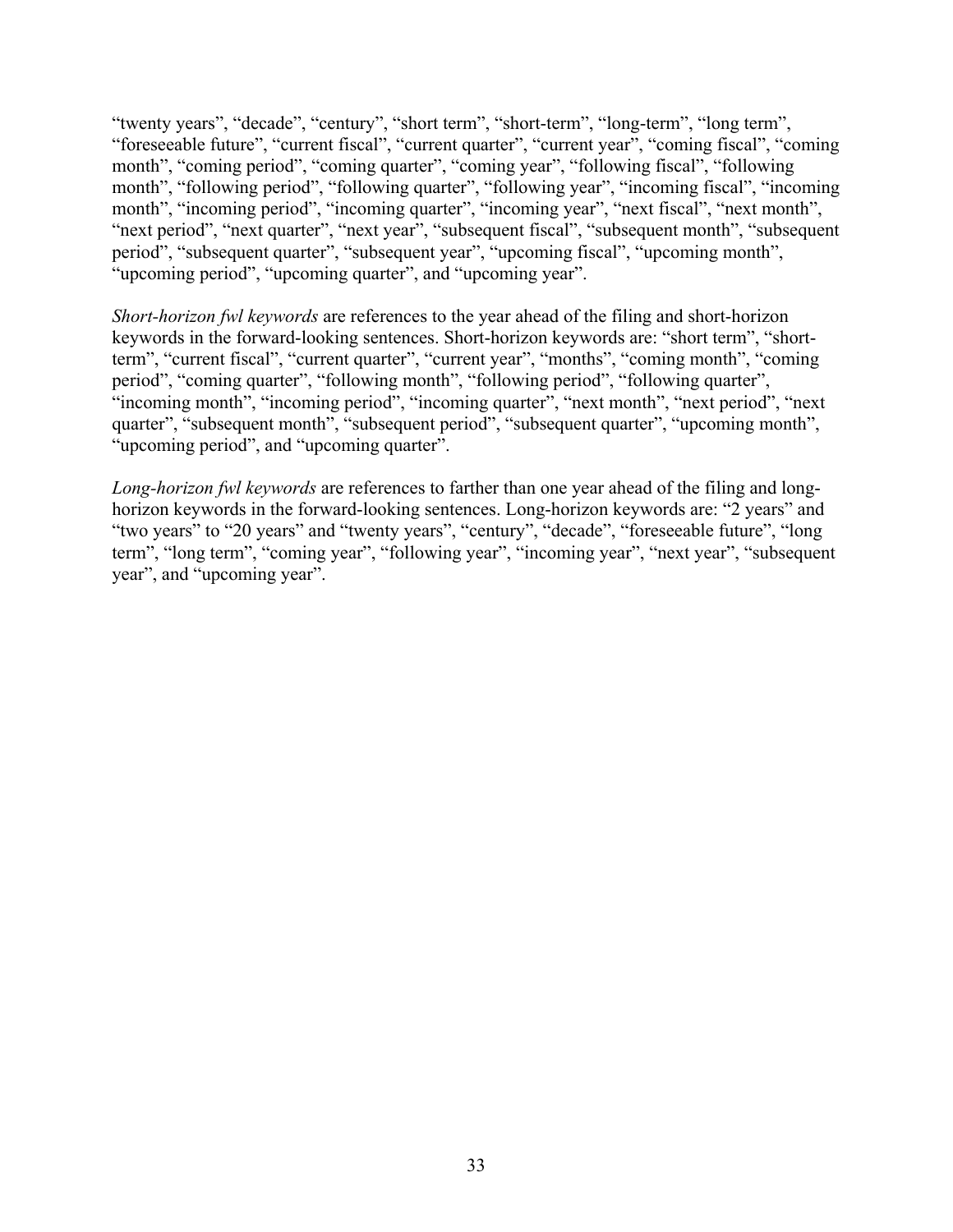# **Appendix B Validating the Computer Methodology**

In order to check the validity of the procedure detailed in Appendix A, we extract 50 MD&A sections from the sample randomly and manually identify forward-looking sentences. For this purpose, we ask four MBA students to read the MD&As, roughly 12 per student and to identify forward-looking sentences, which—based on their judgment—provide current and potential investors with useful prospective information. Independently, we also identify forwardlooking sentences from the same 50 MD&As. In our reading, we attempted to identify the sentences based only on the information content—not on what we think the Perl code will generate. The output of the students, who have no knowledge of the Perl algorithm, provides the most unbiased verification. Yet, their output is subject to human processing errors such as the time and effort spent, and fatigue among others. Accordingly, we observe considerable variation on the average level of errors of individual students. In contrast, our output may be biased despite our efforts of being objective because of our prior knowledge of the Perl algorithm, yet our output is arguably less subject to human processing errors because of our extensive experience with the company annual reports.

On average, the Perl program identifies an average of 25.5 forward-looking sentences per MD&A in this sample. In comparison, the students (we) identify 22.2 (23.8) sentences as forward-looking. To examine the effectiveness of the Perl code, we compare the output of the Perl program, students, and our manual reading on a sentence-by-sentence basis. On average, 18.1 sentences of the students' output are identical to those identified by the Perl output; 4.1 sentences are identified by students as forward-looking but not by the Perl code (which we denote Type 1 errors); and 7.4 sentences are identified by Perl code as forward-looking but not by the students (which we denote Type 2 errors). Similarly, 21.7 sentences of our output are identical to those in the Perl output; 2.1 sentences identified by us as forward-looking but not by the Perl code (Type 1); and 3.7 sentences are identified by Perl code as forward-looking but not by us (Type 2). Below are descriptive statistics of Type 1 and Type 2 errors about the readings of MBA students and us.

|             | Mean  |         | J2      | در    |
|-------------|-------|---------|---------|-------|
| MBA reading |       |         |         |       |
| $%$ Type 1  | 22.0% | 7.4%    | 12.3%   | 27.2% |
| $\%$ Type 2 | 25.2% | 10.0%   | 22.6%   | 36.7% |
|             |       |         |         |       |
| Our reading |       |         |         |       |
| $%$ Type 1  | 11.1% | $0.0\%$ | $6.3\%$ | 15.3% |
| $\%$ Type 2 | 14.9% | 8.3%    | 13.5%   | 21.4% |

%Type 1 is defined as the number of Type 1 error sentences (i.e., sentences identified by us, but not by Perl) divided by the number of sentences in the Perl output, and %Type 2 is defined as the number of Type 2 error sentences (i.e., sentences identified by Perl, but not by us) divided by the number of sentences in the Perl output. The error rates show that the computer program and human reading of forward-looking sentences overlap significantly. Moreover, both Type 1 and Type 2 errors are symmetrically distributed, which indicates that computer program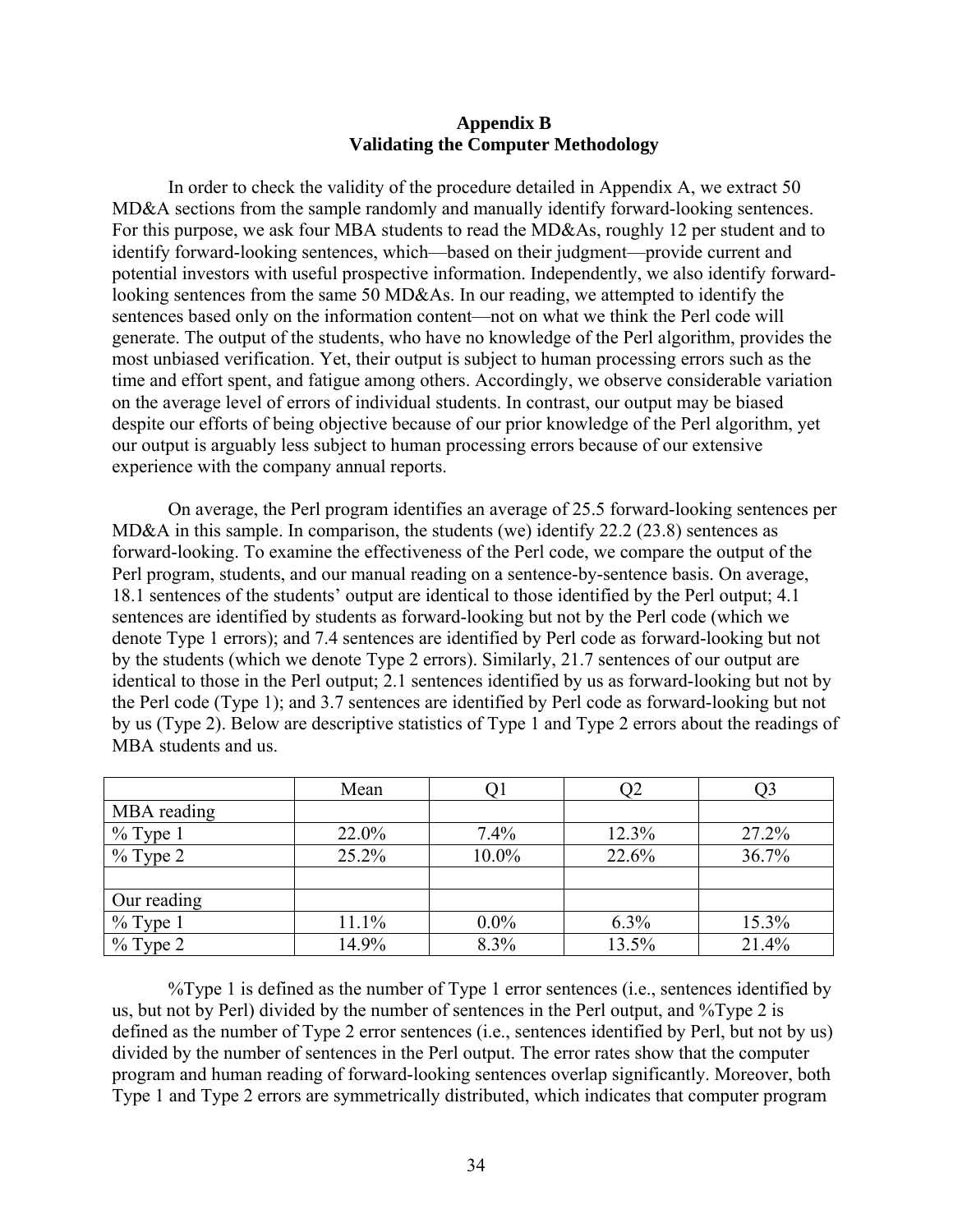potentially is noisy and is reasonably unbiased: that is, the computer program does not have only Type 1 or only Type 2 errors.

A closer examination of Type 1 and 2 errors show that most of the errors are due to our objective of having both a well-specified and powerful sample by balancing potential Type 1 and 2 errors. Examples of representative Type 1 errors include the following cases:

i) Even if a sentence includes forward-looking information about the year of filing, the Perl program omits the sentence (in order to reduce Type 2 errors, i.e., in order not to erroneously include cases where past information about the filing year is disclosed):*"…cash on hand, funds generated from operations and other available debt facilities are sufficient to fund operating cash requirements and capital expenditures through fiscal 2002." FY 2001 annual report filed in year 2002.*

ii) We require the forward-looking keyword "will" to be preceded and succeeded by space character " ". This requirement is because we would like to reduce Type 2 errors (i.e., to exclude the common use of "goodwill" and other possible combinations as forward-looking phrases.) If "will" appears at the start of the text line, Perl program observes no preceding space character, and thus misses the sentence

iii) Typos, double spaces, and tabs between the words in the specified forward-looking phrases result in omission of the forward-looking sentence.

The most frequent Type 2 errors include sentences with forward-looking keywords that readers do not usually assess as providing value-relevant prospective information. For example: *"When used herein, including this Management's Discussion and Analysis, the words "believes," "anticipates," "plans," "expects" and similar expressions are intended to identify forwardlooking statements."* 

*"We undertake no obligation to update publicly any forward-looking statements, whether as a result of new information, future events or otherwise." "This results in a deferred future tax benefit."* 

Most importantly, the errors do not appear to be systematic. The fundamental characteristics (total assets, sales, B/M) of companies with low Type 1 and 2 errors are not significantly different from those with high Type 1 and 2 errors. We conclude that the Perl algorithm is well specified and powerful, and the measurement errors are unlikely to change our results.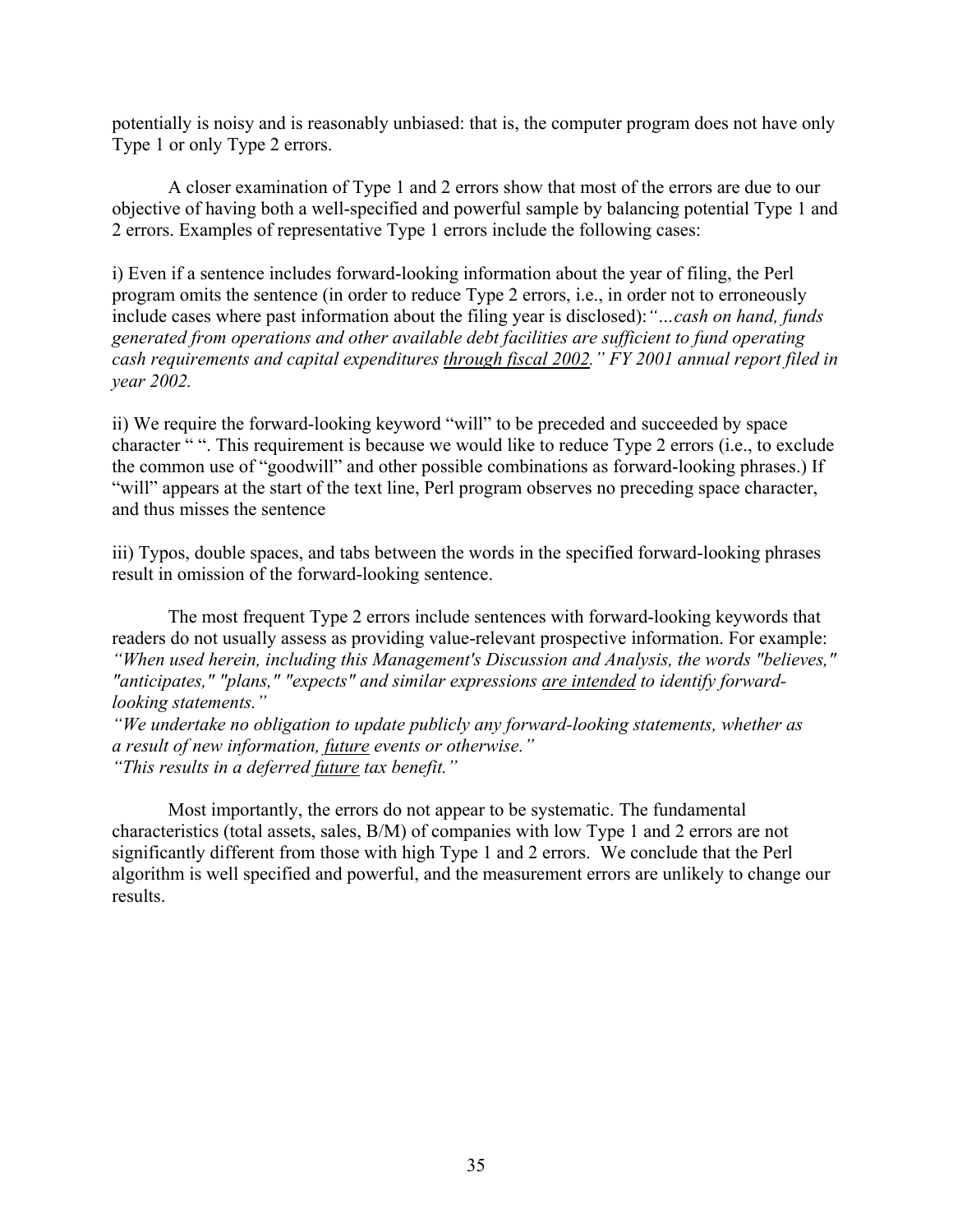### **References**

- Aboody, D., and R. Kazsnik. 2000. CEO stock option awards and the timing of corporate voluntary disclosures. *Journal of Accounting and Economics* 29: 73-100.
- Ajinkiya, B., and M. Gift. 1984. Corporate manager's earnings forecasts and symmetrical adjustments of market expectations. *Journal of Accounting Research* 22: 425-444.
- Andersen, T. G. 1996. Return volatility and trading volume: An information flow interpretation of stochastic volatility. *The Journal of Finance* 51: 169-204.
- Anthony, J. H., and K. Ramesh. 1992. Association between accounting performance measures and stock prices: A test of the life cycle hypothesis. *Journal of Accounting and Economics* 15: 203-227.
- Barron, O., C. Kile, and T. O'Keefe. 1999. MD&A quality as measured by the SEC and analysts' earnings forecasts. *Contemporary Accounting Research* 16: 75-109.
- Bens, D., and S. Monahan. 2004. Disclosure quality and excess value of diversification. *Journal of Accounting Research* 42: 691-730.
- Brown, L. D. 1991. Forecast selection when all forecasts are not equally recent. *International Journal of Forecasting* 7: 349–356.
- Bryan, S. 1997. Incremental information content of required disclosures contained in management discussion and analysis. *The Accounting Review* 72: 285-301.
- Bushee, B., and C. Noe. 2000. Corporate disclosure practices, institutional investors, and stock return volatility. *Journal of Accounting Research* 38: 171-202.
- Clarkson, P., J. Kao, and G. Richardson. 1999. Evidence that management discussion and analysis (MD&A) is a part of firm's overall disclosure package. *Contemporary Accounting Research* 16: 111-134.
- Cole, C., and C. Jones. 2005. Management Discussion and Analysis: A review and implications for future research. *Journal of Accounting Literature* 24: 135-174.
- Collins, D., S. P. Kothari, J. Shanken, and R. Sloan. 1994. Lack of timeliness and noise as explanations for the low contemporaneous return-earnings association. *Journal of Accounting and Economics* 18: 289-324.
- Core, J. 2001. A review of the empirical disclosure literature: Discussion. *Journal of Accounting and Economics* 31: 441-456.
- Cosimano, T., B. Jorgensen, and R. Ramanan. 2004. Discretionary disclosures over time. Working paper, University of Notre Dame.
- Dye, R. 1985. Disclosure of nonproprietary information. *Journal of Accounting Research* 23: 123-145.
- Feldman, R., S. Govindaraj, J. Livnat, and B. Segal. 2009. Management's tone change, post earnings announcement drift and accruals. *Review of Accounting Studies* (forthcoming).
- Garmong, S. 2007. *Management Discussion and Analysis in Accountants' Handbook, Volume One: Financial Accounting and General Topics*. New Jersey: John Wiley and Sons.
- Gelb, S., and P. Zarowin. 2002. Corporate disclosure policy and the informativeness of stock prices. *Review of Accounting Studies* 7: 33-52.
- Grossman, S. 1981. The informational role of warranties and private disclosure about product quality. *The Journal of Law and Economics* 24: 461-483.
- Grossman, S., and O. Hart. 1980. Takeover bids, the free-rider problem, and the theory of the corporation. *The Bell Journal of Economics* 11: 42-64.
- Hanlon, M., J. Myers, and T. Shevlin. 2007. Are dividends informative about future earnings? Working paper, University of Washington.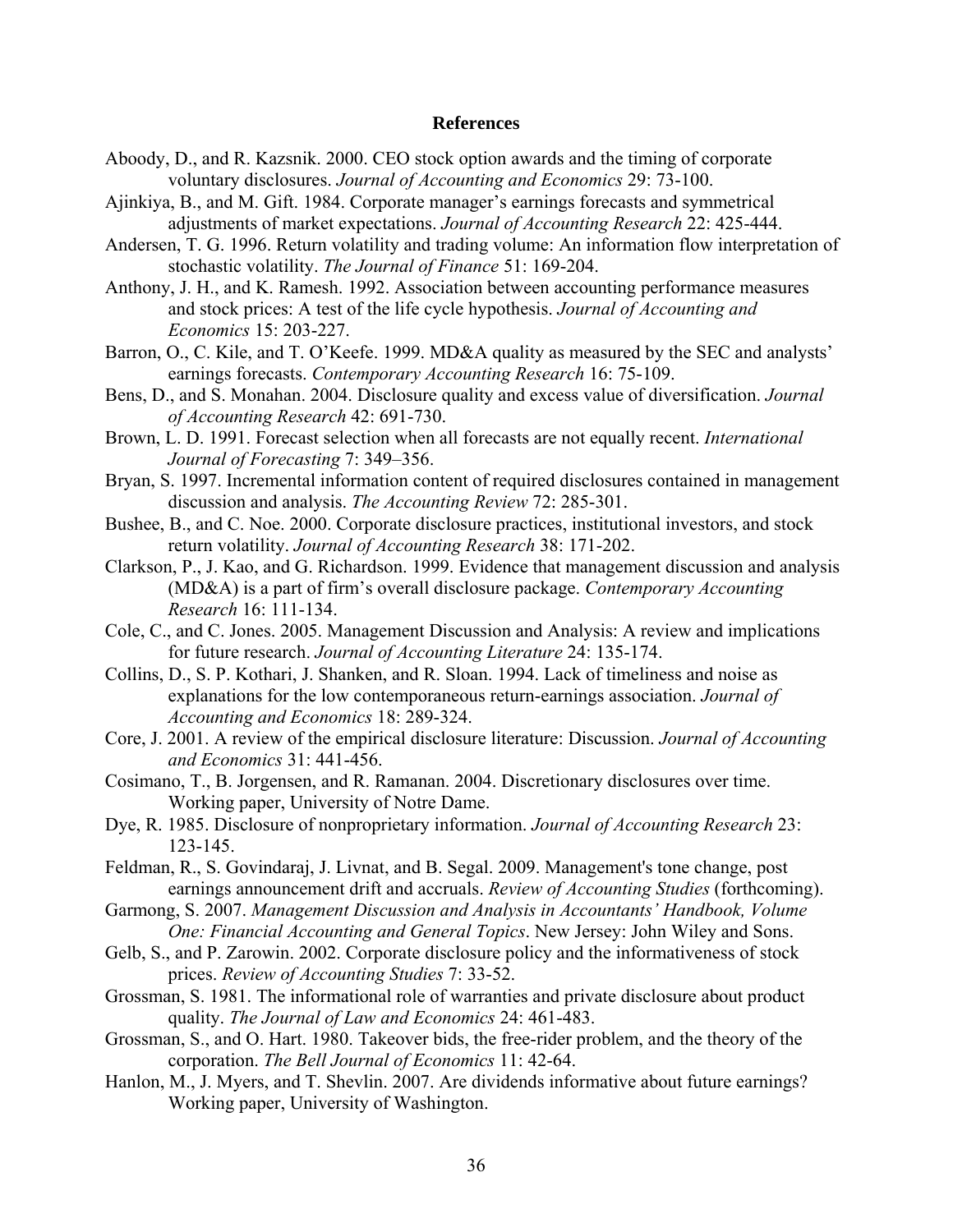- Hayn, C. 1995. The information content of losses. *Journal of Accounting and Economics* 20: 125- 153.
- Heflin, F., K. R. Subramanyam, and Y. Zhang. 2003. Regulation FD and the financial information environment: Early evidence. *The Accounting Review* 78: 1-37.
- Hirst, D. E., L. Koonce, and S. Venkataraman. 2008. Management earnings forecasts: A review and framework. *Accounting Horizons* 22: 315-338.
- Hufner, B. 2007. The SEC's MD&A: Does it meet the informational demands of investors? A conceptual evaluation. *Schmalenbach Business Review* 59: 58–84.
- Hutton, A. P., and P. C. Stocken. 2007. Effect of reputation on the credibility of management forecasts. Working paper, Dartmouth College.
- Ivers, M. 1991. *The Random House Guide to Good Writing*. New York: Random House.
- Kothari, S. P., S. Shu, and P. Wysocki. 2009. Do managers withhold bad news? *Journal of Accounting Research 47*: 241-276.
- Lang, M., and R. Lundholm. 1993. Cross-Sectional Determinants of analyst ratings of corporate disclosures. *Journal of Accounting Research* 31: 246-259.
- Lang, M., and R. Lundholm. 1996. Corporate disclosure policy and analyst behavior. *The Accounting Review* 71: 467-492.
- Lang, M., and R. Lundholm. 2000. Voluntary disclosure and equity offerings: Reducing information asymmetry or hyping the stock? *Contemporary Accounting Research* 17: 623-645.
- Li, F. 2008. Annual report readability, current earnings, and earnings persistence. *Journal of Accounting and Economics* 45: 221-247.
- Li, F. 2008. Seeing the future through the eyes of managers: the information content of forwardlooking statements in corporate filings—A naive Bayesian machine learning approach. Working paper, University of Michigan.
- Lundholm, R., and L. Myers. 2002. Bringing the future forward: The effect of disclosure on the returns-earnings relation. *Journal of Accounting Research* 40: 809-839.
- McNichols, M. 1989. Evidence of information asymmetries from management earnings forecasts and stock returns. *The Accounting Review* 64: 1-27.
- Milgrom, P. 1981. Good news and bad news: representation theorems and applications. *The Bell Journal of Economics* 12: 380-391.
- Nagar, V., D. Nanda, and P. Wysocki. 2003. Discretionary disclosure and stock-based incentives. *Journal of Accounting and Economics* 34: 283-309.
- Pava, M. L., and M. J. Epstein. 1993. How good is MD&A as an investment tool? *Journal of Accountancy* 175: 51-53.
- Securities and Exchange Commission (SEC). 1980. *Amendments to Annual Report Form, Related Forms, Rules, Regulations and Guides: Integration of Securities' Acts Disclosure System*. Securities Act Release No. 33-6234. Washington, D.C.: SEC.
- Securities and Exchange Commission (SEC). 1987. *Concept Release on Management's Discussion and Analysis of Financial Condition and Results of Operations*. Securities Act Release No. 33-6711. Washington, D.C.: SEC.
- Securities and Exchange Commission (SEC). 1989. *Financial Reporting Release No. 36. Management's Discussion and Analysis of Financial Condition and Results of Operations: Certain Investment Company Disclosures*. Securities Act Release No. 33- 6835. Washington, D.C.: SEC.
- Securities and Exchange Commission (SEC). 2003. *Financial Reporting Release No. 72. Commission Guidance Regarding Management's Discussion and Analysis for Financial*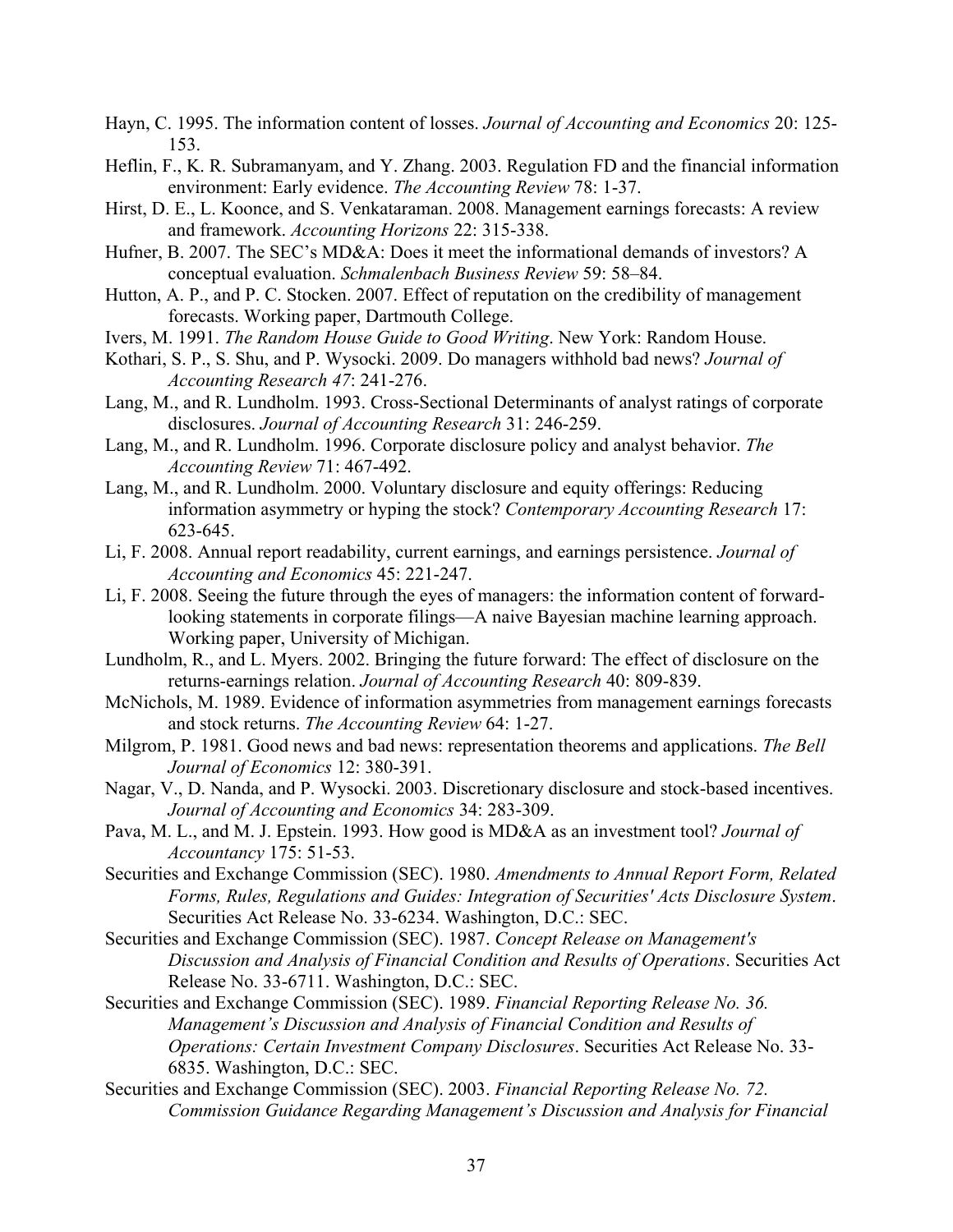*Condition and Results of Operations*. Securities Act Release No. 33-8350. Washington, D.C.: SEC.

- Securities and Exchange Commission (SEC). 2005. *Item 303 of Regulation S-X. Management's Discussion and Analysis of Financial Condition and Results of Operations. In federal securities laws: regulations – forms*. (July 11): 13103-13107/-3. Chicago: Commerce Clearing House, Inc.
- Skinner, D. 1994. Why firms voluntarily disclose bad news. *Journal of Accounting Research* 32: 38-61.
- Skinner, D. 1997. Earnings disclosures and stockholder lawsuits. *Journal of Accounting and Economics* 23: 249-282.
- Smith, C., and R. Watts. 1992. The investment opportunity set and corporate financing, dividend, and compensation policies. *Journal of Financial Economics* 32: 263-292.
- Tavcar, L. R. 1998. Make the MD&A more readable. *The CPA Journal* (January): 10.
- Tetlock, P. 2007. Giving content to investor sentiment: The role of media in the stock market. *The Journal of Finance* 62: 1139-1168.
- Trueman, B. 1997. Managerial disclosures and shareholder litigation. *Review of Accounting Studies* 2: 181-199.
- Tucker, J. W., and P. A. Zarowin. 2006. Does income smoothing improve earnings informativeness? *The Accounting Review* 81: 251-270.
- Verrecchia, R. 1983. Discretionary disclosure. *Journal of Accounting and Economics* 5: 179-194.
- Verrecchia, R. 1990. Information quality and discretionary disclosure. *Journal of Accounting and Economics* 12: 365-380.
- Wang, Y., and C. Lin. 2004. A multimedia database supports English distance learning. *Information Sciences* 158: 189-208.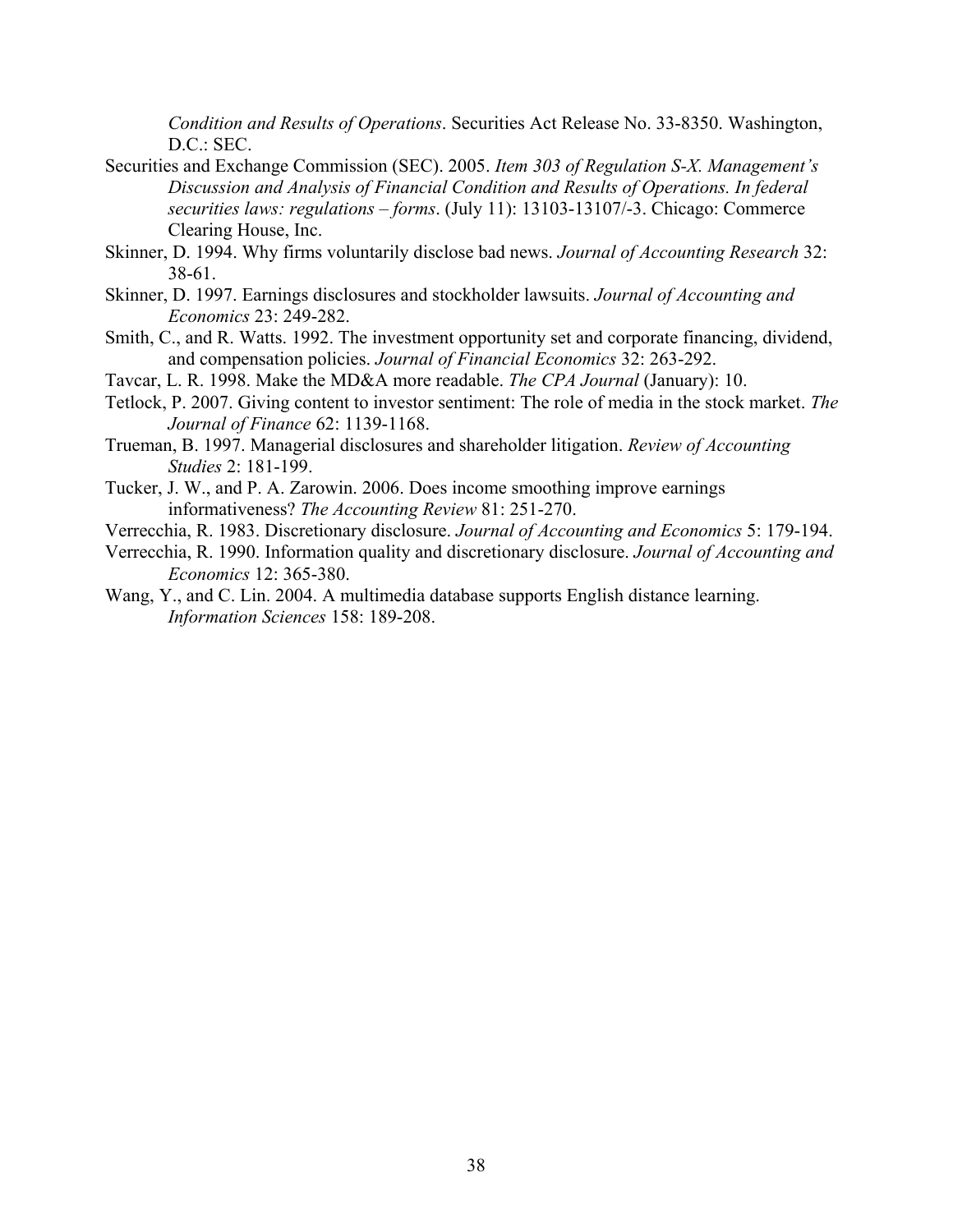# **Table 1 Forward-looking disclosures**

# **Panel A. Summary statistics**

|                                                                  | N      | Mean  | Min              | Q <sub>1</sub>   | Q2             | Q <sub>3</sub> | Max    |
|------------------------------------------------------------------|--------|-------|------------------|------------------|----------------|----------------|--------|
| Forward-looking disclosures                                      |        |       |                  |                  |                |                |        |
| Annual report sentences                                          | 37,199 | 1,544 | 77               | 948              | 1,322          | 1,853          | 62,748 |
| MD&A sentences                                                   | 37,199 | 276   | 23               | 150              | 238            | 351            | 2,914  |
| Forward-looking sentences                                        | 37,199 | 35    | $\boldsymbol{0}$ | 15               | 28             | 47             | 422    |
|                                                                  |        |       |                  |                  |                |                |        |
| MD&A intensity $(\% )$                                           | 37,199 | 19.5  | 0.3              | 12.8             | 18.6           | 25.1           | 86.1   |
| Forward-looking intensity (%)                                    | 37,199 | 12.5  | 0.0              | 8.7              | 12.1           | 15.8           | 72.0   |
|                                                                  |        |       |                  |                  |                |                |        |
| Content of forward-looking disclosures                           |        |       |                  |                  |                |                |        |
| Performance fwl sentences                                        | 37,199 | 14.5  | $\boldsymbol{0}$ | 5                | 11             | 20             | 157    |
| Business fwl sentences                                           | 37,199 | 16.8  | $\boldsymbol{0}$ | 6                | 12             | 12             | 252    |
| Investment fwl sentences                                         | 37,199 | 7.7   | $\boldsymbol{0}$ | $\boldsymbol{2}$ | 6              | 10             | 87     |
| Finance fwl sentences                                            | 37,199 | 11.8  | $\boldsymbol{0}$ | 5                | 9              | 16             | 119    |
| Employee fwl sentences                                           | 37,199 | 1.8   | $\boldsymbol{0}$ | $\boldsymbol{0}$ | $\mathbf{1}$   | $\overline{2}$ | 54     |
| Macroeconomy fwl sentences                                       | 37,199 | 1.6   | $\boldsymbol{0}$ | $\boldsymbol{0}$ | $\mathbf{1}$   | $\overline{2}$ | 31     |
| Accounting fwl sentences                                         | 37,199 | 2.7   | $\boldsymbol{0}$ | $\boldsymbol{0}$ | $\overline{2}$ | $\overline{4}$ | 45     |
| Performance fwl intensity $(\% )$                                | 37,199 | 5.1   | 0.0              | 2.8              | 4.6            | 6.8            | 30.4   |
| Business fwl intensity $(\% )$                                   | 37,199 | 5.9   | 0.0              | 3.3              | 5.3            | 7.8            | 52.0   |
| Investment fwl intensity $(\%)$                                  | 37,199 | 2.8   | 0.0              | 1.3              | 2.4            | 3.9            | 29.8   |
| Finance fwl intensity $(\% )$                                    | 37,199 | 4.2   | 0.0              | 2.7              | 3.9            | 5.4            | 37.1   |
| Employee fwl intensity $(\%)$                                    | 37,199 | 0.6   | 0.0              | 0.0              | 0.3            | 0.8            | 14.2   |
| Macroeconomy fwl intensity $(\%)$                                | 37,199 | 0.6   | 0.0              | 0.0              | 0.4            | 0.8            | 15.3   |
| Accounting fwl intensity $(\%)$                                  | 37,199 | 1.0   | 0.0              | 0.0              | 0.7            | 1.4            | 18.5   |
|                                                                  |        |       |                  |                  |                |                |        |
| Quantitative and horizon features of forward-looking disclosures |        |       |                  |                  |                |                |        |
| Quantitative fwl keywords                                        | 37,199 | 10.1  | 0.0              | $\overline{4}$   | 8              | 14             | 149    |
| Horizon fwl keywords                                             | 37,199 | 10.2  | 0.0              | 3                | $\overline{7}$ | 14             | 176    |
| Short-horizon fwl keywords                                       | 37,199 | 4.3   | 0.0              | $\mathbf{1}$     | 3              | 5              | 91     |
| Long-horizon fwl keywords                                        | 37,199 | 5.8   | 0.0              | $\mathbf{1}$     | $\overline{4}$ | 8              | 129    |
| Quantitative fwl intensity $(\%)$                                | 37,199 | 3.8   | 0.0              | 1.8              | 3.1            | 4.9            | 97.2   |
| Horizon fwl intensity $(\%)$                                     | 37,199 | 4.0   | 0.0              | 1.5              | 3.0            | 5.2            | 77.5   |
| Short-horizon fwl intensity $(\%)$                               | 37,199 | 1.8   | 0.0              | 0.4              | 1.0            | 2.1            | 56.0   |
| Long-horizon fwl intensity $(\%)$                                | 37,199 | 2.1   | 0.0              | 0.6              | 1.5            | 2.9            | 60.9   |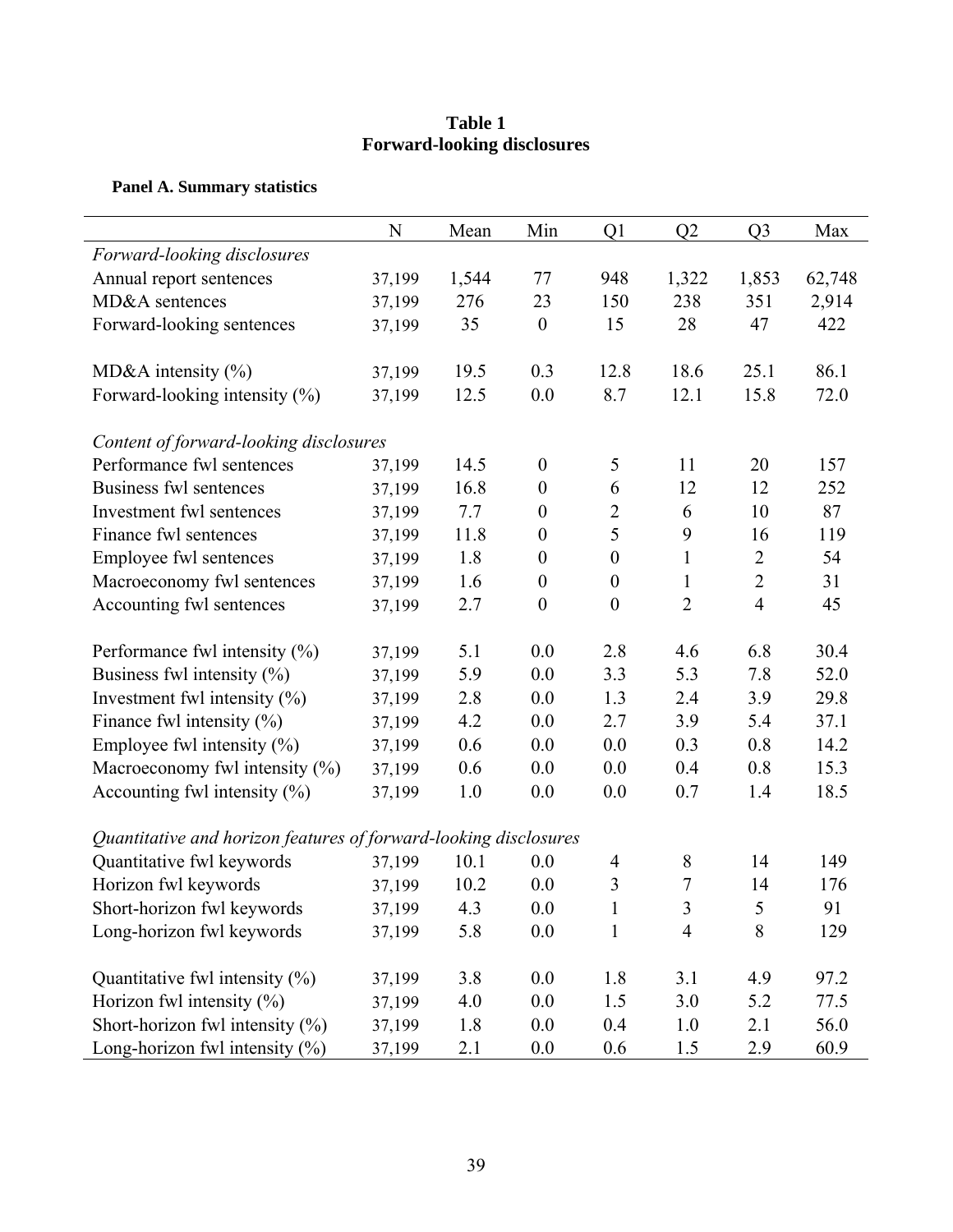|                                   | Number of    | Average forward-  | Average      |
|-----------------------------------|--------------|-------------------|--------------|
| <b>Fama-French industry group</b> | observations | looking sentences | fwlintensity |
| Pharmaceutical products           | 2,320        | 39.7              | 17.3%        |
| Precious metals                   | 104          | 43.4              | 15.3%        |
| Electronic equipment              | 2,351        | 43.5              | 14.5%        |
| Medical equipment                 | 1,184        | 35.4              | 14.5%        |
| Petroleum and natural gas         | 1,285        | 41.6              | 13.7%        |
| Computers                         | 1,412        | 39.9              | 13.7%        |
| Measuring and control equipment   | 869          | 33.9              | 13.6%        |
| <b>Utilities</b>                  | 1,173        | 52.1              | 13.5%        |
| Defense                           | 75           | 37.4              | 13.4%        |
| Chemicals                         | 568          | 40.5              | 13.3%        |
| Nonmetallic mining                | 76           | 31.6              | 13.3%        |
| Telecommunications                | 959          | 45.4              | 13.2%        |
| Rubber and plastic products       | 252          | 29.2              | 13.2%        |
| Entertainment                     | 463          | 34.8              | 13.0%        |
| <b>Business services</b>          | 4,185        | 40.0              | 13.0%        |
| Electrical equipment              | 589          | 31.1              | 12.9%        |
| Recreational products             | 238          | 32.6              | 12.9%        |
| <b>Business supplies</b>          | 370          | 36.0              | 12.9%        |
| Retail                            | 1,745        | 28.3              | 12.9%        |
| Shipping containers               | 108          | 32.7              | 12.8%        |
| Tobacco products                  | 38           | 49.2              | 12.7%        |
| Coal                              | 75           | 45.7              | 12.6%        |
| Steel works                       | 418          | 34.1              | 12.6%        |
| Machinery                         | 1,093        | 32.1              | 12.5%        |
| Healthcare                        | 640          | 31.5              | 12.5%        |
| Alcoholic beverages               | 95           | 39.3              | 12.5%        |
| Restaurants, hotel, motel         | 648          | 29.0              | 12.5%        |
| Trading                           | 2,252        | 32.6              | 12.4%        |
| Unknown                           | 4,979        | 31                | 12.2%        |
| Construction                      | 469          | 30.3              | 12.1%        |
| Real estate                       | 234          | 31.2              | 12.0%        |
| Transportation                    | 892          | 35.7              | 11.8%        |
| Textiles                          | 109          | 25.3              | 11.8%        |
| Wholesale                         | 1,170        | 28.3              | 11.8%        |
| Automobiles and trucks            | 442          | 29.9              | 11.8%        |
| Personal services                 | 418          | 34.7              | 11.8%        |
| Aircraft                          | 153          | 31.1              | 11.7%        |
| Apparel                           | 511          | 26.0              | 11.7%        |
| Agriculture                       | 90           | 27.8              | 11.7%        |
| Food products                     | 460          | 26.3              | 11.7%        |
| Miscellaneous                     | 221          | 27.4              | 11.5%        |
| Fabricated products               | 85           | 24.0              | 11.3%        |
| Consumer goods                    | 466          | 26.9              | 11.3%        |
| Construction materials            | 598          | 25.3              | 11.2%        |
| Shipbuilding, railroad equipment  | 122          | 26.3              | 11.0%        |
| Candy and soda                    | 57           | 32.5              | 10.7%        |
| Printing and publishing           | 295          | 27.4              | 10.2%        |
| Insurance                         | 1,265        | 40.5              | 9.7%         |
| Banking                           | 3,557        | 24.8              | 7.2%         |
| <b>Total</b>                      | 37,199       | 35.1              | 12.5%        |

**Panel B. Forward-looking disclosures by industry groups**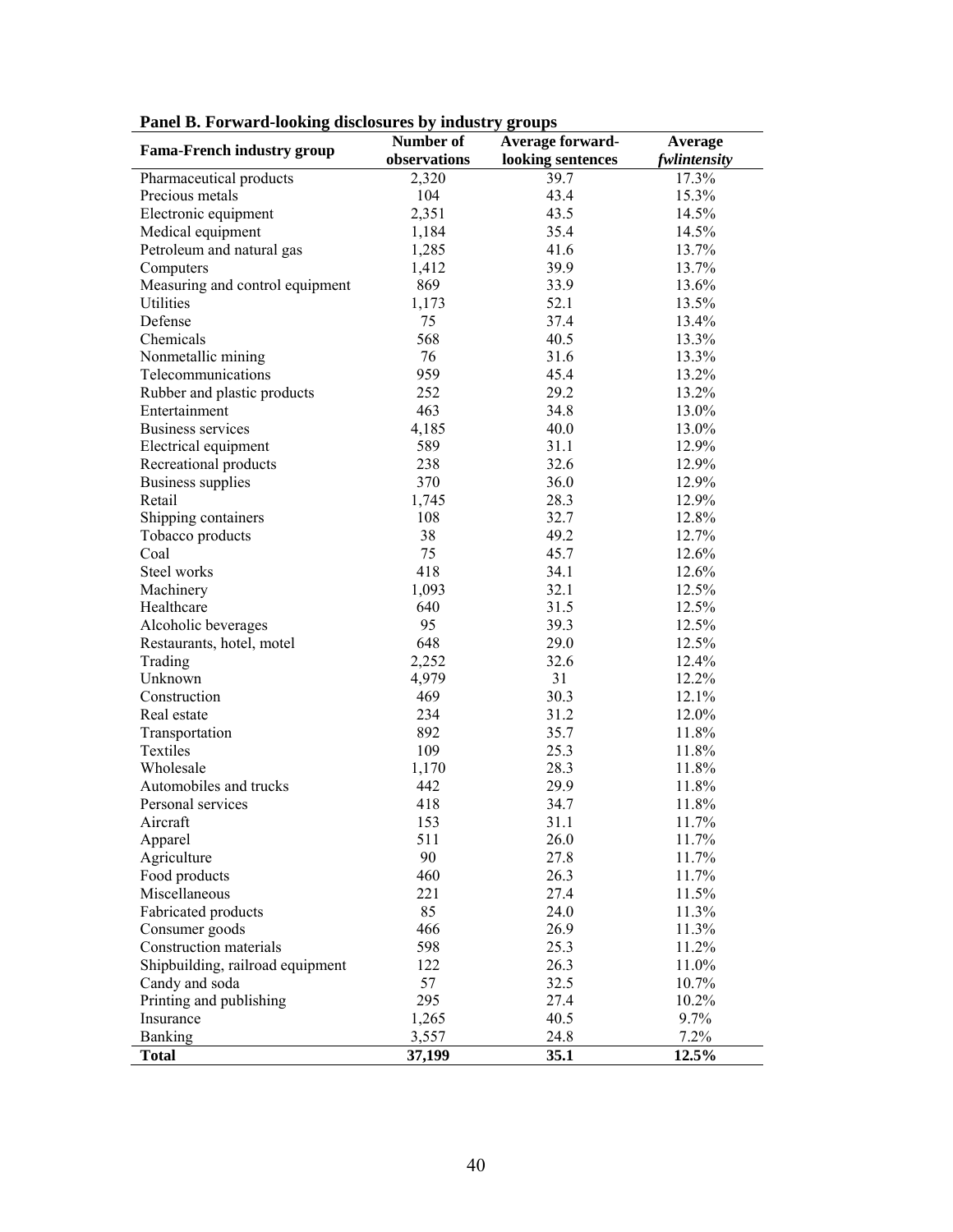## **Notes to Table 1**

Our sample includes all annual reports electronically filed between years 1994 and 2007 as part of the 10-K filing requirement to the SEC/EDGAR system. For an annual report to be included in the sample, we require non-missing financial and stock price information in CRSP and COMPUSTAT databases. Panel A presents summary statistics for forward-looking disclosures in the sample. Panel B presents average forward-looking intensity by Fama-French industry groups.

## Variable Definitions

*Forward-looking disclosures* 

*Annual report sentences* is the number of sentences in a company's annuals report. *MD&A sentences* is the number of sentences in the Management Discussion and Analysis (MD&A) section of the annual report.

*Forward-looking sentences* is the number of forward-looking sentences in the MD&A section of the annual report (Appendix A describes in detail how forward-looking sentences in the MD&A sections are identified.)

*MD&A intensity* is the number of MD&A sentences divided by the number of annual report sentences. *Forward-looking intensity* is the number of forward-looking sentences divided by the number of MD&A sentences.

*Content of forward-looking disclosures* (see keyword list in Appendix A)

*Performance fwl sentences* is the number of performance-related forward-looking sentences in the MD&A section.

*Business fwl sentences* is the number of business-related forward-looking sentences in the MD&A section.

*Investment fwl sentences* is the number of investment-related forward-looking sentences in the MD&A section.

*Finance fwl sentences* is the number of finance-related forward-looking sentences in the MD&A section.

*Employee fwl sentences* is the number of employee-related forward-looking sentences in the MD&A section.

*Macroeconomy fwl sentences* is the number of macroeconomy-related forward-looking sentences in the MD&A section.

 *Accounting fwl sentences* is the number of accounting-related forward-looking sentences in the MD&A section.

The related intensity measures are the number of content sentences divided by the number of MD&A sentences.

*Quantitative and horizon features of forward-looking disclosures* (see keyword list in Appendix A)

*Quantitative fwl keywords* is the total number of alphanumeric keywords (both in numerical characters and writing) in forward-looking sentences.

*Horizon fwl keywords* is the total number of references to a future year and horizon keywords inforward-looking sentences.

*Short-horizon fwl keywords* is the total number of references to the year ahead of the filing and short-horizon keywords in forward-looking sentences.

*Long-horizon fwl keywords* is the total number of future references that are more than one year ahead of the filing and long-horizon keywords in forward-looking sentences.

The related intensity measures are the number of relevant keywords divided by the number of MD&A sentences.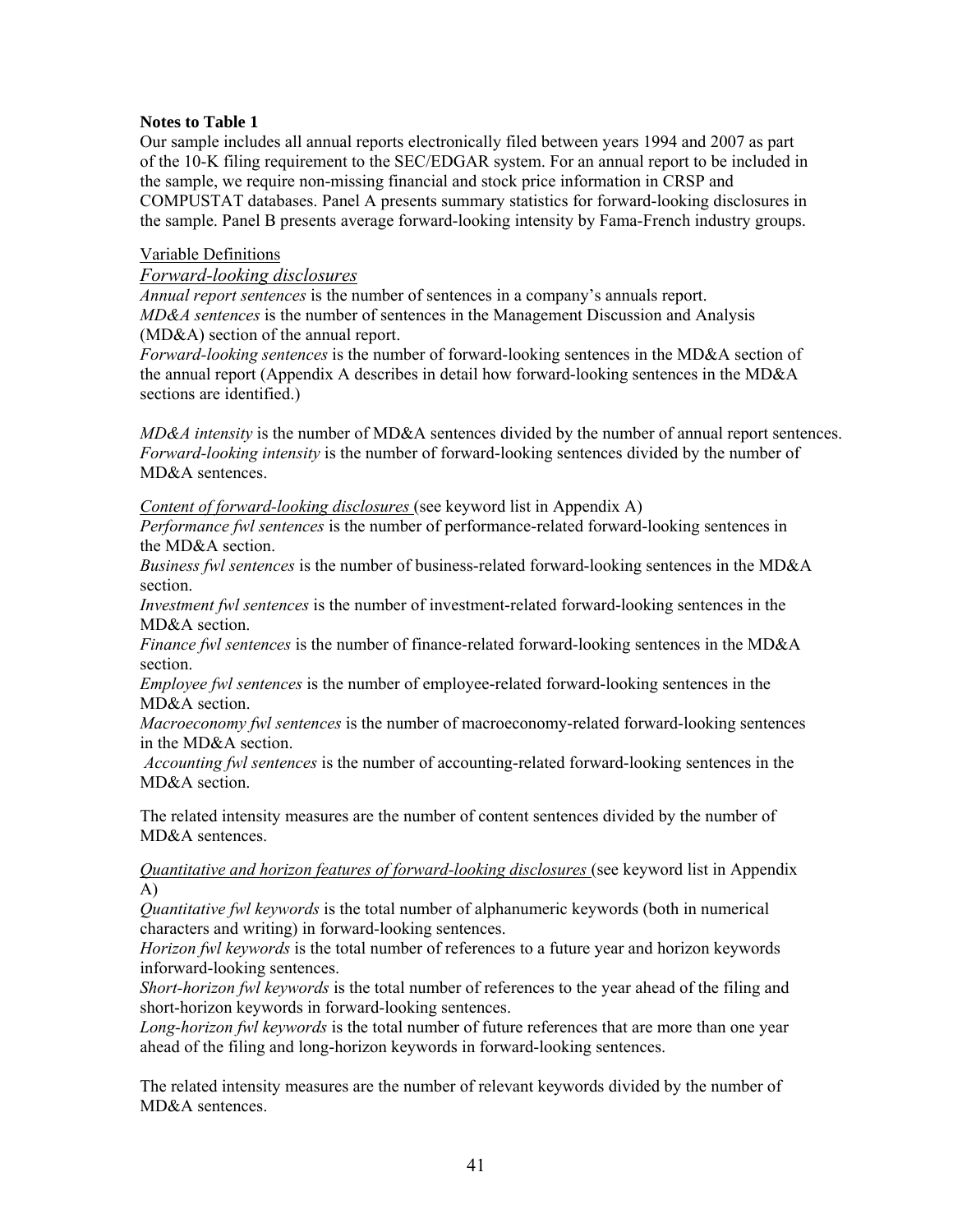| <b>Table 2</b>                                     |
|----------------------------------------------------|
| <b>Computing Abnormal Forward-looking Measures</b> |

|                     |        | <b>Forward-looking intensity terciles</b> |                             |                           |                              |
|---------------------|--------|-------------------------------------------|-----------------------------|---------------------------|------------------------------|
|                     |        | Low<br>$N=12,380$                         | <b>Medium</b><br>$N=12,416$ | <b>High</b><br>$N=12,403$ | <b>High - Low</b><br>p-value |
|                     | Mean   | 6.86%                                     | 12.1%                       | 18.6%                     | 0.00                         |
| Fwlintensity        | Median | 7.26%                                     | 12.0%                       | 17.5%                     | 0.00                         |
|                     | Mean   | 2.650                                     | 3.433                       | 3.804                     | 0.00                         |
| Log(Fwlsentences)   | Median | 2.708                                     | 3.466                       | 3.827                     | 0.00                         |
|                     | Mean   | 5.554                                     | 5.831                       | 5.789                     | 0.00                         |
| Log(size)           | Median | 5.489                                     | 5.831                       | 5.749                     | 0.00                         |
|                     | Mean   | 0.015                                     | $-0.016$                    | $-0.085$                  | 0.00                         |
| Earnings            | Median | 0.022                                     | 0.029                       | 0.018                     | 0.00                         |
| Loss                | Mean   | 0.166                                     | 0.282                       | 0.418                     | 0.00                         |
|                     | Median | 0.000                                     | 0.000                       | 0.000                     | 0.00                         |
| Return              | Mean   | 0.221                                     | 0.229                       | 0.208                     | 0.28                         |
|                     | Median | 0.114                                     | 0.086                       | 0.039                     | 0.00                         |
| Earnings volatility | Mean   | 6.794                                     | 8.060                       | 8.507                     | 0.11                         |
|                     | Median | 1.026                                     | 1.472                       | 1.567                     | 0.00                         |
| Return volatility   | Mean   | 0.123                                     | 0.144                       | 0.169                     | 0.00                         |
|                     | Median | 0.095                                     | 0.115                       | 0.140                     | 0.00                         |
| Special Items       | Mean   | 0.074                                     | 0.111                       | 0.142                     | 0.00                         |
|                     | Median | 0.000                                     | 0.000                       | 0.000                     | 0.00                         |
| M&A                 | Mean   | 0.092                                     | 0.124                       | 0.129                     | 0.00                         |
|                     | Median | 0.000                                     | 0.000                       | 0.000                     | 0.00                         |
| B/M                 | Mean   | 0.771                                     | 0.695                       | 0.621                     | 0.00                         |
|                     | Median | 0.837                                     | 0.693                       | 0.594                     | 0.00                         |
|                     | Mean   | 10.77                                     | 11.11                       | 9.83                      | 0.00                         |
| Age                 | Median | 10.00                                     | 10.00                       | 8.00                      | 0.00                         |

# **Panel A. Mean and median of firm characteristics by forward-looking disclosures**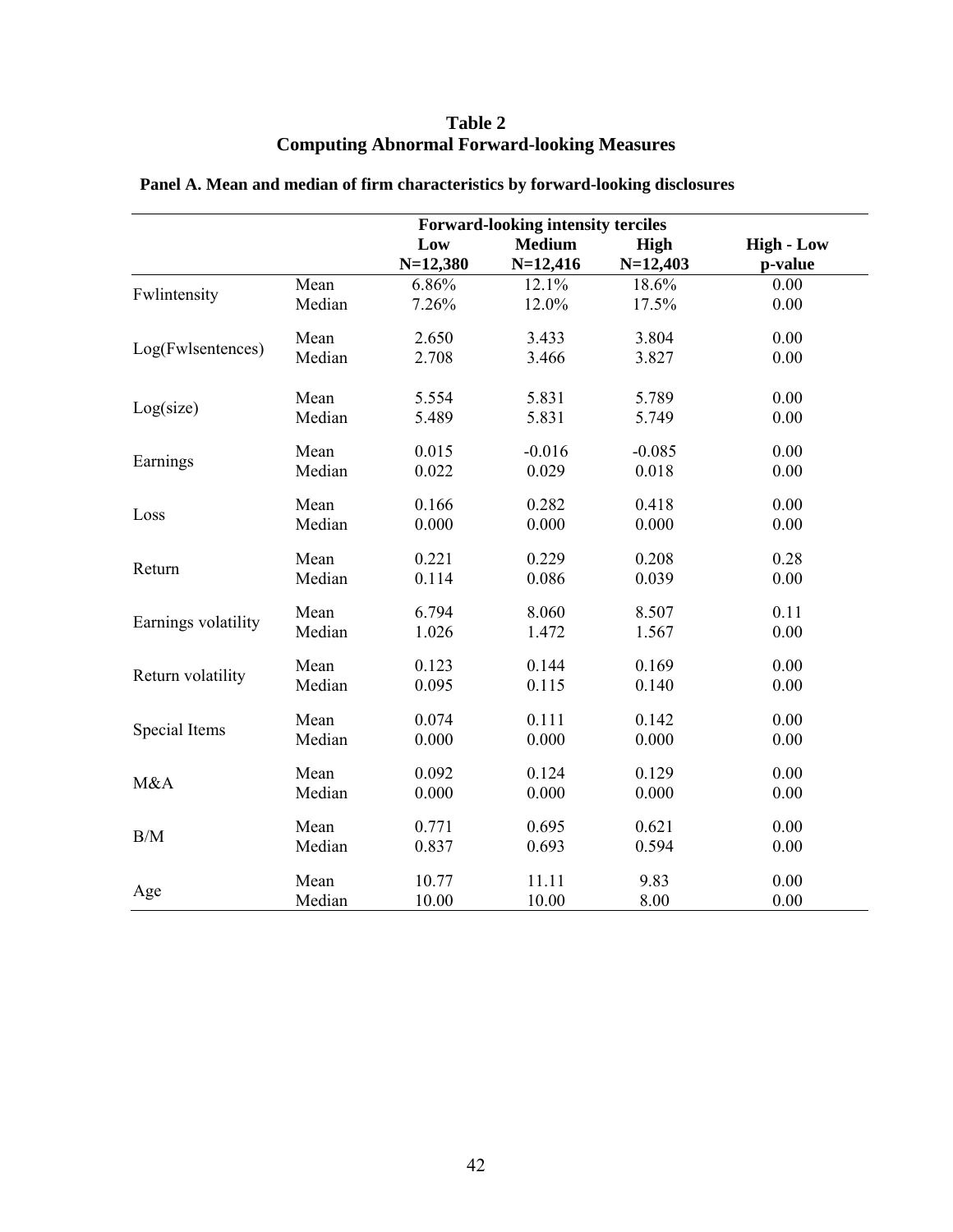|               | Fwl       | Log(Fwl    | Log      |          |          | Earnings   | Special  |          | B/M      |          |
|---------------|-----------|------------|----------|----------|----------|------------|----------|----------|----------|----------|
|               | intensity | sentences) | (size)   | Earnings | Loss     | volatility | Items    | M&A      |          | Age      |
|               |           | 0.602      | 0.031    | $-0.214$ | 0.250    | 0.007      | 0.097    | 0.039    | $-0.201$ | $-0.075$ |
| Fwlintensity  |           | (0.00)     | (0.00)   | (0.00)   | (0.00)   | (0.17)     | (0.00)   | (0.00)   | (0.00)   | (0.00)   |
| Log(Fwl)      | 0.626     |            | 0.258    | $-0.125$ | 0.154    | $-0.003$   | 0.078    | 0.034    | $-0.082$ | $-0.003$ |
| Sentences)    | (0.00)    |            | (0.00)   | (0.00)   | (0.00)   | (0.59)     | (0.00)   | (0.00)   | (0.00)   | (0.52)   |
|               | 0.051     | 0.280      |          | 0.315    | $-0.319$ | $-0.022$   | $-0.128$ | 0.089    | $-0.348$ | 0.200    |
| Log(size)     | (0.00)    | (0.00)     |          | (0.00)   | (0.00)   | (0.00)     | (0.00)   | (0.00)   | (0.00)   | (0.00)   |
|               | $-0.119$  | $-0.140$   | 0.367    |          | $-0.649$ | 0.017      | $-0.367$ | 0.034    | 0.052    | 0.188    |
| Earnings      | (0.00)    | (0.00)     | (0.00)   |          | (0.00)   | (0.00)     | (0.00)   | (0.00)   | (0.00)   | (0.00)   |
|               | 0.247     | 0.151      | $-0.319$ | $-0.785$ |          | $-0.001$   | 0.376    | $-0.006$ | $-0.009$ | $-0.178$ |
| Loss          | (0.00)    | (0.00)     | (0.00)   | (0.00)   |          | (0.91)     | (0.00)   | (0.28)   | (0.09)   | (0.00)   |
| Earnings      | 0.155     | 0.055      | $-0.198$ | $-0.123$ | 0.243    |            | $-0.004$ | 0.010    | $-0.006$ | 0.037    |
| volatility    | (0.00)    | (0.01)     | (0.00)   | (0.00)   | (0.00)   |            | (0.50)   | (0.06)   | (0.22)   | (0.00)   |
|               | 0.099     | 0.078      | $-0.123$ | $-0.306$ | 0.376    | 0.157      |          | 0.045    | $-0.008$ | $-0.078$ |
| Special Items | (0.00)    | (0.00)     | (0.00)   | (0.00)   | (0.00)   | (0.00)     |          | (0.00)   | (0.12)   | (0.00)   |
|               | 0.047     | 0.036      | 0.093    | 0.033    | $-0.006$ | 0.068      | 0.045    |          | $-0.059$ | $-0.068$ |
| M&A           | (0.00)    | (0.00)     | (0.00)   | (0.00)   | (0.28)   | (0.00)     | (0.00)   |          | (0.00)   | (0.00)   |
|               | $-0.232$  | $-0.094$   | $-0.332$ | $-0.237$ | $-0.044$ | 0.029      | $-0.030$ | $-0.069$ |          | 0.064    |
| B/M           | (0.00)    | (0.00)     | (0.00)   | (0.00)   | (0.00)   | (0.00)     | (0.00)   | (0.00)   |          | (0.00)   |
|               | $-0.066$  | $-0.014$   | 0.176    | 0.189    | $-0.179$ | 0.121      | $-0.076$ | $-0.070$ | 0.078    |          |
| Age           | (0.00)    | (0.01)     | (0.00)   | (0.00)   | (0.00)   | (0.00)     | (0.00)   | (0.00)   | (0.00)   |          |

**Panel B. Pearson (above diagonal), Spearman (below diagonal) correlations between forward-looking disclosures and firm characteristics**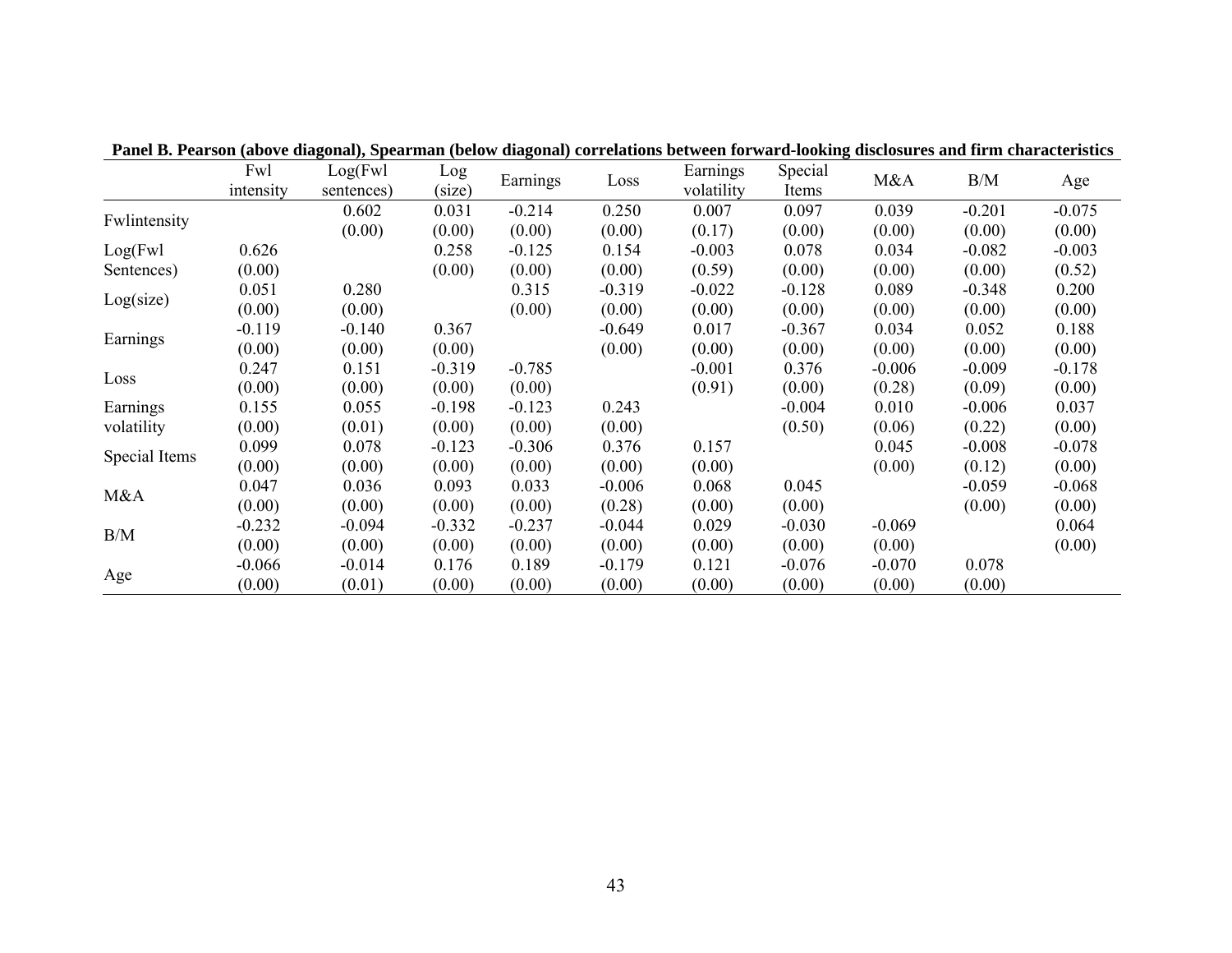|                              |                  | <b>Dependent variable</b> |                     |  |  |
|------------------------------|------------------|---------------------------|---------------------|--|--|
|                              |                  | fwlintensity              | Log (fwl sentences) |  |  |
|                              | <b>Predicted</b> | <b>Coefficient</b>        | Coefficient         |  |  |
|                              | sign             | (p-value)                 | (p-value)           |  |  |
| Log(size)                    | $^{+}$           | 0.0020                    | 0.0077              |  |  |
|                              |                  | (0.00)                    | (0.00)              |  |  |
| Earnings                     |                  | $-0.0131$                 | $-0.0649$           |  |  |
|                              |                  | (0.00)                    | (0.00)              |  |  |
| Loss                         | $^{+}$           | 0.0055                    | 0.0376              |  |  |
|                              |                  | (0.00)                    | (0.00)              |  |  |
| Return                       |                  | $-0.0009$                 | $-0.0063$           |  |  |
|                              |                  | (0.00)                    | (0.00)              |  |  |
|                              | $\! + \!$        | 0.0000                    | 0.0000              |  |  |
| Earnings volatility          |                  | (0.61)                    | (0.50)              |  |  |
|                              |                  | 0.0111                    | 0.1050              |  |  |
| Return volatility            |                  | (0.00)                    | (0.00)              |  |  |
| Special Items                | $\! + \!$        | $-0.0021$                 | $-0.0161$           |  |  |
|                              |                  | (0.00)                    | (0.00)              |  |  |
| M&A                          | $^{+}$           | 0.0009                    | 0.0079              |  |  |
|                              |                  | (0.09)                    | (0.07)              |  |  |
| B/M                          |                  | $-0.0017$                 | $-0.0221$           |  |  |
|                              |                  | (0.05)                    | (0.00)              |  |  |
|                              |                  | $-0.0004$                 | $-0.0030$           |  |  |
| Age                          |                  | (0.00)                    | (0.00)              |  |  |
| MD&A Intensity               | $\overline{?}$   | 0.0352                    |                     |  |  |
|                              |                  | (0.00)                    |                     |  |  |
| Log(MD&A sentences)          | $\! + \!$        |                           | 1.0708              |  |  |
|                              |                  |                           | (0.00)              |  |  |
| Log(Annual report sentences) |                  |                           | 0.0051              |  |  |
|                              |                  |                           | (0.18)              |  |  |
| $\mathbf N$                  |                  | 35,371                    | 35,434              |  |  |
| Year and industry indicators |                  | Included                  | Included            |  |  |
| Within $R^2$                 |                  | 34.2%                     | 84.1%               |  |  |
| Between $R^2$                |                  | 39.5%                     | 79.4%               |  |  |
| Overall $R^2$                |                  | 38.0%                     | 81.7%               |  |  |

## **Panel C. Estimating equation (1a) and (1b)**

#### **Notes to Table 2**

Panel A presents mean and median of firm characteristics across forward-looking intensity terciles. The p-values are for mean (median) differences based on the t-test (Wilcoxon median test).

Panel B provides Pearson (above diagonal), Spearman (below diagonal) correlations between forwardlooking intensity and firm characteristics. Numbers within parentheses denote p-values.

Panel C provides regression estimates for the following Equation (1):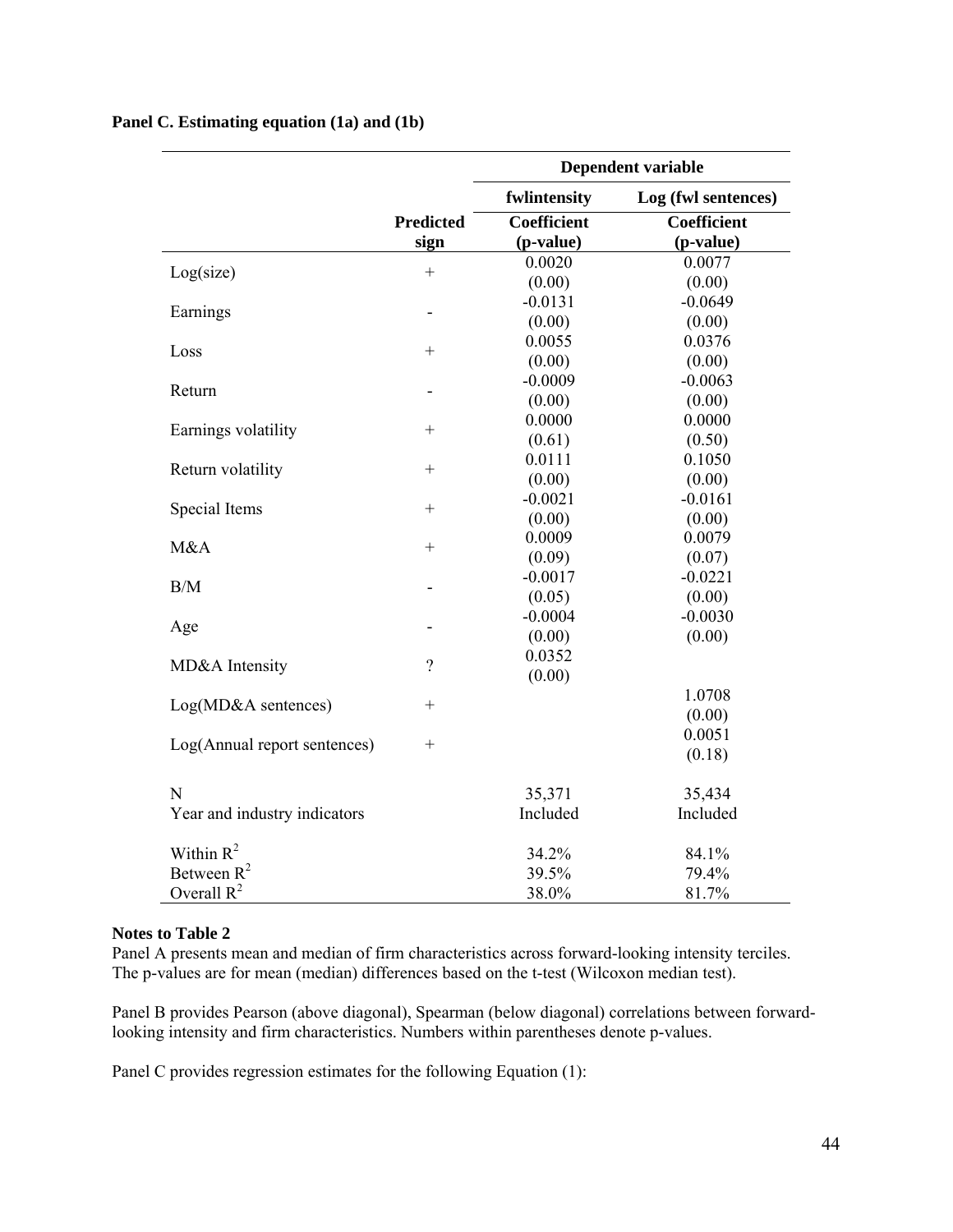$fwhintensity_t = \alpha_0 + \alpha_1 Log(size_t) + \alpha_2 Earnings_t + \alpha_3 Loss + \alpha_4 Return_t + \alpha_5 Earnings volatility_t + \alpha_6 Earnings$ *Return volatilityt + α7 Special Itemst + α8 M&At + α9 Book-to-markett + α10 Aget +∑θ Industry +∑ λ Year*<sub> $t$ </sub> +  $\varepsilon$ <sup>*t*</sup>

The regression output includes coefficient estimates and their significances after excluding outliers (which have studentized residuals greater than 2). The numbers within parentheses denote p-values based on GLS Huber-White standard errors that controls for heteroskedasticity, auto-correlation, and crosscorrelation.

### Variable Definitions

*Forward-looking sentences* is the number of forward-looking sentences in the MD&A section of the annual report (Appendix A describes in detail how forward-looking sentences in the MD&A sections are identified.)

*Forward-looking intensity* is the number of forward-looking sentences divided by the number of MD&A sentences.

Log(size) is the natural logarithm of market value of equity in millions of dollars, measured as outstanding common shares (Compustat data item #25) multiplied by fiscal year-end share price (data199).

Earnings is the Earnings before extraordinary items (data18) divided by company total assets (data 6), winsorized at +1 and -1.

Loss is the indicator variable that takes the value of 1 if Earnings is greater than 0, and 0 otherwise.

Return is the twelve-month fiscal year stock return.

Earnings volatility is the coefficient of variation of earnings measured over the sample period (from year 1994 to 2006 using available data for each company).

Earnings volatility is computed as the absolute value of the standard deviation of earnings deflated by beginning-of-year stock price divided by the average of earnings deflated by beginning-of-year stock price.

Return volatility is the standard deviation of monthly stock returns over the fiscal year.

Special Items is the indicator variable that takes the value of 1 if the sum of unusual or non-recurring income statement items (data17) divided by total assets (data6) is greater than 5%, and 0 otherwise.

M&A is the indicator variable that takes the value of 1 if the "Acquisition – Sale contribution" (data 249) is greater than 0, and 0 otherwise.

B/M is book value of assets (data6) divided by market value of assets (the sum of market value of equity [data25 \* data199] and book value of total liabilities [data181].

Age is the number of years between the current year and the year of the company's first appearance in CRSP database.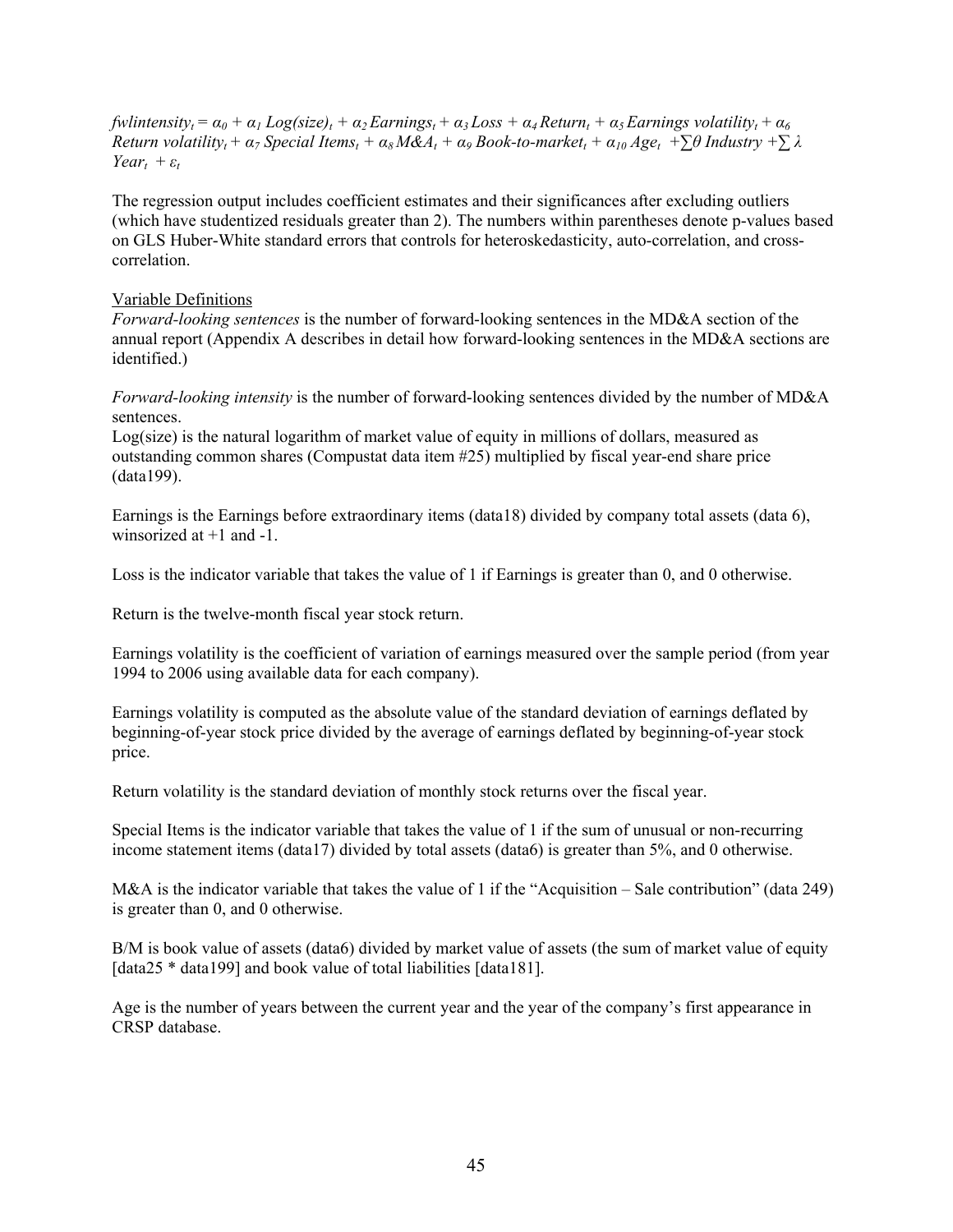**Table 3 Do abnormal forward-looking statements bring the future forward?** 

| Panel A. Descriptive statistics       |        |             |           |                |        |  |  |
|---------------------------------------|--------|-------------|-----------|----------------|--------|--|--|
|                                       | N      | <b>Mean</b> | Q1        | Q <sub>2</sub> | Q3     |  |  |
| Fwlintensity                          | 27,164 | 0.1243      | 0.0841    | 0.1193         | 0.1576 |  |  |
| Abnormal fwl intensity<br>(AFWLI)     | 27,164 | 0.0019      | $-0.0279$ | $-0.0018$      | 0.0284 |  |  |
| Log(fwlsentences)                     | 27,164 | 3.2273      | 2.7081    | 3.2958         | 3.8067 |  |  |
| Abnormal log fwl<br>sentences (AFWLS) | 27,164 | $-0.0168$   | $-0.2232$ | 0.0195         | 0.2398 |  |  |
| $R_{\text{Filing}}$                   | 27,164 | 0.0169      | $-0.0656$ | 0.0024         | 0.0786 |  |  |
| $R_{Pre-filing}$                      | 27,164 | 0.1077      | $-0.2625$ | $-0.0245$      | 0.2658 |  |  |
| $R_{Full}$                            | 27,164 | 0.1191      | $-0.2620$ | $-0.0213$      | 0.2826 |  |  |
| $R_{t+1}$                             | 27,164 | 0.1036      | $-0.2561$ | $-0.0254$      | 0.2614 |  |  |
| $X_{t-1}$                             | 27,164 | $-0.0390$   | $-0.0109$ | 0.0412         | 0.0700 |  |  |
| $X_t$                                 | 27,164 | 0.0041      | $-0.0114$ | 0.0480         | 0.0817 |  |  |
| $X_{t+1}$                             | 27,164 | 0.0194      | $-0.0117$ | 0.0531         | 0.0964 |  |  |

# **Panel A. Descriptive statistic**

# **Panel B. CKSS model with Abnormal forward-looking intensity**

|                        | Dependent variable |                     |             |  |  |
|------------------------|--------------------|---------------------|-------------|--|--|
|                        | $R_{Pre-filing}$   | $R_{\text{Filing}}$ | $R_{Full}$  |  |  |
|                        | <b>Coefficient</b> | <b>Coefficient</b>  | Coefficient |  |  |
|                        | (p-value)          | (p-value)           | (p-value)   |  |  |
| $X_{t-1}$              | $-0.2374$          | $-0.0105$           | $-0.2693$   |  |  |
|                        | (0.00)             | (0.00)              | (0.00)      |  |  |
| $X_t$                  | 0.2053             | 0.0057              | 0.2081      |  |  |
|                        | (0.00)             | (0.01)              | (0.00)      |  |  |
| $X_{t+1}$              | 0.4042             | 0.0482              | 0.4917      |  |  |
|                        | (0.00)             | (0.00)              | (0.00)      |  |  |
| $R_{t+1}$              | $-0.0554$          | 0.0005              | $-0.0579$   |  |  |
|                        | (0.00)             | (0.63)              | (0.00)      |  |  |
| $AFWLI_t$              | $-0.0819$          | $-0.0420$           | $-0.1057$   |  |  |
|                        | (0.16)             | (0.01)              | (0.08)      |  |  |
| $AFWLI_t * X_{t-1}$    | $-0.8213$          | 0.2185              | $-0.3358$   |  |  |
|                        | (0.00)             | (0.00)              | (0.11)      |  |  |
| $AFWLI_t * X_t$        | 1.4617             | $-0.2460$           | 1.0448      |  |  |
|                        | (0.00)             | (0.00)              | (0.00)      |  |  |
| $AFWLI_{t} * X_{t+1}$  | $-2.1054$          | 0.1593              | $-1.9048$   |  |  |
|                        | (0.00)             | (0.00)              | (0.00)      |  |  |
| $AFWLIT * Rt+1$        | 0.2266             | $-0.0086$           | 0.1863      |  |  |
|                        | (0.00)             | (0.69)              | (0.01)      |  |  |
|                        |                    |                     |             |  |  |
| Number of observations | 26,462             | 26,339              | 26,452      |  |  |
| Number of groups       | 4,293              | 4,287               | 4,296       |  |  |
|                        |                    |                     |             |  |  |
| Within $R^2$           | 14.6%              | 2.7%                | 16.1%       |  |  |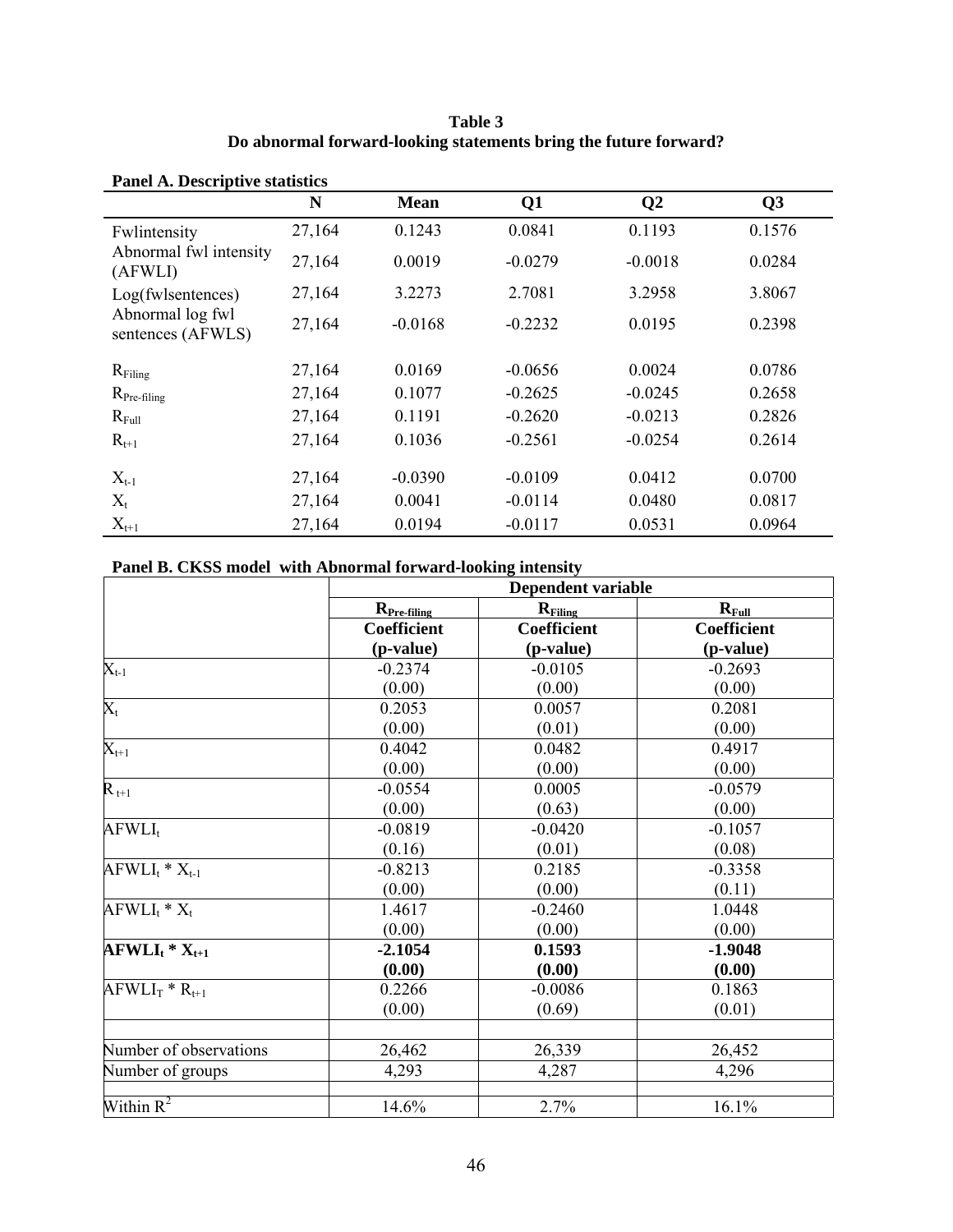| n<br>В€                     | O0 | $\Omega$ | $\Omega$ |
|-----------------------------|----|----------|----------|
| $\sim$<br>$\mathbf{N}$<br>∼ |    | ۵Ω.      | $\Omega$ |

|                                             | Dependent variable      |                     |                    |  |  |
|---------------------------------------------|-------------------------|---------------------|--------------------|--|--|
|                                             | R <sub>Pre-filing</sub> | $R_{\text{Filing}}$ | $R_{Full}$         |  |  |
|                                             | <b>Coefficient</b>      | <b>Coefficient</b>  | <b>Coefficient</b> |  |  |
|                                             | (p-value)               | (p-value)           | (p-value)          |  |  |
| $X_{t-1}$                                   | $-0.2399$               | $-0.0092$           | $-0.2704$          |  |  |
|                                             | (0.00)                  | (0.00)              | (0.00)             |  |  |
| $\overline{X_t}$                            | 0.2087                  | 0.0035              | 0.2130             |  |  |
|                                             | (0.00)                  | (0.15)              | (0.00)             |  |  |
| $X_{t+1}$                                   | 0.3910                  | 0.0497              | 0.4760             |  |  |
|                                             | (0.00)                  | (0.00)              | (0.00)             |  |  |
| $R_{t+1}$                                   | $-0.0537$               | 0.0004              | $-0.0563$          |  |  |
|                                             | (0.00)                  | (0.72)              | (0.00)             |  |  |
| AFWLS <sub>t</sub>                          | $-0.0155$               | $-0.0047$           | $-0.0190$          |  |  |
|                                             | (0.03)                  | (0.01)              | (0.01)             |  |  |
| $AFWLS_t * X_{t-1}$                         | $-0.1154$               | 0.0181              | $-0.0551$          |  |  |
|                                             | (0.00)                  | (0.00)              | (0.02)             |  |  |
| $AFWLS_t * X_t$                             | 0.1484                  | $-0.0312$           | 0.1185             |  |  |
|                                             | (0.00)                  | (0.00)              | (0.42)             |  |  |
| $\overline{\bf AFWLS}_{t}$ * $\bf{X}_{t+1}$ | $-0.2149$               | 0.0270              | $-0.2051$          |  |  |
|                                             | (0.00)                  | (0.00)              | (0.00)             |  |  |
| $AFWLS_T * R_{t+1}$                         | 0.0183                  | $-0.0012$           | 0.0130             |  |  |
|                                             | (0.07)                  | (0.68)              | (0.22)             |  |  |
|                                             |                         |                     |                    |  |  |
| Number of observations                      | 26,462                  | 26,339              | 26,452             |  |  |
| Number of groups                            | 4,293                   | 4,287               | 4,296              |  |  |
|                                             |                         |                     |                    |  |  |
| Within $R^2$                                | 14.6%                   | 2.70%               | 16.1%              |  |  |
| Between $\overline{R^2}$                    | 14.6%                   | 5.70%               | 16.9%              |  |  |
| Overall $R^2$                               | 15.0%                   | 3.58%               | 16.9%              |  |  |

# **Panel C. CKSS model with Abnormal forward-looking sentences**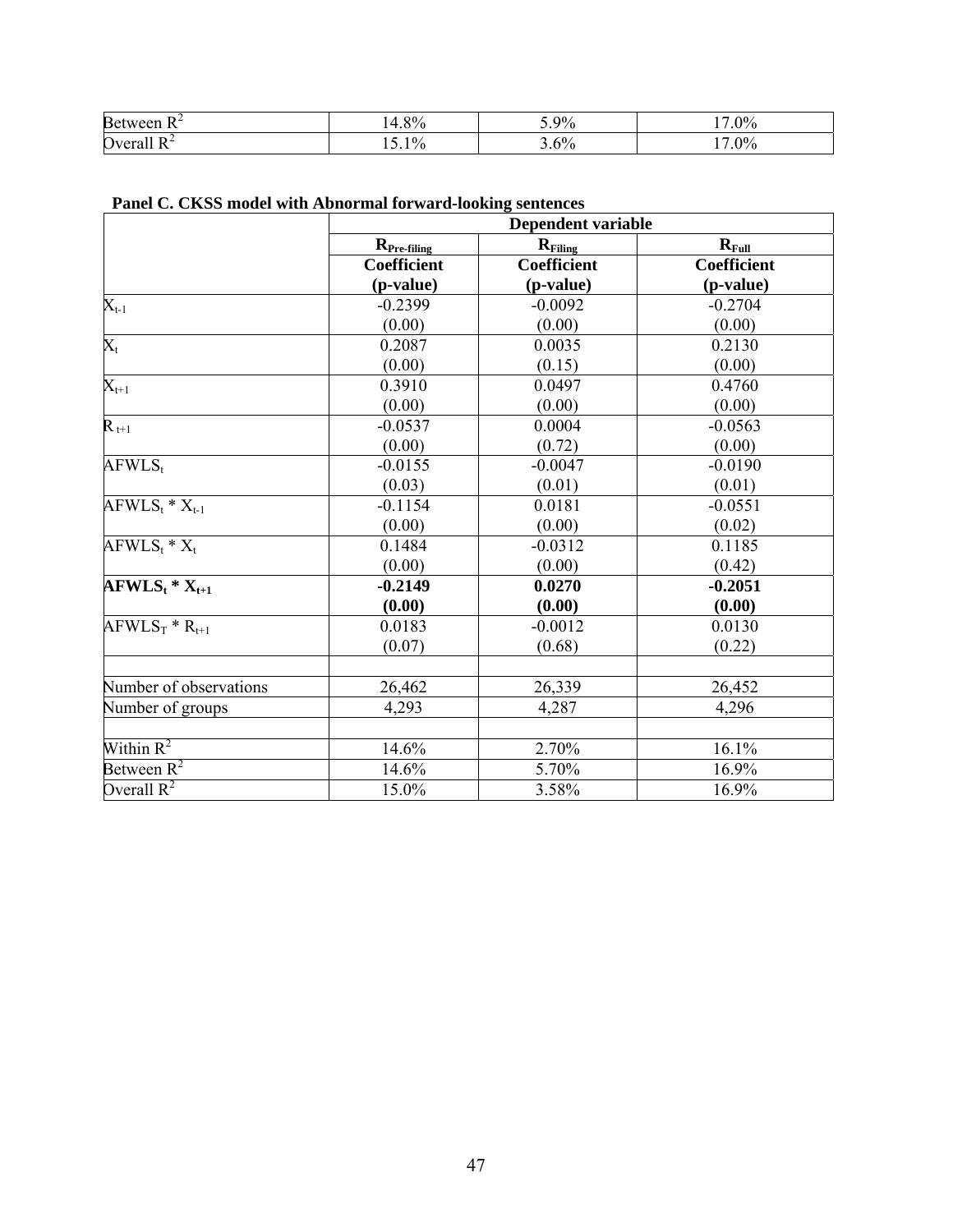### **Notes to Table 3**

Panel A provides descriptive statistics for forward-looking intensity measures, buy-and-hold stock returns, and earnings.

Panel B provides regression estimates for the following Equation (2):

 $R_t = b_0 + b_1 X_{t-1} + b_2 X_t + b_3 X_{t+1} + b_4 R_{t+1} + b_5 AFWLI_t + b_6 AFWLI_t * X_{t-1} + b_7 AFWLI_t * X_t + b_8$  $AFWLI_t *X_t + b_9 AFWLI_t *R_{t+1} + \sum \theta \text{ Industry } + \sum \lambda \text{ Year}_t + \varepsilon$ 

The dependent variable,  $R_t$ , is the pre-filing, filing, and full year buy-and-hold returns in Columns 1, 2, and 3 respectively. The numbers within parentheses denote p-values based on GLS Huber-White standard errors that controls for heteroskedasticity, auto-correlation, and cross-correlation.

Panel C provides descriptive statistics for forward-looking sentences.

Panel D provides regression estimates for the following Equation (3) with AFWLI<sub>t</sub> replaced by AFWLS<sub>t</sub>:

 $R_t = b_0 + b_1 X_{t-1} + b_2 X_t + b_3 X_{t+1} + b_4 R_{t+1} + b_5 AFWLS_t + b_6 AFWLS_t * X_{t-1} + b_7 AFWLS_t * X_t + b_8$  $AFWLS_t$  \* $X_t$  +  $b_9$   $AFWLS_t$  \* $R_{t+1}$  +  $\sum \theta$  *Industry* + $\sum \lambda$  *Year*<sub>t</sub> +  $\varepsilon$ 

The dependent variable,  $R_t$ , is the pre-filing, filing, and full year buy-and-hold returns in Columns 1, 2, and 3 respectively. The numbers within parentheses denote p-values based on GLS Huber-White standard errors that controls for heteroskedasticity, auto-correlation, and cross-correlation.

Variable Definitions

Forward-looking intensity is the number of forward-looking sentences divided by the number of MD&A sentences. (Appendix 1 describes in detail how forward-looking sentences in the MD&A sections are identified.)

AFWLI<sub>t</sub> is the abnormal forward-looking intensity, which is the residual of Equation  $(1)$  using forwardlooking intensity as the dependent variable as tabulated in Table 2 Panel C.

 $AFWLS<sub>t</sub>$  is the abnormal forward-looking sentences, which is the residual of Equation (1) using forwardlooking sentences as the dependent variable as tabulated in Table 2 Panel C.

 $R_t$  is the buy-and-hold stock return for the following time periods in different columns:

- i) 11 months ending one day before the 10-K filing  $(R_{Pre-filing})$  in column (1);
- ii) one month starting one day before and ending 30 days after the 10-K filing  $(R_{Filing})$  in column (2);
- iii) 12 months ending 30 days after the 10-K filing  $(R_{Full})$  in column (3).

 $X_t$  is income before extraordinary items in fiscal year t. All past, current, and future  $X_t$ 's are deflated by market value of equity at the start of the return measurement window for  $R_t$ .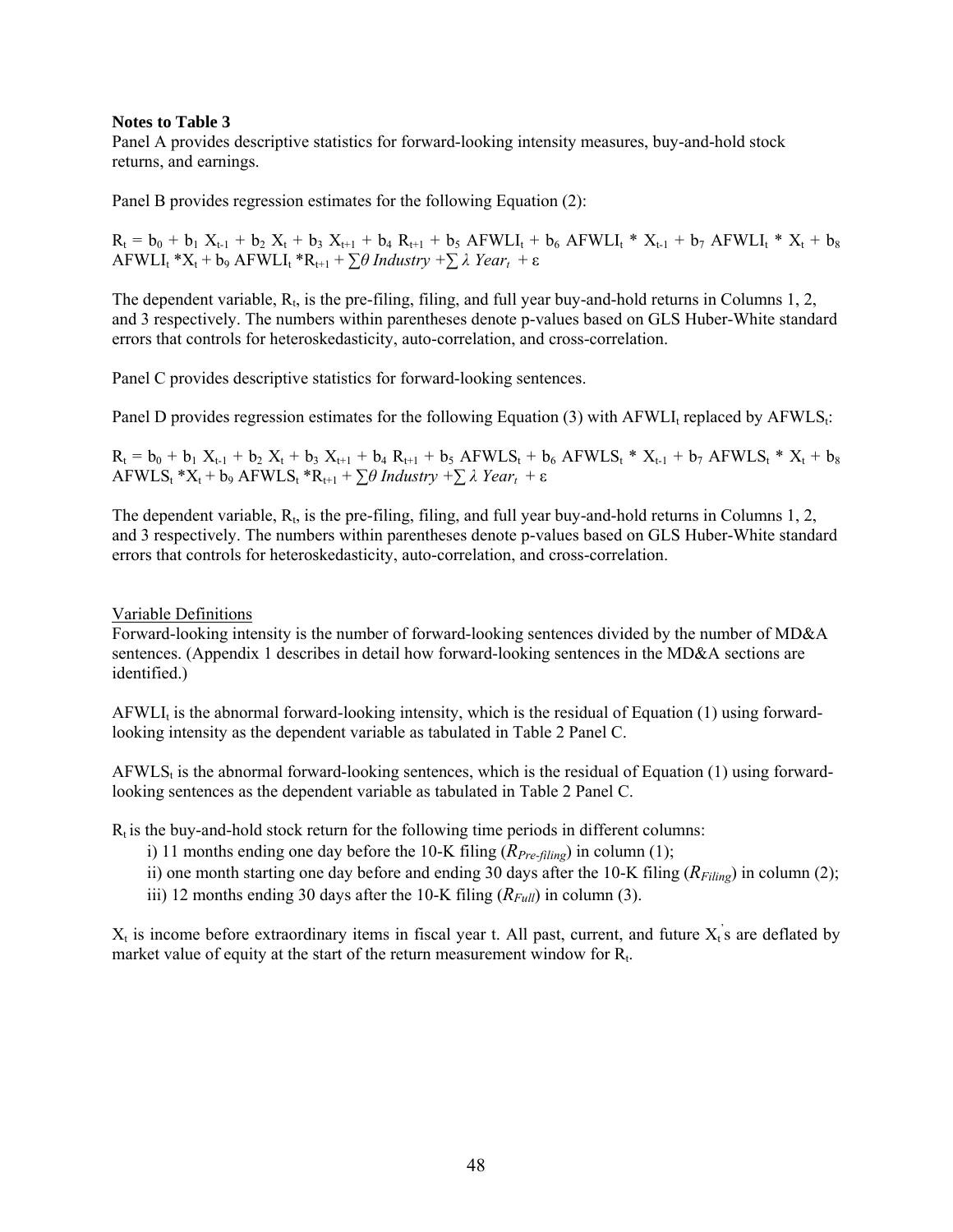## **Table 4 Two-by-two Analyses by Partitions based on Dark/Non-Dark and Positive/Negative Abnormal Forward-looking Intensity**

|                |                 | Non-Dark  | $\triangle$ Dark | Dark      | Total     |
|----------------|-----------------|-----------|------------------|-----------|-----------|
|                | Average AFWLI   | $-0.0317$ | $-0.0013$        | $-0.0330$ | $-0.0330$ |
| Negative AFWLI | <i>p</i> -value | (0.00)    | (0.00)           | (0.00)    | (0.00)    |
|                | N               | 11,196    |                  | 2,859     | 14,055    |
| <b>AAFWLI</b>  | Average AFWLI   | 0.0701    | 0.0702           | 0.0719    | 0.0704    |
|                | <i>p</i> -value | (0.00)    | (0.00)           | (0.00)    | (0.00)    |
|                | Average AFWLI   | 0.0380    | 0.0005           | 0.0385    | 0.0381    |
| Positive AFWLI | <i>p</i> -value | (0.00)    | (0.08)           | (0.00)    | (0.00)    |
|                | N               | 10,468    |                  | 2,461     | 13,109    |
| Total          | Average AFWLI   | 0.0023    | 0.0022           | 0.0001    | 0.0019    |
|                | <i>p</i> -value | (0.00)    | (0.00)           | (0.89)    | (0.00)    |
|                |                 | 21,844    |                  | 5,320     | 27,164    |

# **Panel A. Average abnormal forward-looking intensity and number of observations**

### **Panel B. Estimating Equation 4 with pre-filing stock returns as the dependent variable**

|                |                    | Non-Dark  | <b>ADark</b> | Dark      | Total     |
|----------------|--------------------|-----------|--------------|-----------|-----------|
| Negative AFWLI | Coefficient on XP1 | 0.6540    | $-0.3196$    | 0.3344    | 0.4769    |
|                | <i>p</i> -value    | (0.00)    | (0.27)       | (0.00)    | (0.00)    |
| <b>AAFWLI</b>  | Coefficient on XP1 | $-0.2207$ | $-0.4753$    | $-0.1556$ | $-0.1577$ |
|                | <i>p</i> -value    | (0.23)    | (0.00)       | (0.07)    | (0.00)    |
| Positive AFWLI | Coefficient on XP1 | 0.4333    | $-0.2546$    | 0.1787    | 0.3192    |
|                | p-value            | (0.00)    | (0.00)       | (0.00)    | (0.00)    |
| Total          | Coefficient on XP1 | 0.5151    | $-0.2116$    | 0.3034    | 0.4366    |
|                | p-value            | (0.00)    | (0.00)       | (0.00)    | (0.00)    |

# **Panel C. Estimating Equation 4 with filing stock returns as the dependent variable**

|                |                    | Non-Dark | <b>ADark</b> | Dark   | Total  |
|----------------|--------------------|----------|--------------|--------|--------|
| Negative AFWLI | Coefficient on XP1 | 0.0665   | $-0.0349$    | 0.0316 | 0.0414 |
|                | <i>p</i> -value    | (0.00)   | (0.00)       | (0.01) | (0.00) |
| <b>AAFWLI</b>  | Coefficient on XP1 | 0.0026   | $-0.0166$    | 0.0182 | 0.0216 |
|                | <i>p</i> -value    | (0.74)   | (0.08)       | (0.03) | (0.01) |
| Positive AFWLI | Coefficient on XP1 | 0.0691   | $-0.0193$    | 0.0498 | 0.0630 |
|                | <i>p</i> -value    | (0.00)   | (0.02)       | (0.00) | (0.00) |
| Total          | Coefficient on XP1 | 0.0676   | $-0.0338$    | 0.0338 | 0.0429 |
|                | <i>p</i> -value    | (0.00)   | (0.00)       | (0.00) | (0.00) |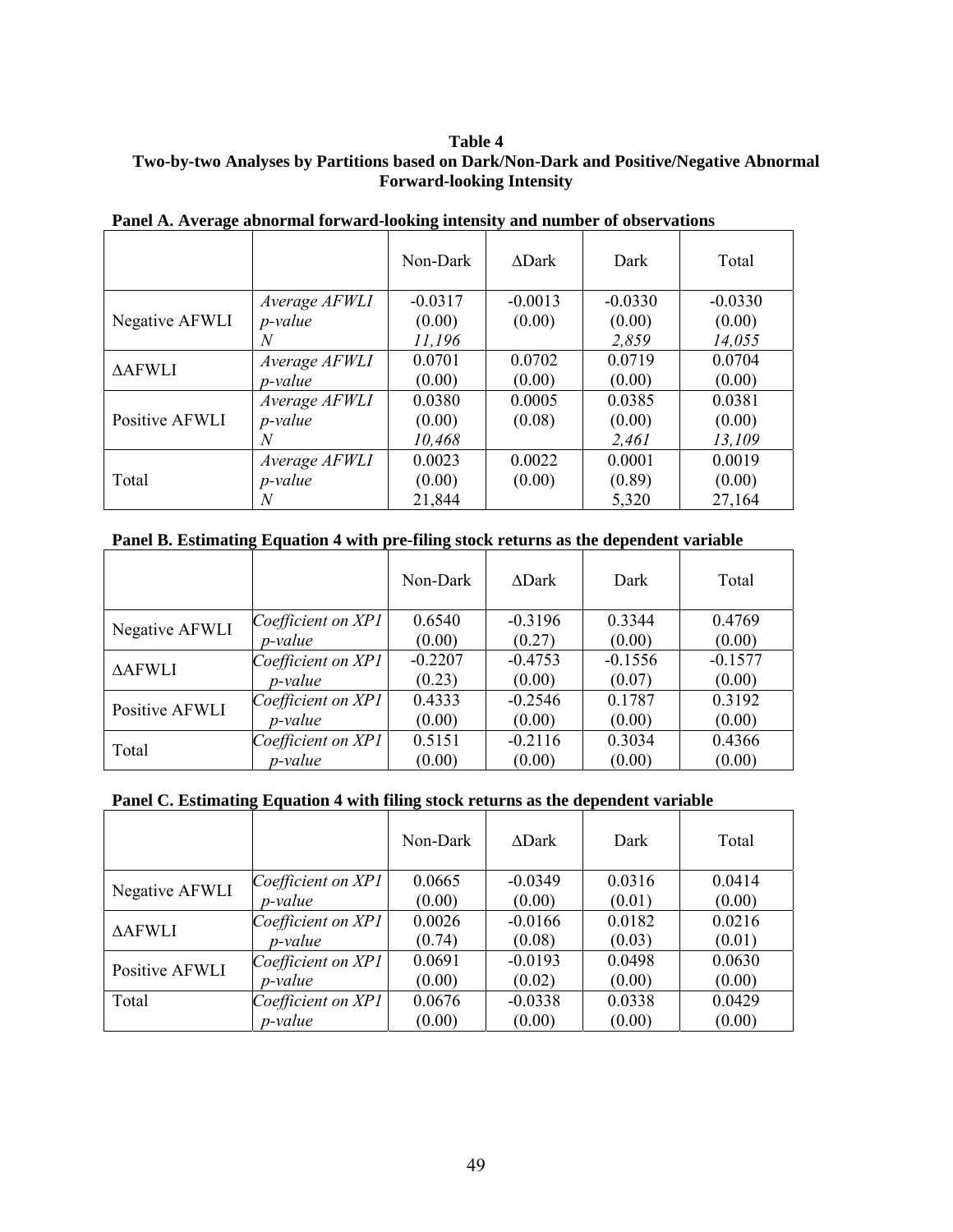|                |                      | Non-Dark  | <b>ADark</b> | Dark      | Total     |
|----------------|----------------------|-----------|--------------|-----------|-----------|
| Negative AFWLI | Coefficient on XP1   | 0.7564    | $-0.3435$    | 0.4129    | 0.5535    |
|                | <i>p</i> -value      | (0.00)    | (0.09)       | (0.00)    | (0.00)    |
| <b>AAFWLI</b>  | Coefficient on $XPI$ | $-0.2509$ | $-0.4680$    | $-0.1245$ | $-0.1435$ |
|                | <i>p</i> -value      | (0.37)    | (0.00)       | (0.00)    | (0.00)    |
| Positive AFWLI | Coefficient on XP1   | 0.5055    | $-0.2171$    | 0.2884    | 0.4101    |
|                | <i>p</i> -value      | (0.00)    | (0.00)       | (0.00)    | (0.00)    |
| Total          | Coefficient on XP1   | 0.6001    | $-0.2003$    | 0.3998    | 0.5126    |
|                | <i>p</i> -value      | (0.00)    | (0.00)       | (0.00)    | (0.00)    |

**Panel D. Estimating Equation 4 with full-year stock returns as the dependent variable** 

### **Notes to Table 5**

Panel A provides descriptive statistics for abnormal forward-looking intensity,  $AFWLI<sub>t</sub>$ , across dark versus non-dark and positive  $AFWLI_t$  versus negative  $AFWLI_t$  partitions.

Panel B provides regression estimates for the following Equation (4):  $R_t = b_0 + b_1 X_{t-1} + b_2 X_t + b_3 X_{t+1} + b_4 R_{t+1} + b_5 PAFWLI_t + b_6 Dark$ +  $b_7$  PAFWL<sub>t</sub>\* Dark +  $b_8 X_{t-1}$ \*PAFWL<sub>t</sub> +  $b_9 X_{t-1}$ \* Dark +  $b_{10} X_{t-1}$ \*PAFWL<sub>t</sub>\* Dark  $+ b_{11} X_t * PAFWL_t + b_{12} X_t * Dark + b_{13} X_t * PAFWL_t * Dark$ +  $b_{14} X_{t+1}$ \*PAFWL<sub>t</sub> +  $b_{15} X_{t+1}$ \*Dark +  $b_{16} X_{t+1}$ \*PAFWL<sub>t</sub>\* Dark +  $b_{17}R_{t+1}$ \*PAFWL<sub>t</sub> +  $b_{18}R_{t+1}$ \*Dark +  $b_{19}R_{t+1}$ \*PAFWL<sub>t</sub>\*Dark +  $\sum \theta$  *Industry* +  $\sum \lambda$ *Year*<sub>t</sub> +  $\varepsilon$ 

Panels B, C, and D report the aggregate coefficient estimates on  $X_{t+1}$  (which are  $b_3$ ,  $b_{14}$ ,  $b_{15}$ ,  $b_{16}$ ) for each return period and sample partition. The p-values reported in parentheses are based on GLS Huber-White standard errors that controls for heteroskedasticity, auto-correlation, and cross-correlation.

### Variable Definitions

 $AFWLI<sub>t</sub>$  is the abnormal forward-looking intensity, which is the residual of Equation (1) as tabulated in Table 2 Panel C.

 $PAFWL<sub>t</sub>:$  The sign indicator of abnormal forward-looking intensity,  $AFWL<sub>t</sub>$ , computed as the residual of Equation (1) as tabulated in Table 2 Panel C. PAFWLI, takes the value of 1 if the AFWLI, is positive and 0 otherwise.

Dark is an indicator variable that is 1 if the company does not have any analyst following and if the company management does not provide guidance on quarterly earnings during a fiscal year, and 0 otherwise.

 $R_t$  is the buy-and-hold stock return for the following time periods in different panels:

- i) 11 months ending one day before the 10-K filing (*RPre-filing*) in Panel B;
- ii) one month starting one day before and ending 30 days after the 10-K filing  $(R_{Filing})$  in Panel C;
- iii) 12 months ending 30 days after the 10-K filing  $(R_{Full})$  in Panel D.

 $X_t$  is income before extraordinary items in fiscal year t. All past, current, and future  $X_t$ 's are deflated by market value of equity at the start of the return measurement window for  $R_t$ .